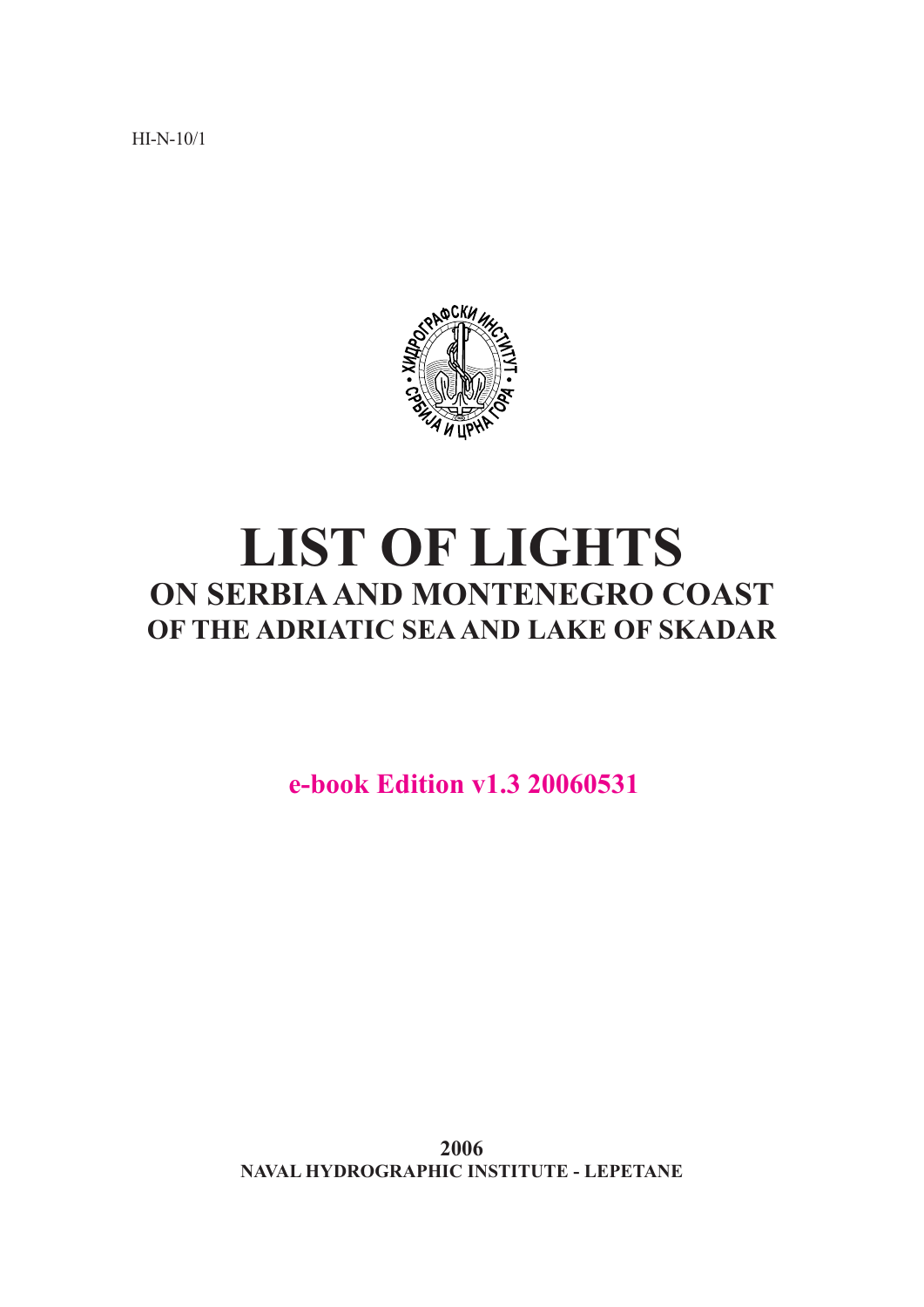## PUBLISHED BY THE NAVAL HYDROGRAPHIC INSTITUTE 85333 LEPETANE SERBIA AND MONTENEGRO e-mail: hirm@cg.yu http://hirm.users.cg.yu

The List of Lights has been amended up to the NMs volume No. 2/06. It is keeping updated by coupons for amendments to the List of Lights. The amendments are being pasted on the left margin of the corresponding light. With a view of control, an index of amendments will be published periodically.

| NMs No | Date Amended | NMs No | Date Amended | NMs No | Date Amended |
|--------|--------------|--------|--------------|--------|--------------|
| 3/06   |              | 6/07   |              | 3/09   |              |
| 4/06   |              | 1/08   |              | 4/09   |              |
| $5/06$ |              | 2/08   |              | 5/09   |              |
| 6/06   |              | 3/08   |              | 6/09   |              |
| 1/07   |              | 4/08   |              | 1/10   |              |
| 2/07   |              | 5/08   |              | 2/10   |              |
| 3/07   |              | 6/08   |              | 3/10   |              |
| 4/07   |              | 1/09   |              | 4/10   |              |
| 5/07   |              | 2/09   |              | 5/10   |              |

### **NOTATION OF AMENDMENTS**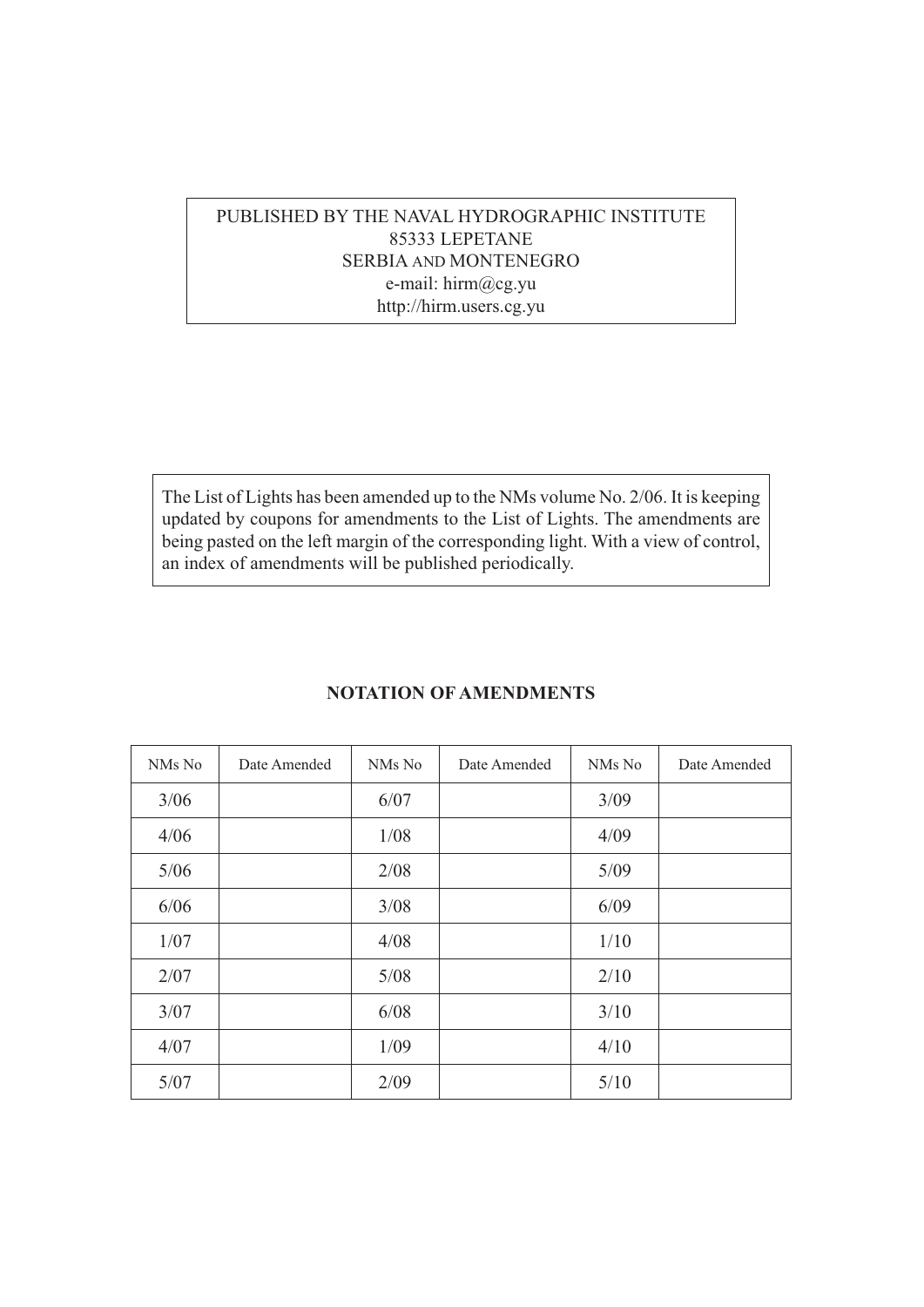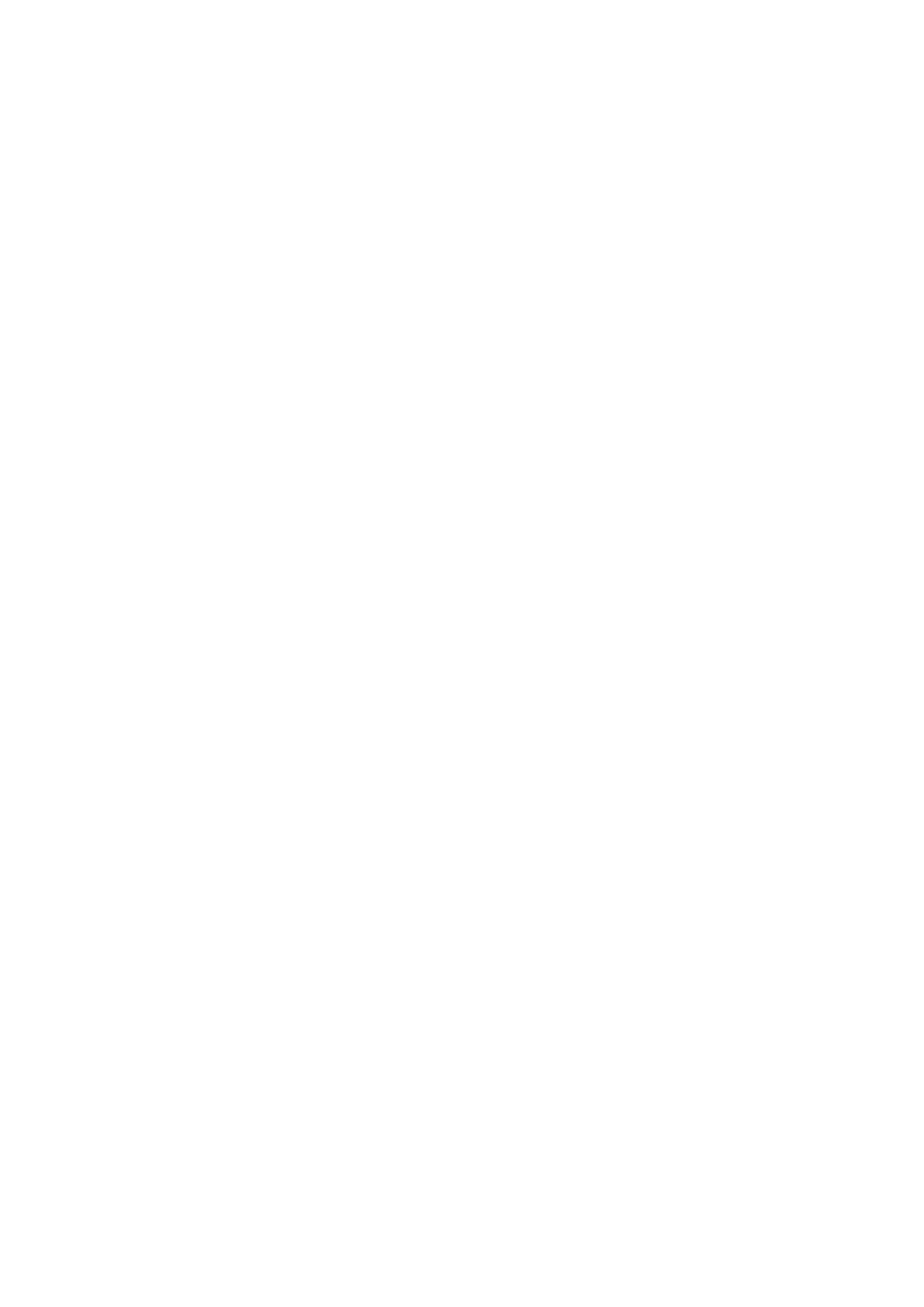## **TABLE OF CONTENTS**

| PHOTOGRAPHS OF CERTAIN LIGHT CONSTRUCTIONS ON |  |
|-----------------------------------------------|--|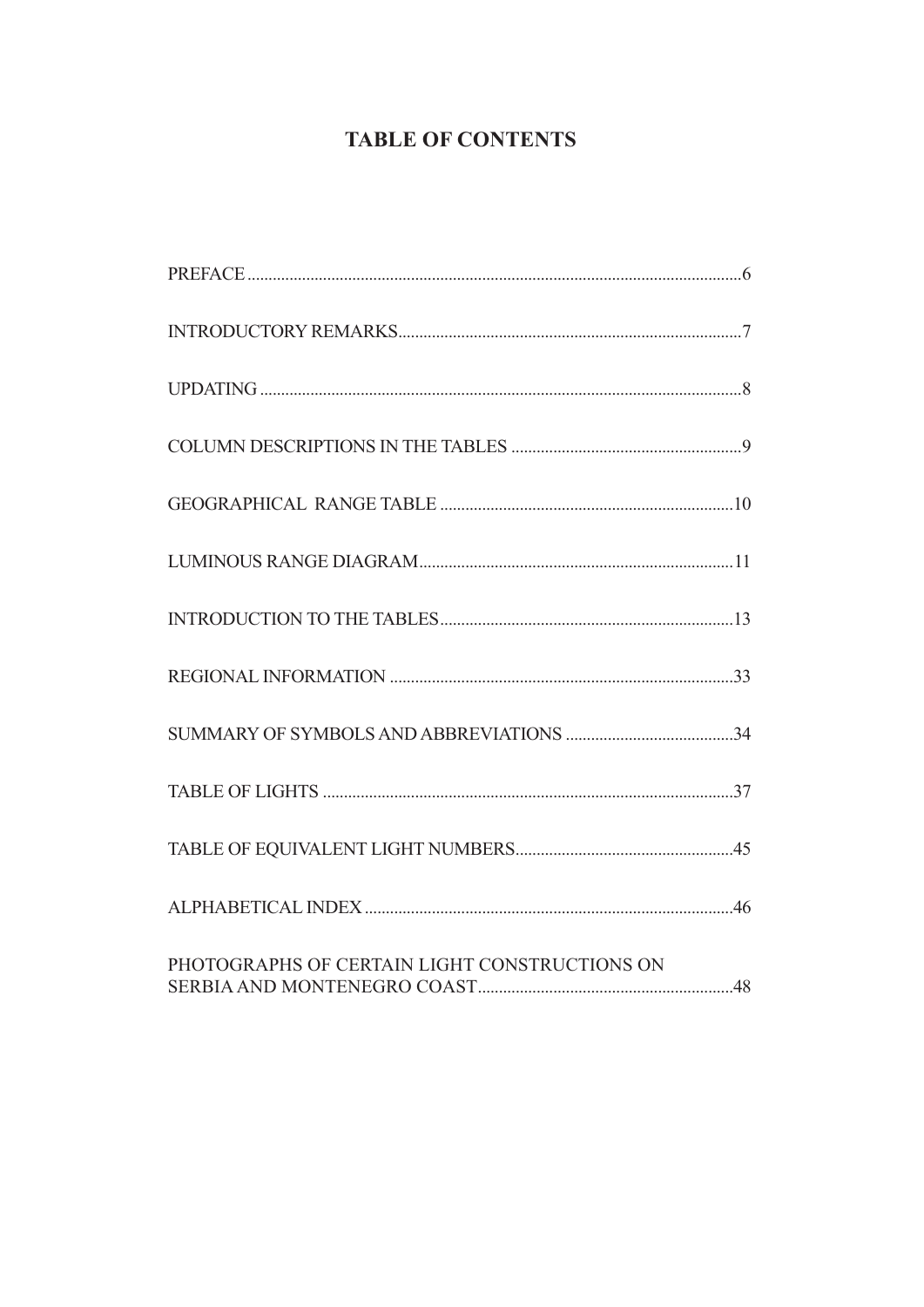## **PREFACE**

The List of Lights on Serbia and Montenegro Coast of the Adriatic Sea and Lake of Skadar represents the Excerpt from the List of Lighthouses on the Adriatic Sea, Ionian Sea and Islands of Malta (edition of HI JRM, 1988).

This publication is designed for all navigators, and especially it may be useful for the owners of small vessels (yachts, sailing yachts, boats, etc.); i.e. as for those dealing with this activity, as well as for others staying in this part of the Adriatic Sea for recreational and tourist reasons (nautical tourism).

This nautical publication is made as much as possible in accordance with General Regulations and Recommendations of the International Hydrograpfic Organization (IHO), while the TABLE OF LIGHTS is standardized and represented in English.

The List of Lights on Serbia and Montenegro Coast of the Adriatic Sea and Lake of Skadar does not cancel validity of the List of Lighthouses on the Adriatic and Ionian Sea and Islands of Malta; therefore they may be used together for the larger navigational area.

#### DIRECTOR

Captain DUŠAN SLAVNIĆ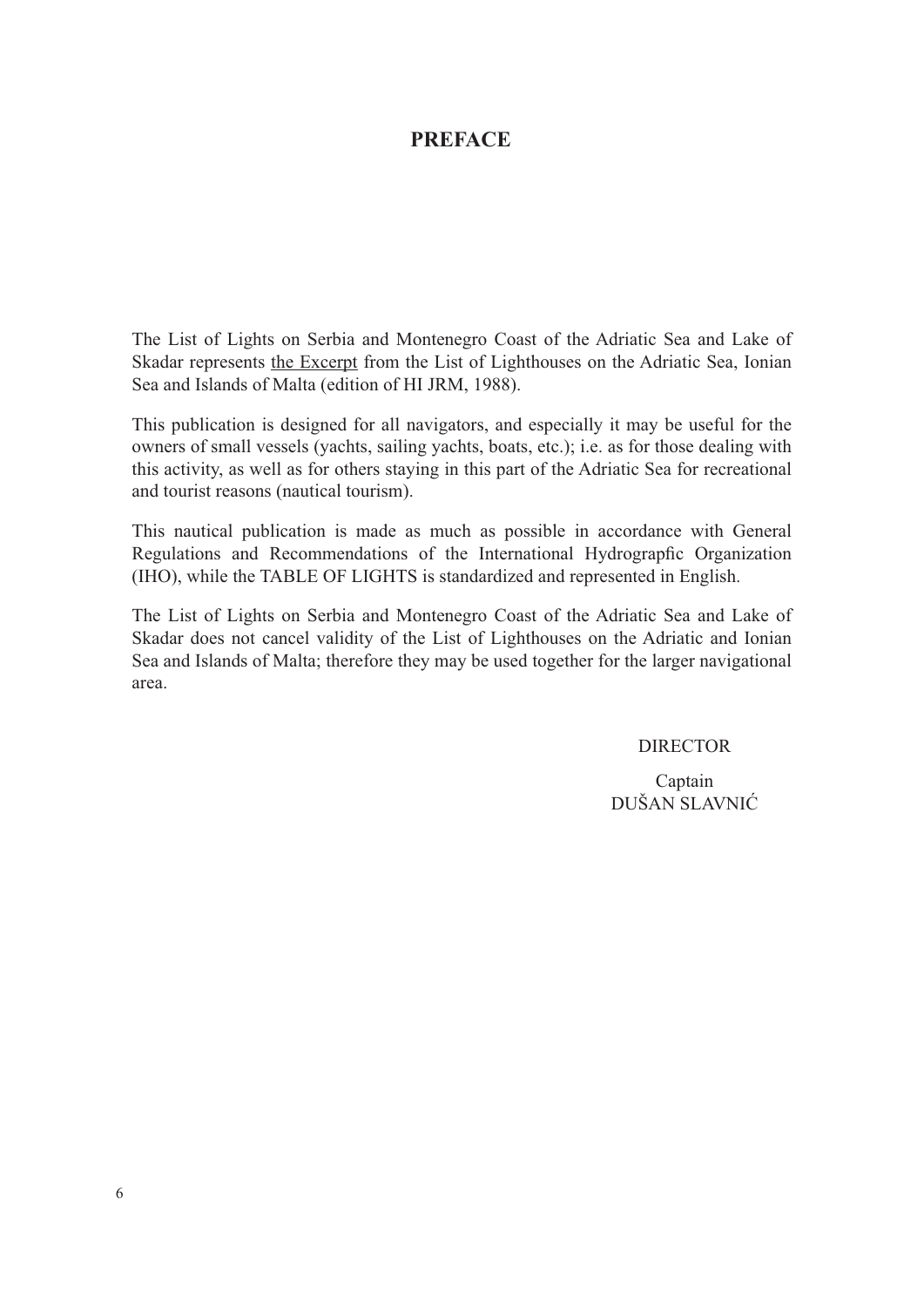## **INTRODUCTORY REMARKS**

This List of Lights contains all valid information on existing lights on the Serbia and Montenegro Coast of the Adriatic Sea and Lake of Skadar, as they are: lighthouses, coast lights, port lights and light buoys regardless of their elevation and range, as well as listed eventual existing fog signals.

Lighthouse is the most important maritime light providing safe orientation on the occasion of approaching land. Almost all lighthouses are constructed in the shape of a tower or very visible construction representing excellent points for orientation by day. They are usually equipped with a reserve light, too. Lighthouses are continuously controlled by light-keepers.

Coast light serves for orientation in the coastal navigation and signalizes prominent parts of the coast, passage ways, channels, harbour approaches and navigational obstacles. The light support is usually a round, conical or square tower with column and gallery.

Port light marks port entrance and berthing places, serving for orientation on the occasion of maneuvering and anchoring. The light support is usually a column or tower with column and gallery.

Light buoy marks position and boundaries of navigational obstacles, fairways, etc. The buoys are not reliable maritime beacons because they may be displaced or pulled off the position by the effect of current and waves.

Fog signals are nautophone, siren, bell, horn, fire-arms, etc., and they are usually placed on the lighthouses and port lights.

The most important information on amendments to the lights and corrections respectively are being issued **in the second part** of NOTICE TO MARINERS, serving to keep the Serbia and Montenegro Charts updated. It should be emphasized that many alterations to lights and light buoys, especially those of a *temporary character, but operational nature* are promulgated only as corrections to the List of Lights, also in the second part of Notice to Mariners, immediately after Chart corrections (Corrections to the Publication).

It means that before use of this List of Lights it should be made its updating through the Notice to Mariners. This List of Lights is conclusively amended through the corresponding NMs volume No. mentioned inside the title page.

Notices to Mariners, in edition of the NAVAL HYDROGRAPHIC INSTITUTE, are published periodically, after two months each (6 volumes annually), and all required NMs numbers may be obtained free of charge from one of the following Organizations:

1. **Naval Hydrographic Institute – Lepetane,** 

 **phone:** +381 88 40 135; **fax:** +381 82 67 25 31; **e-mail:** hirm@cg.yu

- 2. **Maritime Safety Department of Montenegro Bar,**
- **phone:** +381 85 31 32 40; **fax:** +381 85 31 32 74; **e-mail:** ups.direktor@cg.yu 3. **Harbour Master's Office – Kotor,**

 **phohe:** +381 82 32 55 81; **fax:** +381 82 32 55 78; **e-mail:** kapetani@cg.yu 4. **Harbour Master's Office – Bar** 

 **phone:** +381 85 31 27 33; **fax:** +381 85 30 20 60; **e-mail:** harbourm@cg.yu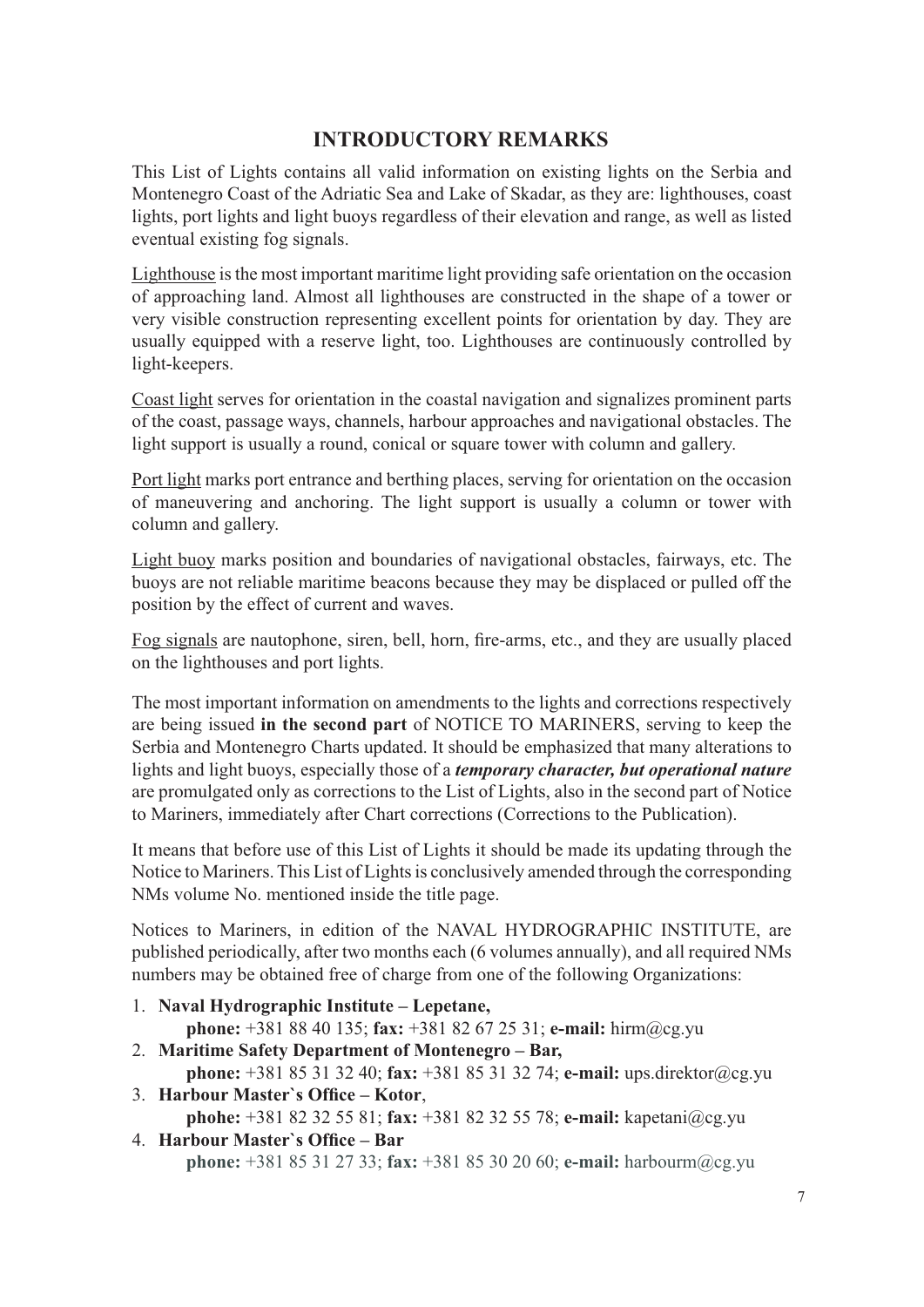## **UPDATING**

The List of Lights is amended up to the Notice to Mariners volume No. 2/2006.

It is keeping updated by coupons for amendments to the List of Lights. They contain all valid information on the related lights A new coupon changes all previous amendments (if they exist), and therefore it means cancellation of the existing coupon for that light..

It means that if the objective is activating of the light and there is no information on other amendments to the light, it will be enough to pull off the coupon which signed that the light had been temporary extinguished.

If the coupon contains data about amendments to the light, already included in the previous coupon, the older coupon will be pulled off and a new one will be pasted on the left margin of the corresponding light.

For the lights removing from their use there is the corresponding light number on the coupon with inscription "REMOVE FROM LIST". This coupon is pasted on the left margin of the corresponding light number.

With a view of amendments to be controlled, an index of amendments to the List of Lights will be published periodically, as an appendix of Notices to Mariners .

Notation of amendments to the List of Lights is recorded in the Table, inside the title page of the Publication.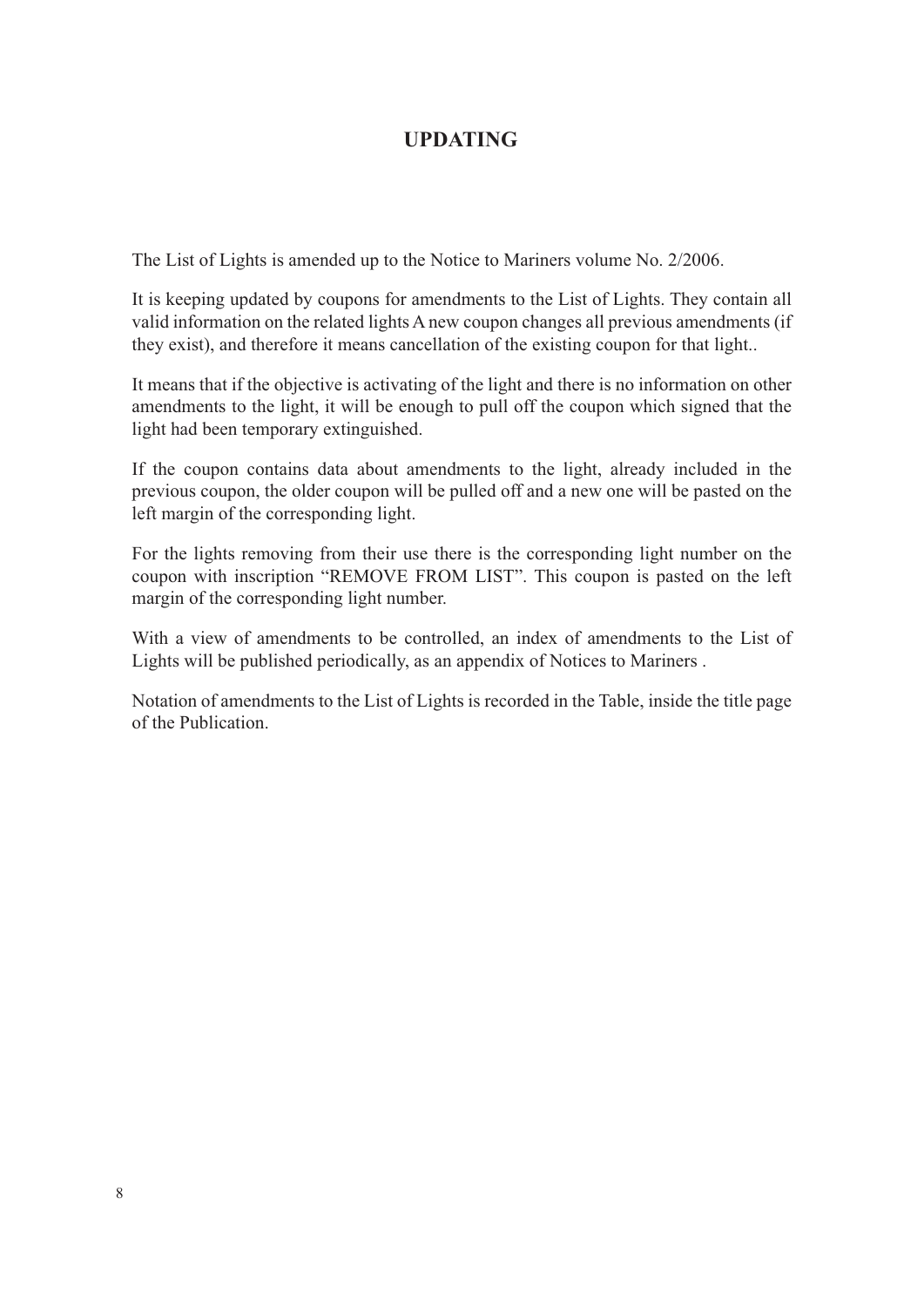## **COLUMN DESCRIPTIONS IN THE TABLES**

| National No.<br>Int. No. | Location - Name | Lat.<br>Long. | Characteristics | Elevation<br>(metres) | Range<br>(miles) | Structure and<br>height of<br>construction<br>(metres) | Remarks |
|--------------------------|-----------------|---------------|-----------------|-----------------------|------------------|--------------------------------------------------------|---------|
| $\scriptstyle{(1)}$      | $\bf(2)$        | (3)           | (4)             | (5)                   | (6)              |                                                        | (8      |

The appearance and column contents are as follows:

Information on lights is described in eight columns, according to the following layout:

### *COLUMN 1*

The ordinal light number (national number), and beneath it the corresponding international light number from the Admiralty List of Lights of United Kingdom **(List of Lights and Fog Signals - Volume E).**

#### *COLUMN 2*

Location, name and approximate position of the light or buoy. The names of places and entities respectively are printed in CAPITALS. The names of lights placed on the coast with the range if equal or greater than 15 nautical miles (M) are given in **bold type.** The names of coastal lights with range less than 15 nautical miles (M) are given in normal type. The names of floating lights and light buoys respectively are given in *lowercase italic type.*

#### *COLUMN 3*

*Geographical coordinates of light positions (geographical latitude φ and longitude λ, WGS84 Datum)* are shown in degrees, minutes and at least tenth of a minute. Given positions are approximate**.**

#### *COLUMN 4*

Characteristics of lights, and luminous intensity (if it is included) is given in candelas, *in italics*, beneath the characteristics.

#### *COLUMN 5*

Elevation of lights above sea level is given in metres.

#### *COLUMN 6*

Range of lights is given in nautical miles (M). **Bold type** is used for the range if equal to or greater than **15 M**, and normal type is used for the range less than 15 M.

#### *COLUMN 7*

Description of the structure carrying a light and its height are given in metres (from ground level to the top of the light structure).

#### *COLUMN 8*

Complementary information on lights with respect to the light period, arcs of visibility, limits of sectors, reserve lights, temporary extinguished lights, and so on. The limits of sectors and of arcs of visibility are measured upon seaward, i.e. as they are being seen by an observer from the vessel. The bearings, limits of sectors, arcs of visibility, leading lights and sector of direction lights are true and measured clockwise, from 0 to 360 degrees. Sector borders are never sharp, especially when they are being observed from their neighbourhood . The light disappears gradually, not at once, behind the limit of sector when it has already been passed. Sectors obscured are also being seen on this way. Reserve light is usually near to a main light, having the same or similar characteristic, but less range.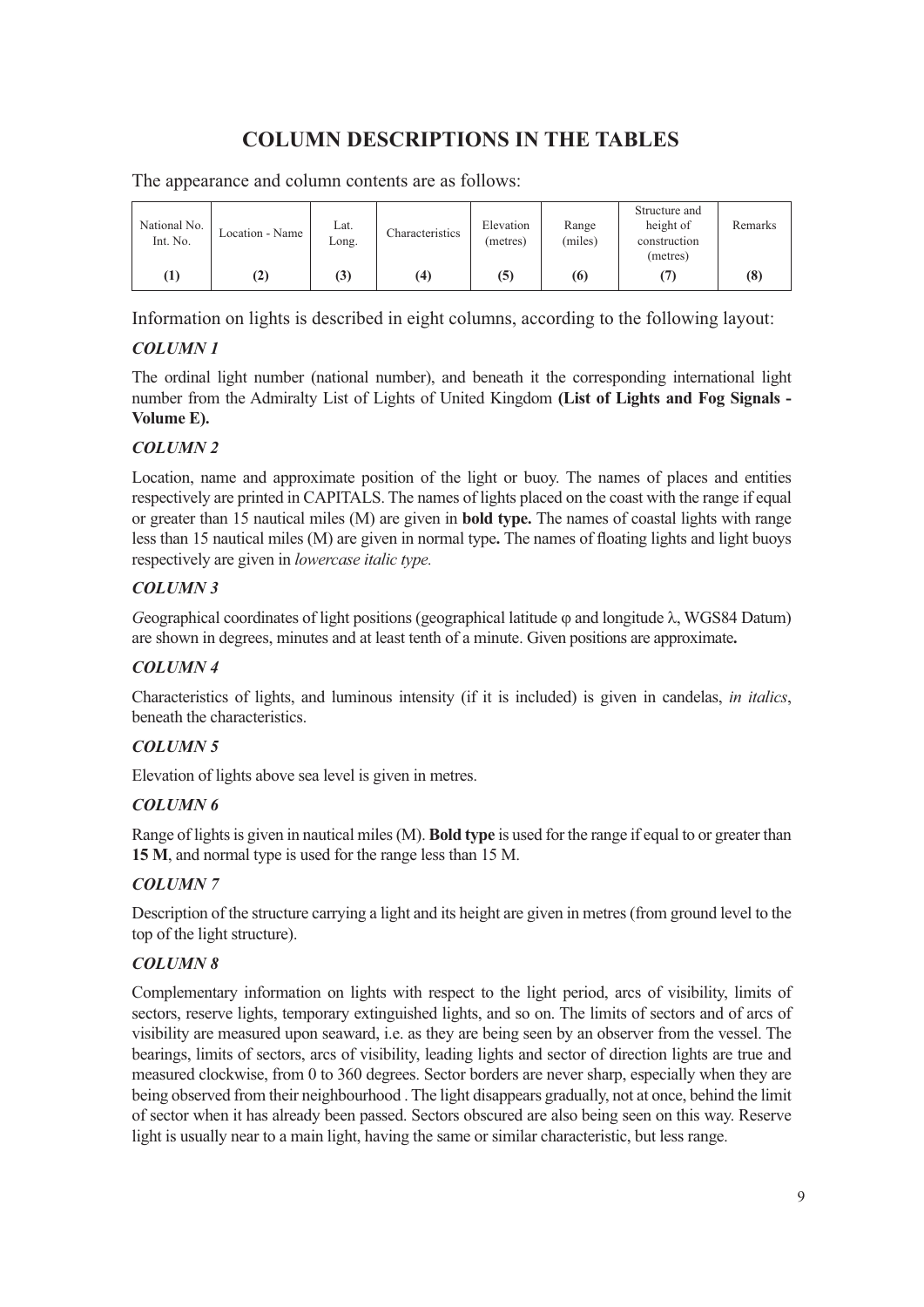## **GEOGRAPHICAL RANGE TABLE**

## **Note**: A similar Geographical Range Table as well as directions for its use are given at the end of the part INTRODUCTION TO THE TABLES.

 $\hat{\boldsymbol{\theta}}$ 

|                                 |                                 |                                                                                                                                                                                                                                                                                                                                                                                                                                                                                                                                                                                                            |                                 |                                 |                                 |                                                                                                                                                                                                                                                                                                                                                                                                                                                        |                                 |                                 |                                  |                           |            | height of the observer's eye in metres |     |     |     |     |    |    |                                                                                                                                                                                                                                                                                                 |    |    |      |                      |
|---------------------------------|---------------------------------|------------------------------------------------------------------------------------------------------------------------------------------------------------------------------------------------------------------------------------------------------------------------------------------------------------------------------------------------------------------------------------------------------------------------------------------------------------------------------------------------------------------------------------------------------------------------------------------------------------|---------------------------------|---------------------------------|---------------------------------|--------------------------------------------------------------------------------------------------------------------------------------------------------------------------------------------------------------------------------------------------------------------------------------------------------------------------------------------------------------------------------------------------------------------------------------------------------|---------------------------------|---------------------------------|----------------------------------|---------------------------|------------|----------------------------------------|-----|-----|-----|-----|----|----|-------------------------------------------------------------------------------------------------------------------------------------------------------------------------------------------------------------------------------------------------------------------------------------------------|----|----|------|----------------------|
|                                 | 1                               | $\mathbf{2}$                                                                                                                                                                                                                                                                                                                                                                                                                                                                                                                                                                                               | 3                               | 4                               | 5                               | 6                                                                                                                                                                                                                                                                                                                                                                                                                                                      | 7                               | 8                               | 9                                | 10                        | 12         | 14                                     | 16  | 18  | 20  | 22  | 24 | 26 | 28                                                                                                                                                                                                                                                                                              | 30 | 35 | 40   | 45                   |
| 0<br>1<br>2<br>3<br>4           | 2.0<br>4.0<br>4.9<br>5.5<br>6.1 | 2.8<br>4.9<br>5.7<br>6.4<br>6.9                                                                                                                                                                                                                                                                                                                                                                                                                                                                                                                                                                            | 3.5<br>5.5<br>6.4<br>7.0<br>7.6 | 4.0<br>6.1<br>6.9<br>7.6<br>8.1 | 4.5<br>6.6<br>7.4<br>8.0<br>8.6 | 4.9<br>7.0<br>7.8<br>8.5<br>9.0                                                                                                                                                                                                                                                                                                                                                                                                                        | 5.3<br>7.4<br>8.2<br>8.9<br>9.4 | 5.7<br>7.8<br>8.6<br>9.3<br>9.8 | 6.1<br>8.1<br>9.0<br>9.6<br>10.2 | 6.4<br>8.4<br>9.3<br>10.5 | 7.0<br>9.1 | 7.6                                    | 8.1 | 8.6 | 9.1 | 9.5 |    |    | 9.9 10.4 10.7 11.1 12.0<br>9.6 10.2 10.6 11.1 11.6 12.0 12.4 12.8 13.2 14.1 14.9 15.7<br>9.9 10.5 11.0 11.5 12.0 12.4 12.8 13.2 13.6 14.0 14.9 15.7 16.5<br>9.9 10.6 11.1 11.6 12.1 12.6 13.1 13.5 13.9 14.3 14.7 15.6 16.4 17.2<br>11.1 11.7 12.2 12.7 13.2 13.6 14.0 14.4 14.8 15.2 16.1 16.9 |    |    | 12.9 | 13.6<br>17.7         |
| 5<br>6<br>7<br>8<br>9           | 6.6<br>7.0<br>7.4<br>7.8<br>8.1 | 7.4<br>7.8<br>8.2<br>8.6<br>9.0                                                                                                                                                                                                                                                                                                                                                                                                                                                                                                                                                                            | 8.0<br>8.5<br>8.9<br>9.3        | 8.6<br>9.0<br>9.4               | 9.1<br>9.5                      | 9.5<br>9.9 10.3 10.7 11.1 11.5 11.8 12.4 13.0 13.5 14.0 14.5 14.9 15.3 15.7 16.1 16.5 17.4 18.2 19.0<br>9.8 10.3 10.7 11.1 11.5 11.8 12.2 12.8 13.4 13.9 14.4 14.8 15.3 15.7 16.1 16.5 16.9 17.8 18.6 19.4<br>9.6 10.2 10.6 11.1 11.5 11.8 12.2 12.5 13.1 13.7 14.2 14.7 15.2 15.6 16.1 16.5 16.9 17.2 18.1 19.0 19.8                                                                                                                                  |                                 |                                 |                                  |                           |            |                                        |     |     |     |     |    |    | 9.9 10.3 10.6 11.0 11.6 12.1 12.7 13.2 13.6 14.1 14.5 14.9 15.3 15.7 16.6 17.4 18.2<br>9.9 10.3 10.7 11.1 11.4 12.0 12.6 13.1 13.6 14.1 14.5 14.9 15.3 15.7 16.1 17.0 17.8 18.6                                                                                                                 |    |    |      |                      |
| 10<br>11<br>12<br>13<br>14      | 8.4<br>8.8<br>9.1               | 9.3<br>9.3 10.2 10.8 11.4 11.9 12.3 12.7 13.1 13.4 13.8 14.4 14.9 15.5 16.0 16.4 16.9 17.3 17.7 18.1 18.5 19.4 20.2 21.0<br>9.6 10.5 11.1 11.7 12.1 12.6 13.0 13.4 13.7 14.0 14.6 15.2 15.7 16.2 16.7 17.2 17.6 18.0 18.4 18.8 19.7 20.5 21.3                                                                                                                                                                                                                                                                                                                                                              |                                 |                                 |                                 | 9.9 10.5 11.0 11.4 11.8 12.2 12.5 12.9 13.5 14.0 14.6 15.1 15.5 16.0 16.4 16.8 17.2 17.6 18.5 19.3 20.1<br>9.6 10.2 10.8 11.3 11.7 12.1 12.5 12.8 13.2 13.8 14.3 14.9 15.4 15.8 16.3 16.7 17.1 17.5 17.9 18.8 19.6 20.4<br>9.9 10.6 11.1 11.6 12.0 12.4 12.8 13.1 13.5 14.1 14.6 15.2 15.7 16.1 16.6 17.0 17.4 17.8 18.2 19.1 19.9 20.7                                                                                                                |                                 |                                 |                                  |                           |            |                                        |     |     |     |     |    |    |                                                                                                                                                                                                                                                                                                 |    |    |      |                      |
| 15<br>16<br>17<br>18<br>19      | 9.9                             | 10.7 11.4 11.9 12.4 12.8 13.2 13.6 14.0 14.3 14.9 15.5 16.0 16.5 17.0 17.4 17.8 18.3 18.6 19.0 19.9 20.8 21.5<br>10.2 11.0 11.6 12.2 12.7 13.1 13.5 13.9 14.2 14.6 15.2 15.7 16.3 16.8 17.2 17.7 18.1 18.5 18.9 19.3 20.2 21.0 21.8<br>10.4 11.2 11.9 12.4 12.9 13.4 13.8 14.1 14.5 14.8 15.4 16.0 16.5 17.0 17.5 17.9 18.4 18.8 19.2 19.5 20.4 21.3 22.0<br>10.6 11.5 12.1 12.7 13.2 13.6 14.0 14.4 14.7 15.1 15.7 16.2 16.8 17.3 17.7 18.2 18.6 19.0 19.4 19.8 20.7 21.5 22.3<br>10.9 11.7 12.4 12.9 13.4 13.8 14.2 14.6 15.0 15.3 15.9 16.5 17.0 17.5 18.0 18.4 18.8 19.2 19.6 20.0 20.9 21.7 22.5      |                                 |                                 |                                 |                                                                                                                                                                                                                                                                                                                                                                                                                                                        |                                 |                                 |                                  |                           |            |                                        |     |     |     |     |    |    |                                                                                                                                                                                                                                                                                                 |    |    |      |                      |
| 20<br>22<br>24<br>26<br>28      |                                 | 11.1 12.0 12.6 13.2 13.6 14.1 14.5 14.8 15.2 15.5 16.1 16.7 17.2 17.7 18.2 18.6 19.1 19.5 19.9 20.2 21.1 22.0 22.8<br>11.6 12.4 13.1 13.6 14.1 14.5 14.9 15.3 15.6 16.0 16.6 17.2 17.7 18.2 18.6 19.1 19.5 19.9 20.3 20.7 21.6 22.4 23.2<br>12.0 12.8 13.5 14.0 14.5 14.9 15.3 15.7 16.1 16.4 17.0 17.6 18.1 18.6 19.1 19.5 19.9 20.3 20.7 21.1 22.0 22.8 23.6<br>12.4 13.2 13.9 14.4 14.9 15.3 15.7 16.1 16.5 16.8 17.4 18.0 18.5 19.0 19.5 19.9 20.3 20.8 21.1 21.5 22.4 23.3 24.0<br>12.8 13.6 14.3 14.8 15.3 15.7 16.1 16.5 16.9 17.2 17.8 18.4 18.9 19.4 19.9 20.3 20.7 21.1 21.5 21.9 22.8 23.6 24.4 |                                 |                                 |                                 |                                                                                                                                                                                                                                                                                                                                                                                                                                                        |                                 |                                 |                                  |                           |            |                                        |     |     |     |     |    |    |                                                                                                                                                                                                                                                                                                 |    |    |      |                      |
| 30<br>35<br>40<br>45<br>50      |                                 | 13.2 14.0 14.7 15.2 15.7 16.1 16.5 16.9 17.2 17.6 18.2 18.8 19.3 19.8 20.2 20.7 21.1 21.5 21.9 22.3 23.2 24.0 24.8<br>14.1 14.9 15.6 16.1 16.6 17.0 17.4 17.8 18.1 18.5 19.1 19.7 20.2 20.7 21.1 21.6 22.0 22.4 22.8 23.2 24.1 24.9 25.7<br>14.9 15.7 16.4 16.9 17.4 17.8 18.2 18.6 19.0 19.3 19.9 20.5 21.0 21.5 22.0 22.4 22.8 23.3 23.6 24.0 24.9 25.8 26.5<br>15.7 16.5 17.2 17.7 18.2 18.6 19.0 19.4 19.8 20.1 20.7 21.3 21.8 22.3 22.8 23.2 23.6 24.0 24.4 24.8 25.7 26.5 27.3<br>16.4 17.3 17.9 18.5 18.9 19.4 19.8 20.1 20.5 20.8 21.4 22.0 22.5 23.0 23.5 23.9 24.4 24.8 25.2 25.5 26.4 27.3 28.1 |                                 |                                 |                                 |                                                                                                                                                                                                                                                                                                                                                                                                                                                        |                                 |                                 |                                  |                           |            |                                        |     |     |     |     |    |    |                                                                                                                                                                                                                                                                                                 |    |    |      |                      |
| 55<br>60<br>65<br>70<br>75      |                                 | 17.1 18.0 18.6 19.2 19.6 20.1 20.5 20.8 21.2 21.5 22.1 22.7 23.2 23.7 24.2 24.6 25.1 25.5 25.9 26.3 27.1 28.0<br>17.8 18.6 19.3 19.8 20.3 20.7 21.1 21.5 21.9 22.2 22.8 23.4 23.9 24.4 24.9 25.3 25.7 26.2 26.5 26.9 27.8 28.7<br>18.4 19.3 19.9 20.5 21.0 21.4 21.8 22.2 22.5 22.8 23.5 24.0 24.6 25.1 25.5 26.0 26.4 26.8 27.2 27.6 28.5 29.3<br>19.1 19.9 20.6 21.1 21.6 22.0 22.4 22.8 23.1 23.5 24.1 24.7 25.2 25.7 26.1 26.6 27.0 27.4 27.8 28.2 29.1 29.9 30.7<br>19.7 20.5 21.2 21.7 22.2 22.6 23.0 23.4 23.7 24.1 24.7 25.2 25.8 26.3 26.7 27.2 27.6 28.0 28.4 28.8 29.7 30.5 31.3                |                                 |                                 |                                 |                                                                                                                                                                                                                                                                                                                                                                                                                                                        |                                 |                                 |                                  |                           |            |                                        |     |     |     |     |    |    |                                                                                                                                                                                                                                                                                                 |    |    |      | 28.8<br>29.4<br>30.1 |
| 80<br>85<br>90<br>95<br>100     |                                 | 20.2 21.1 21.7 22.3 22.8 23.2 23.6 24.0 24.3 24.6 25.3 25.8 26.4 26.9 27.3 27.8 28.2 28.6 29.0 29.4 30.3 31.1<br>20.8 21.6 22.3 22.8 23.3 23.8 24.2 24.5 24.9 25.2 25.8 26.4 26.9 27.4 27.9 28.3 28.8 29.2 29.6 29.9 30.8 31.7<br>21.3 22.2 22.8 23.4 23.9 24.3 24.7 25.1 25.4 25.8 26.4 26.9 27.5 28.0 28.4 28.9 29.3 29.7 30.1 30.5 31.4 32.2 33.0<br>21.9 22.7 23.4 23.9 24.4 24.8 25.2 25.6 26.0 26.3 26.9 27.5 28.0 28.5 29.0 29.4 29.8 30.2 30.6 31.0 31.9 32.7<br>22.4 23.2 23.9 24.4 24.9 25.3 25.7 26.1 26.5 26.8 27.4 28.0 28.5 29.0 29.5 29.9 30.3 30.8 31.1 31.5 32.4 33.3 34.0                |                                 |                                 |                                 |                                                                                                                                                                                                                                                                                                                                                                                                                                                        |                                 |                                 |                                  |                           |            |                                        |     |     |     |     |    |    |                                                                                                                                                                                                                                                                                                 |    |    |      | 31.9<br>32.4<br>33.5 |
| 110<br>120<br>130<br>140<br>150 |                                 | 23.4 24.2 24.9 25.4 25.9 26.3 26.7 27.1 27.5 27.8 28.4 29.0 29.5 30.0 30.5 30.9 31.3 31.7 32.1 32.5 33.4 34.2 35.0<br>24.3 25.2 25.8 26.4 26.9 27.3 27.7 28.1 28.4 28.7 29.4 29.9 30.5 31.0 31.4 31.9 32.3 32.7 33.1 33.5 34.4 35.2 36.0<br>25.2 26.1 26.7 27.3 27.8 28.2 28.6 29.0 29.3 29.7 30.3 30.8 31.4 31.9 32.3 32.8 33.2 33.6 34.0 34.4 35.3 36.1 36.9<br>26.1 27.0 27.6 28.2 28.6 29.1 29.5 29.9 30.2 30.5 31.2 31.7 32.2 32.7 33.2 33.7 34.1 34.5 34.9 35.3 36.2 37.0 37.8<br>27.0 27.8 28.5 29.0 29.5 29.9 30.3 30.7 31.1 31.4 32.0 32.6 33.1 33.6 34.1 34.5 34.9 35.3 35.7 36.1 37.0 37.8 38.6 |                                 |                                 |                                 |                                                                                                                                                                                                                                                                                                                                                                                                                                                        |                                 |                                 |                                  |                           |            |                                        |     |     |     |     |    |    |                                                                                                                                                                                                                                                                                                 |    |    |      |                      |
| 160<br>170<br>180<br>190<br>200 |                                 | 27.8 28.6 29.3 29.8 30.3 30.8 31.2 31.5 31.9 32.2 32.8 33.4 33.9 34.4 34.9 35.3 35.7 36.2 36.5 36.9 37.8 38.7 39.4<br>28.6 29.4 30.1 30.6 31.1 31.5 31.9 32.3 32.7 33.0 33.6 34.2 34.7 35.2 35.7 36.1 36.5 37.0 37.3 37.7 38.6 39.5 40.2<br>29.4 30.2 30.9 31.4 31.9 32.3 32.7 33.1 33.4 33.8 34.4 35.0 35.5 36.0 36.4 36.9 37.3 37.7 38.1 38.5 39.4 40.2 41.0<br>30.1 31.0 31.6 32.1 32.6 33.1 33.5 33.8 34.2 34.5 35.1 35.7 36.2 36.7 37.2 37.6 38.1 38.5 38.9 39.2 40.1 41.0 41.8<br>30.8 31.7 32.3 32.9 33.4 33.8 34.2 34.6 34.9 35.3 35.9 36.4 37.0 37.5 37.9 38.4 38.8 39.2 39.6 40.0 40.9 41.7 42.5 |                                 |                                 |                                 |                                                                                                                                                                                                                                                                                                                                                                                                                                                        |                                 |                                 |                                  |                           |            |                                        |     |     |     |     |    |    |                                                                                                                                                                                                                                                                                                 |    |    |      |                      |
| 220<br>240<br>260<br>280<br>300 | 32.2<br>33.6<br>34.9<br>36.1    | 35.7<br>37.0<br>37.3 38.2 38.8 39.4 39.8 40.3 40.7 41.1 41.4 41.7 42.4 42.9 43.4 43.9 44.4 44.9 45.3 45.7 46.1 46.5 47.4 48.2 49.0                                                                                                                                                                                                                                                                                                                                                                                                                                                                         |                                 |                                 |                                 | 33.1 33.7 34.3 34.8 35.2 35.6 36.0 36.3 36.7 37.3 37.8 38.4 38.9 39.3 39.8 40.2 40.6 41.0 41.4 42.3 43.1 43.9<br>34.4 35.1 35.6 36.1 36.6 37.0 37.3 37.7 38.0 38.6 39.2 39.7 40.2 40.7 41.1 41.5 42.0 42.3 42.7 43.6 44.5 45.2<br>36.4 36.9 37.4 37.8 38.2 38.6 39.0 39.3 39.9 40.5 41.0 41.5 42.0 42.4 42.8 43.2 43.6 44.0 44.9 45.7 46.5<br>37.6 38.2 38.6 39.1 39.5 39.9 40.2 40.5 41.2 41.7 42.2 42.7 43.2 43.7 44.1 44.5 44.9 45.3 46.2 47.0 47.8 |                                 |                                 |                                  |                           |            |                                        |     |     |     |     |    |    |                                                                                                                                                                                                                                                                                                 |    |    |      |                      |
| 320<br>340<br>360<br>380<br>400 |                                 | 38.5 39.3 40.0 40.5 41.0 41.4 41.8 42.2 42.6 42.9 43.5 44.1 44.6 45.1 45.6 46.0 46.4 46.8 47.2 47.6 48.5 49.3 50.1<br>39.6 40.5 41.1 41.6 42.1 42.6 43.0 43.3 43.7 44.0 44.6 45.2 45.7 46.2 46.7 47.1 47.6 48.0 48.4 48.7 49.6 50.5 51.3<br>40.7 41.5 42.2 42.7 43.2 43.7 44.1 44.4 44.8 45.1 45.7 46.3 46.8 47.3 47.8 48.2 48.7 49.1 49.5 49.8 50.7 51.6 52.3<br>41.8 42.6 43.3 43.8 44.3 44.7 45.1 45.5 45.8 46.2 46.8 47.3 47.9 48.4 48.8 49.3 49.7 50.1 50.5 50.9 51.8 52.6 53.4<br>42.8 43.6 44.3 44.8 45.3 45.7 46.1 46.5 46.9 47.2 47.8 48.4 48.9 49.4 49.9 50.3 50.7 51.2 51.5 51.9 52.8 53.7 54.4 |                                 |                                 |                                 |                                                                                                                                                                                                                                                                                                                                                                                                                                                        |                                 |                                 |                                  |                           |            |                                        |     |     |     |     |    |    |                                                                                                                                                                                                                                                                                                 |    |    |      |                      |

range in nautical miles

elevation of light in metres

elevation of light in metres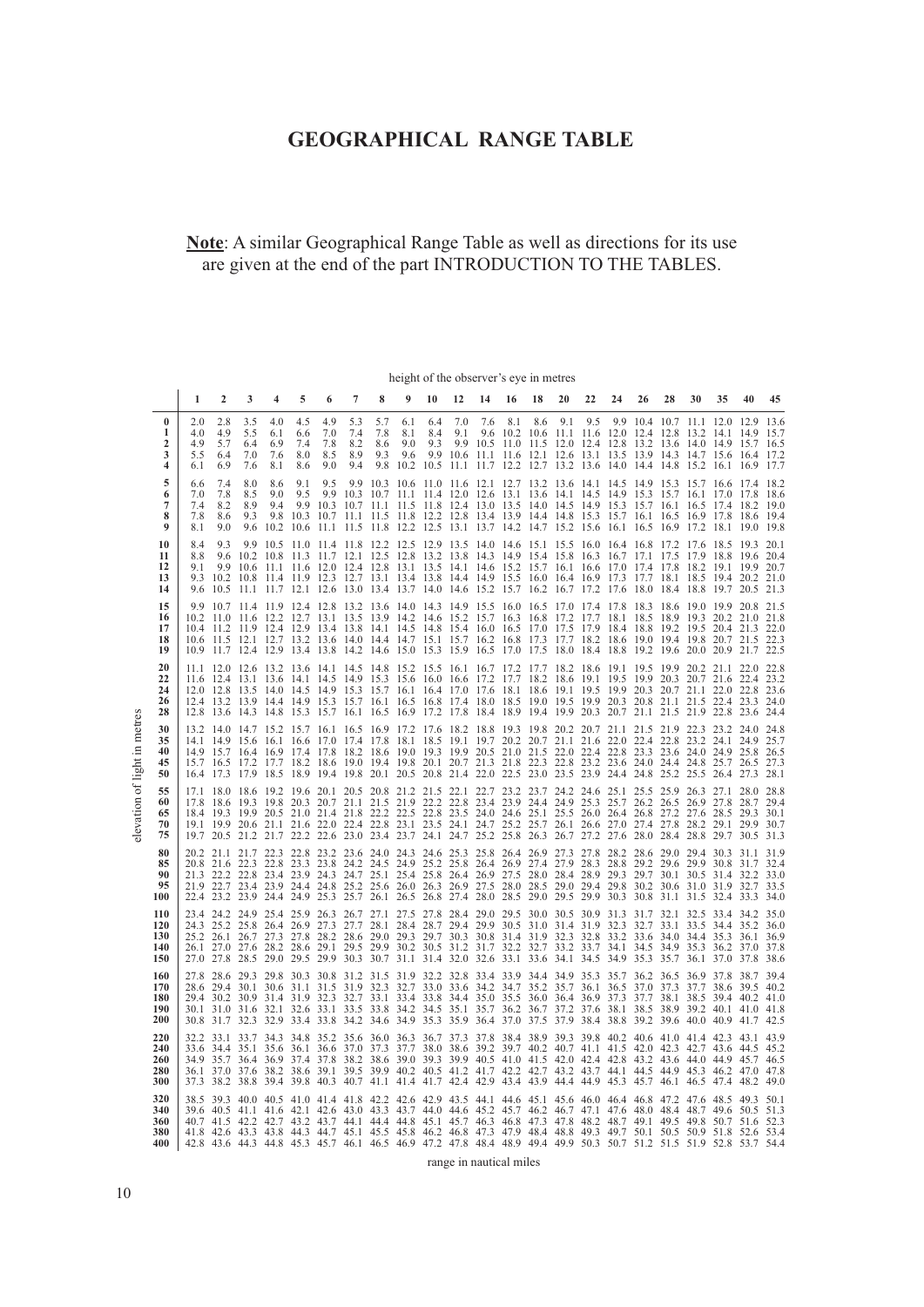## **LUMINOUS RANGE DIAGRAM**

**Note**: A similar Luminous Range Diagram as well as directions for its use are given in the part INTRODUCTION TO THE TABLES.

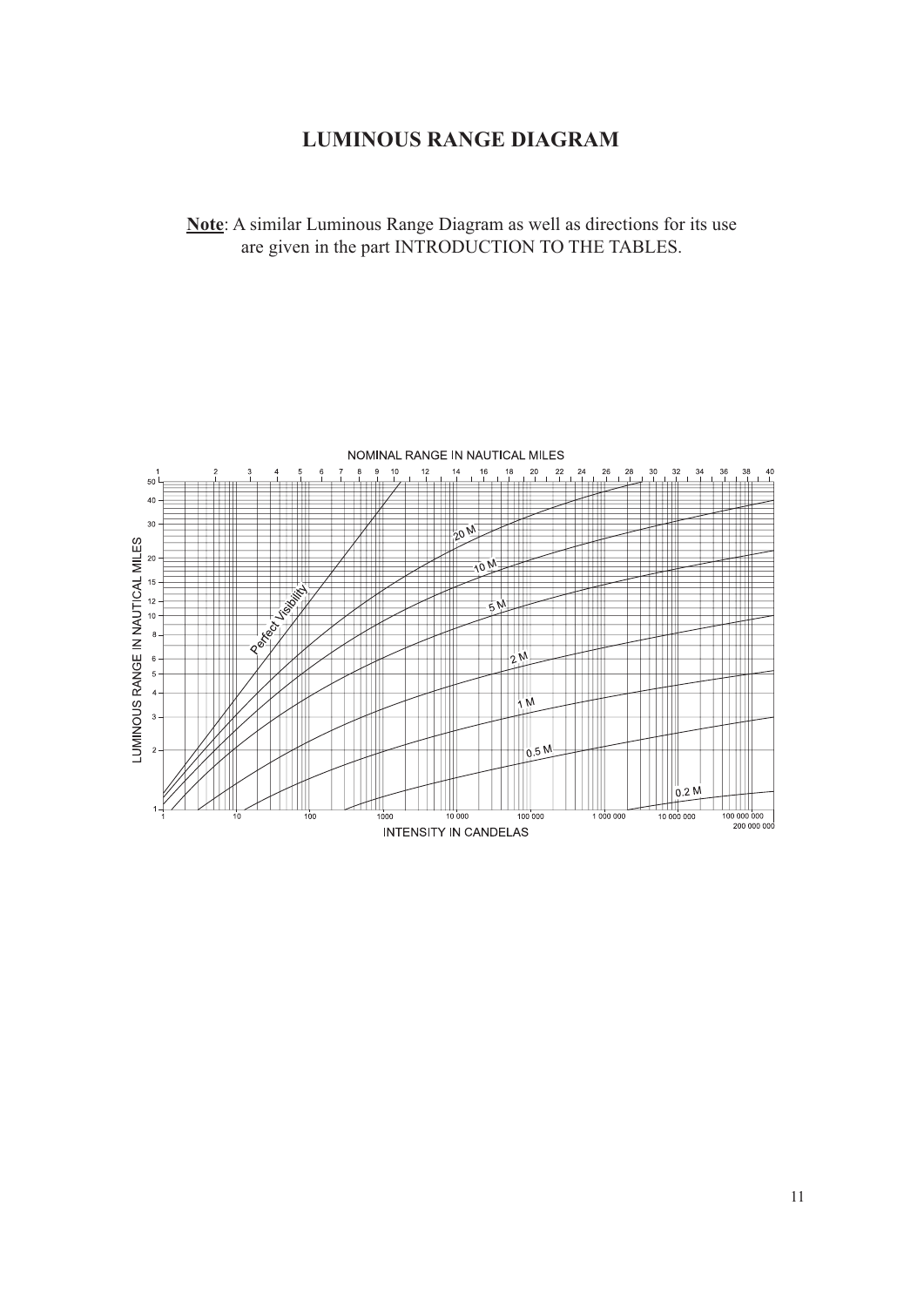This diagram enables the mariner to determine the approximate range at which a light may be sighted, at night, in the meteorological visibility prevailing at the time of observation.

The diagram is entered from the top border, using the nominal range listed in the Table of Lights, in column 6, or from the bottom border, using the intensity , in candelas, from column 4 where listed.

The figures along the curves represent the estimated meteorological visibility at the time of observation, and those along the left-hand border the luminous range under those conditions.

**Example:** A light of an intensity of 100 000 candelas has a nominal range of about 20 miles. When the meteorological visibility is 20 miles, the light would be sighted at about 33 miles, given a sufficient elevation and height of eye; and when 2 miles, at about 5,5 miles.

As the scale along the top border is based on a meteorological visibility of 10 sea miles, the luminous range in the prevailing conditions, obtained from the 10-mile curve, will be identical to those with which the diagram is entered from the top border. If a line is drawn joining points where values from the left-hand border intersect equal values in the conditions prevailing at the time of observation obtained from intersections to the left of this line will be less than the estimated meteorological visibility, whilst those to the right will be greater. Due to their intensity, many lights will therefore be sighted at a greater distance than that of the estimated meteorological visibility.

The diagram can also be used to obtain an approximate meteorological visibility; for example, a light of an intensity of 100 000 candelas is sighted at 12 miles, the meteorological visibility will be about 5 miles.

CAUTION : - When using diagram it must be remembered that:

- 1. The ranges obtained are approximate.
- 2. The transparency of the atmosphere is not necessarily consistent between the observer and the light.
- 3. Glare from background lighting will reduce considerably the range at which lights are sighted. A light of 100 000 candelas has a nominal range of about 20 miles; with minor background lighting as from a populated coastline this range will be reduced to about 14 miles, and with major background lighting as from a city or from harbour installations to about 9 miles.

 Approximate sighting ranges may be obtained by entering the diagram with the listed intensity divided by 10 for minor background lighting, and by 100 for major background lighting.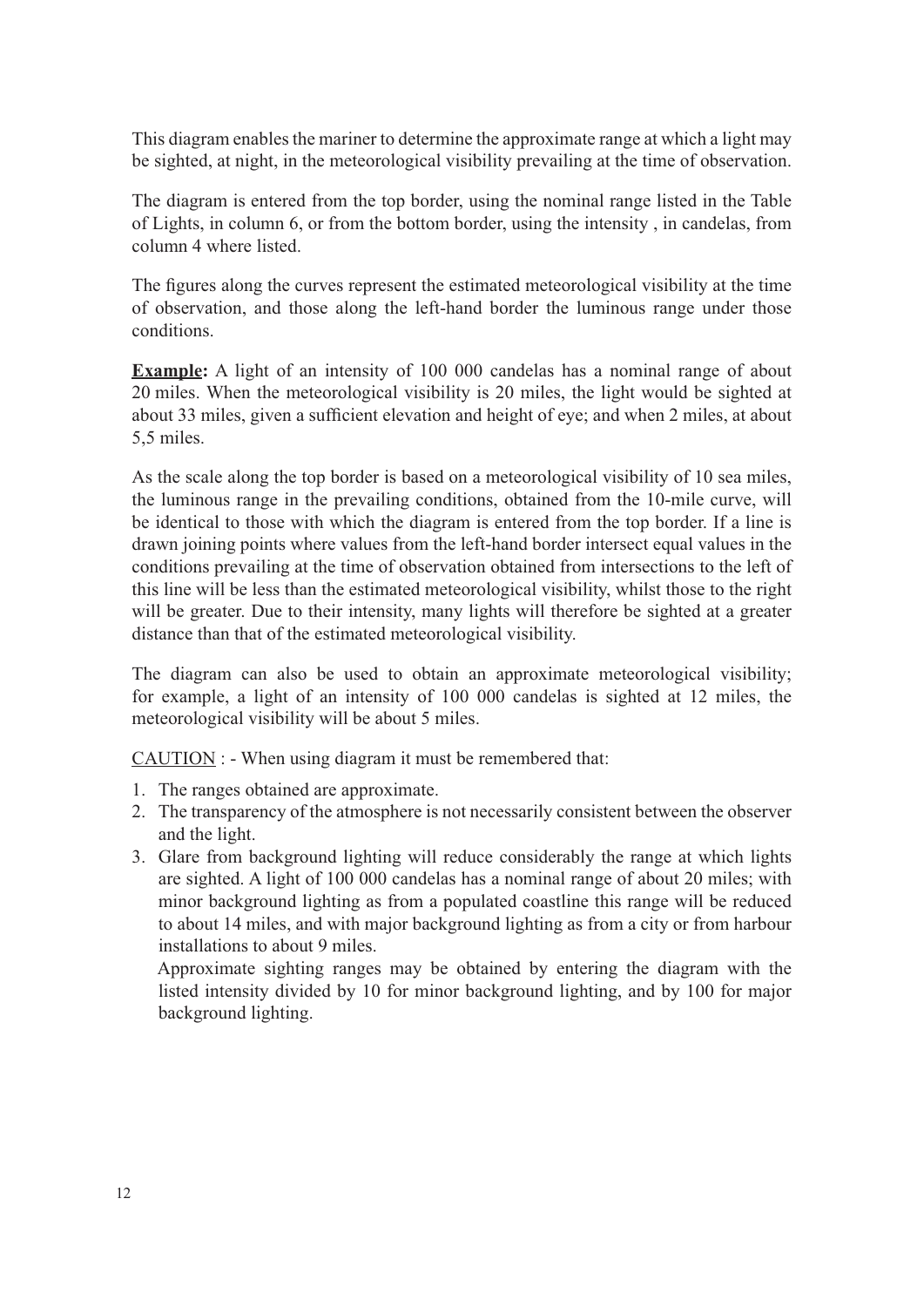## **INTRODUCTION TO THE TABLES**

## **1. GENERAL**

The List of Lights and Fog Signals describe maritime signal installations on land or afloat producing light or sound signals (fog signals). Some secondary lights of low power and range situated within ports or zones where pilotage is obligatory and certain waterways installations may be omitted or are only briefly described. Aeronautical lights and air obstruction lights are included when visible from seaward.

In addition, these volumes contain information relating to certain other navigational aids: buoyage (day and night); signals (port signals, rescue signals, tide signals, etc.), radiobased aids (radio beacons, radar, radio navigation systems), etc.

In order to obtain descriptions of these aids and details of their mode of operation, users must consult appropriate publications (radio signal publications) or more general ones (Sailing Directions, etc.).

## **2. FINDING MARITIME SIGNAL INSTALLATIONS**

**2.1.** Lights and fog signals are listed in the geographic sequence normally used in the Sailing directions, in ascending order of numbers. Area (chapter) and sub-area (chapter parts) designations quoted at the top of each page are complemented by the name of the area appearing within the tables.

Certain long range lights may exceptionally be described twice under two different numbers, the first when describing the lights visible from seaward following a direct route, and the second when describing the lights visible during coastal navigation.

Maritime radio beacons operating from lights or in their immediate neighbourhood are shown at the corresponding geographic positions.

**2.2.** Searching for a light or fog signal is simplified by using:

- a table giving corresponding international and national numbers of lights;
- an alphabetical index.

### **3. DEFINITIONS**

### **3.1. Light Signals**

#### **-** *General Terms*

Character - distinctive combination of various aspects of a light (i.e. when lit, extinguished, coloured or white) which appear regularly or rhythmically allowing it to be identified (for example: fixed, flashing, group flashing, alternating).

Fixed light - a light exhibiting without interruption or change of character and of constant colour.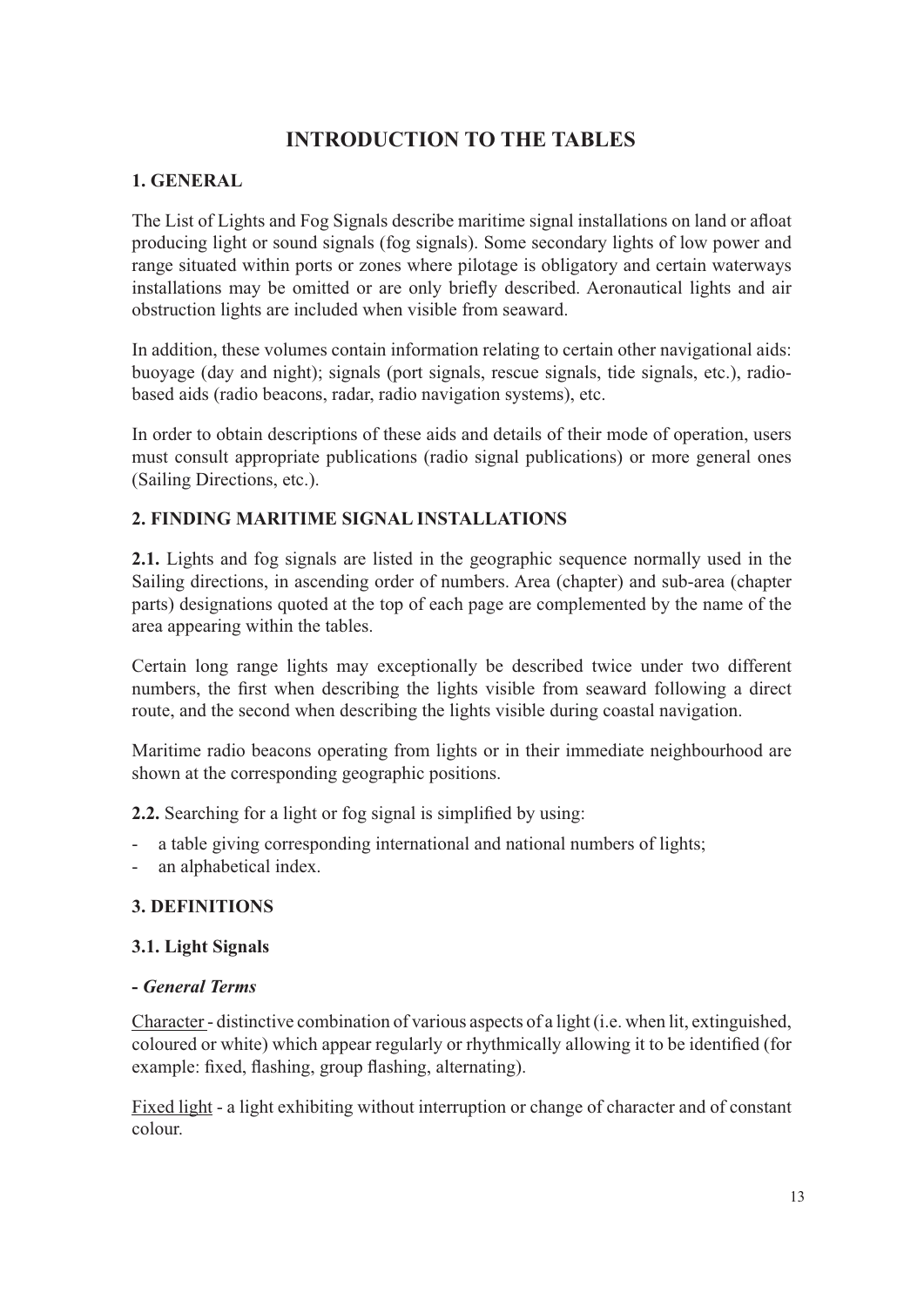Rhythmic light - a light exhibiting its character in recurring regular cycles (flashes, group flashes, alternating).

Alternating light - a rhythmic light exhibiting different colours during each cycle.

Period - time interval between the beginnings of two successive cycles of a rhythmic light.

Phase - each successive element of a rhythmic light's cycle (i.e. flash, eclipse).

Bearings - the limits of light sectors and areas of visibility of lights and the alignments of leading lights and directional lights are given as bearings from seaward. The bearings of sectors are given in clockwise order.

#### *- Descriptive terms*

Aeronautical Light - a light generally of great intensity and elevation, principally for aircraft navigation. Because of their intensity, these are often the first lights to be seen when approaching land.

Aeromarine Light - marine light in which the upper edge of the beam has been deflected at an angle of  $10^{\circ}$  to  $15^{\circ}$  above the horizon, so that the light is usable for aircraft navigation.

Daytime Light - a light operating 24 hours a day without change of character, except in specific cases which will be mentioned in the text. The intensity may be increased by day.

Direction Light - a light illuminating a very narrow sector, used to mark a direction to be followed. This sector may be flanked by sectors of greatly reduced intensity or by sectors of different colour or character.

Elevation of a Light - vertical distance between the focal point of the light and mean sea level (where there is a little appreciable tide at the adjacent shoreline) or another appropriate High Water Datum.

Fog Detector Light – a light positioned in order to detect fog automatically. There are various types; some are visible only over a narrow arc; some exhibit a bluish-white flash lasting approximately one second.

Fog Light - a light which is operated only when visibility is reduced.

Height of the light structure - vertical distance between ground level and the top of the light structure, including any signal, but excluding all aerials, antennas and arrays.

Leading Lights - two or more lights associated so as to form a leading line to be followed.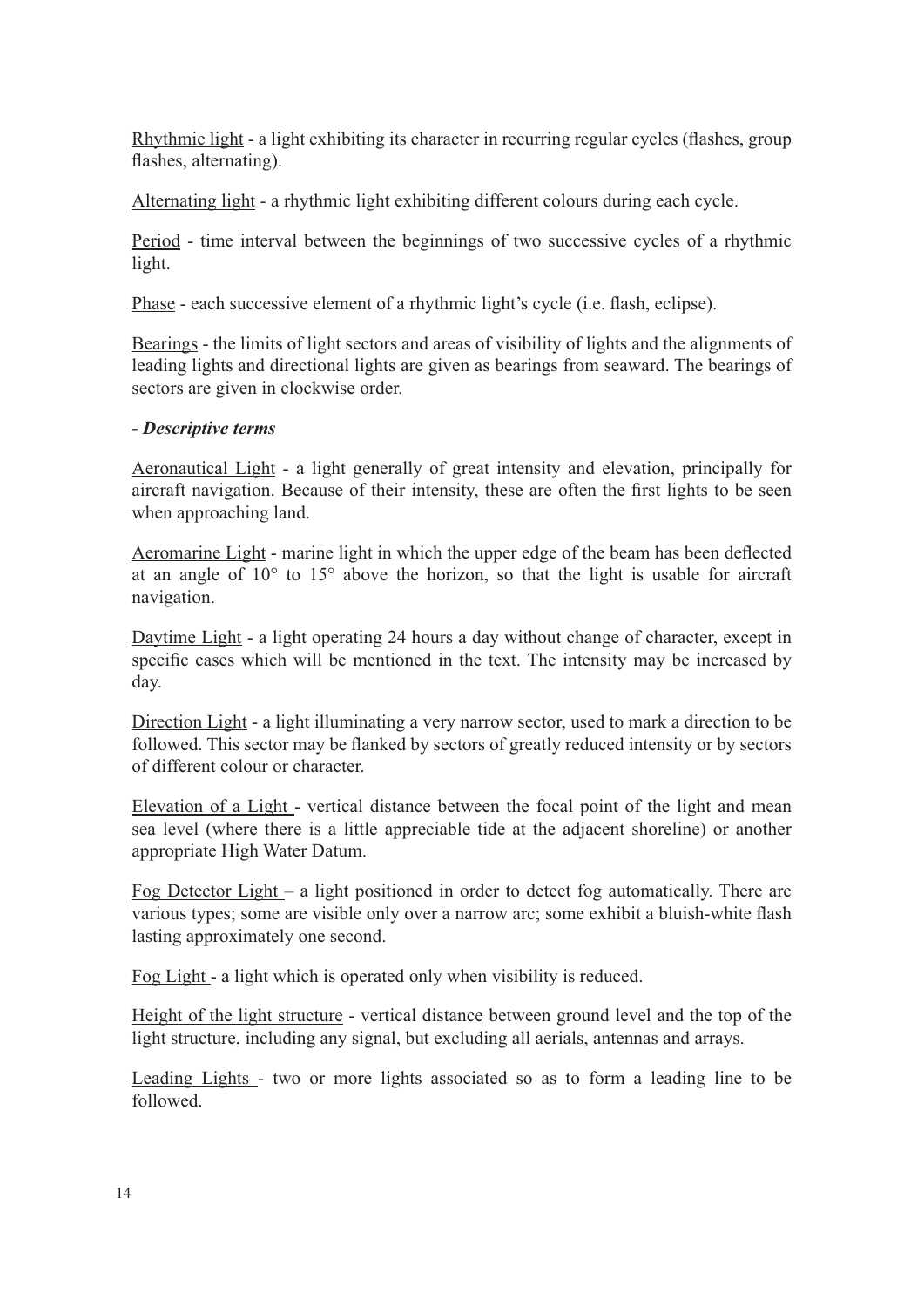Lights in line - light associated to form an alignment used to indicate the limit of an area, cable runs, alignments for mooring, etc. They do not mark alignments to be followed.

Loom - diffused light resulting from atmospheric effects observed when a light is bellow the horizon or is hidden by an obstacle.

Luminous intensity - Luminous flux emitted by a light source in a given direction in one unit of solid angle; the luminous intensity is expressed in candelas.

Main Light - the most important light in a group of two or more lights on the same support or on neighbouring supports.

Air Obstruction Light - light marking obstruction to aircraft; it is usually red.

Occasional Light - shown only in certain circumstances; for example shown when vessels are expected or fishing lights.

Sector Light - a light presenting differing appearances (particularly in colour) over various parts of the horizon of interest to marine navigation.

Subsidiary Light - a secondary light placed on or near to a main light's support and having a special navigational function: for example a passing light on a leading light structure.

Unwatched Light - light which operates automatically and which is controlled automatically over a considerable period of time, with only periodic maintenance visits.

### **3.2. Sound Signals**

#### *- General Terms*

Sound Signals - sound transmitted to convey information.

Fog Signal - sound signal to warn or guide ships in condition of poor visibility.

Morse Code Fog Signal - fog signal emitting one or more characters of the Morse Code.

True Range - maximum distance, measured from the place of emission, at which the information carried by the signal can be understood, in existing propagation and listening conditions.

#### *- Fog Signals and sound producing systems*

Bell - equipment producing a characteristic sound by striking a metal bell-shape.

Diaphone - equipment producing a characteristic sound using a reciprocating piston with vents operated by compressed air. Output can be in the form of two tones at different sound levels, the second tone being at a lower frequency. If there is only one tone, it ends in a suddenly lowered pitch known in English as a "grunt".

Explosive Signals - sound fog signals produced by detonating explosive charges.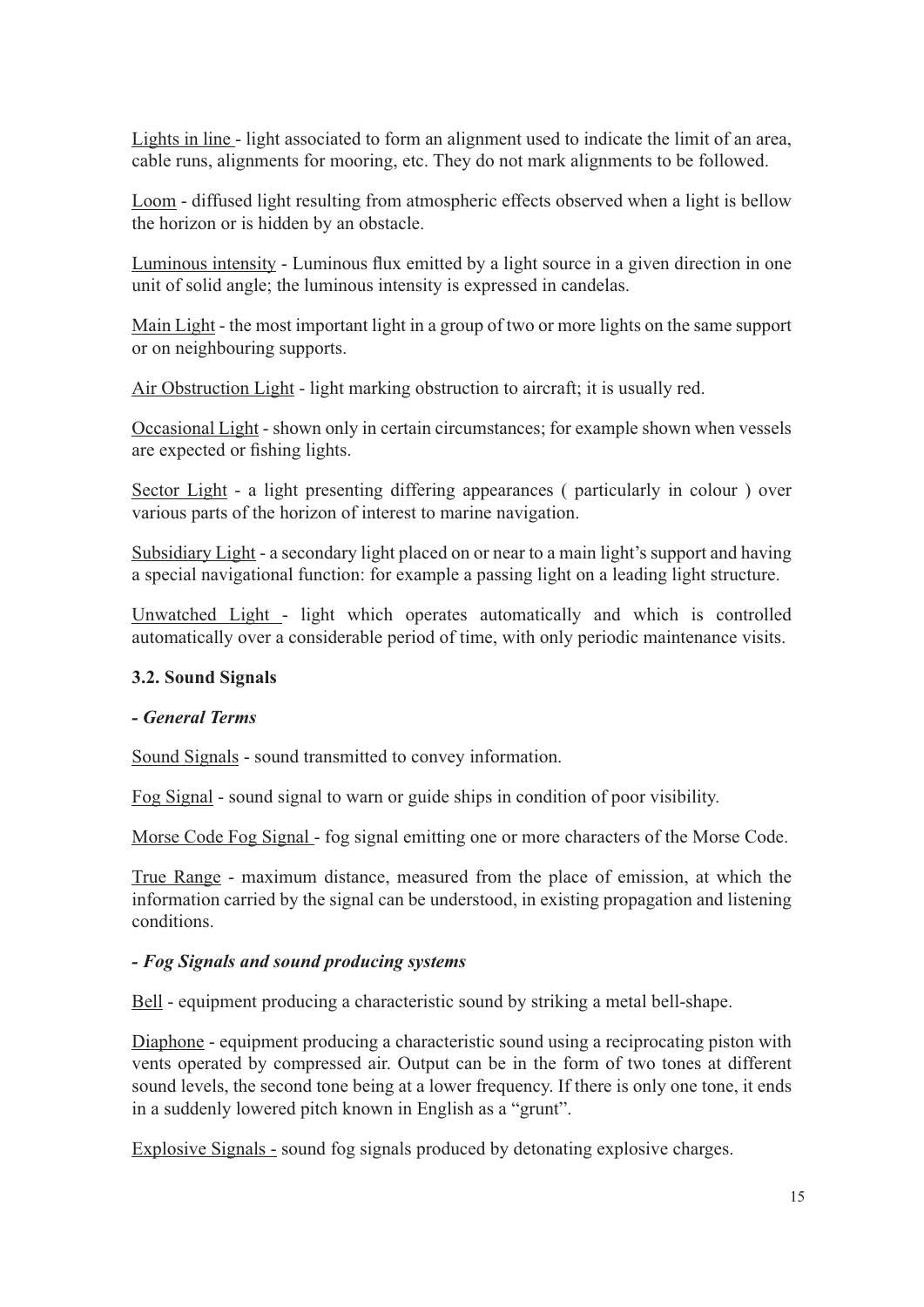Gong - a flat disc or tray producing a distinctive resonant sound.

Horn - equipment consisting of a tube of varying transverse dimensions producing a characteristic sound :

- Klaxon is a nautophone of smaller size, sometimes operated by hand.
- Membrane Horn produces its sound by means of a membrane vibrated by compressed air, steam or electricity.
- Nautophone is a horn in which the membrane is activated electrically.
- Reed is a horn in which the membrane is replaced by a steel reed vibrated by compressed air.
- Typhon is a horn in which the membrane is vibrated by steam or compressed air.

Siren - a deep sounding for warning in which the sound is produced by the passage of air across slits or holes in a rotating disc. It can emit a wailing sound.

Underwater fog signals - low frequency sound emitted in water by large-sized membranes vibrated by electricity. Their range (up to 50 nautical miles) is far greater than that of signals in air and using specialised hydrophones, bearings can be obtained with sufficient accuracy.

Hooter - equipment in which the frequency of sound varies periodically about a mean value.

Whistle - equipment producing a shrill sound by releasing compressed air or steam across an opening.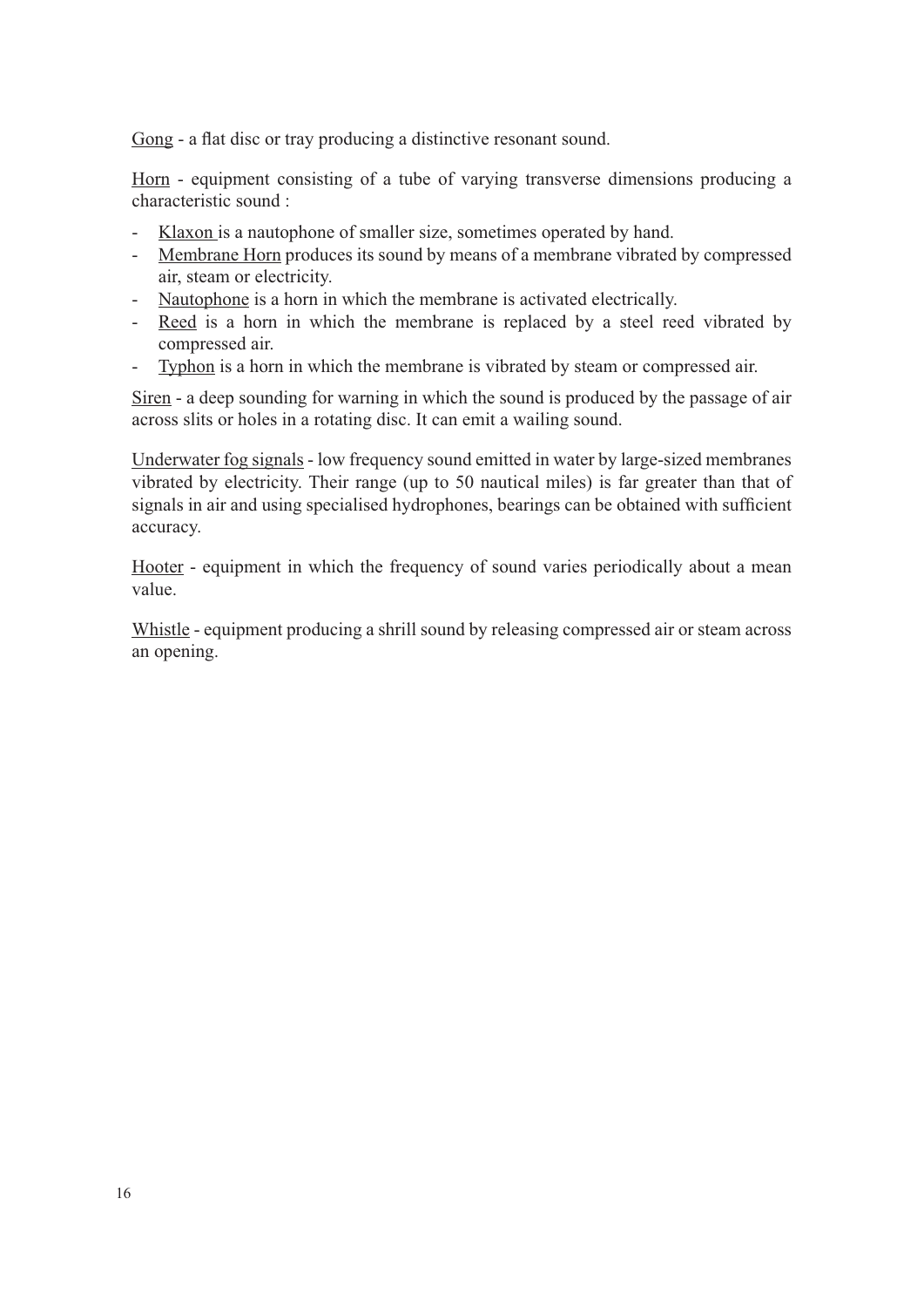## **4. READING THE TABLE OF LIGHTS**

The lights and fog signals are listed and described in an eight-column table. The column contents are as follows:

 column 1 : national and international number column 2 : area, name and location column 3 : approximate latitude and longitude column 4 : character, colour and period of light column 5 : elevation (metres) column 6 : range (nautical miles) column 7 : description of structure column 8 : additional information

### **4.1. Column 1 - National and international numbers**

#### **National number**

National light numbers are four, five or six figure numbers in upright type. These numbers may change between successive editions of the List of Lights and Fog Signals.

#### **International number**

In the first column, under the majority of national numbers is listed an alpha-numeric group in italic type, with one capital letter followed by four, five or six figures.

These alpha-numeric groups are the international numbers assigned to lights to avoid confusion when referring to them. These numbers correspond to the numbers given in the Admiralty List of Lights and Fog Signals.

### **4.2. Column 2 - Area, name and position**

Information designed to allow unambiguous description of each light is contained in this column.

- on occasion, the place or geographic feature (area, port, roadstead, island,...) and/or the feature (alignment....) to which the light belongs, particularly when the light has no specific place name associated with it.
- name of the light.
- on occasion, an abbreviated description of the location of the equipment.

The toponymic form used follows the official rules. Differences may exist between the listed forms and those on earlier editions of nautical charts and other marine publications. The superseded toponymic form may be then shown in brackets.

The typographic elements employed allow the following distinctions to be made:

| <b>CAPITALS</b>             | : geographic entities                                                |
|-----------------------------|----------------------------------------------------------------------|
| lowercase upright and bold  | : land based lights with nominal range at least<br>15 nautical miles |
| lowercase upright and light | : other land based lights                                            |
| <i>lowercase italic</i>     | : all floating lights                                                |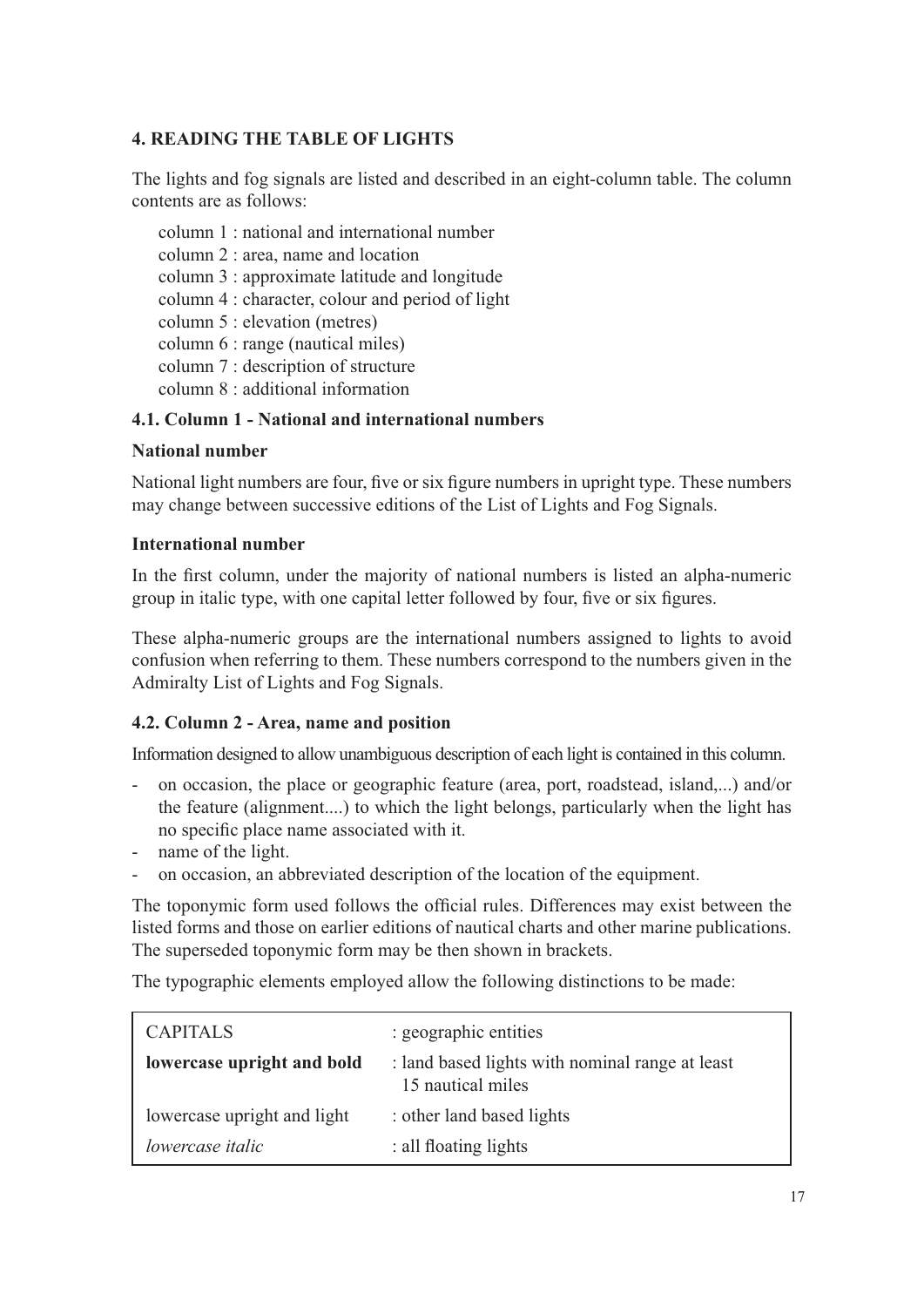Where an area includes lights belonging to different countries, the light names or locations are followed by the abbreviated names of the countries in brackets.

## **4.3. Column 3 - Geographic positions**

Geographic positions are shown in degrees, minutes and at least tenths of a minute (latitude and longitude). However, in the case of leading or transit lights, the position of the rear light may be given by bearing and distance from the leading light.

Longitudes are referred to the International meridian (Greenwich). Positions given are approximate. They are included only to help in the identification of features on charts. It is possible to find differences, especially in longitude, of several tenths of a minute between these positions and those on charts in use, as a result of the variations between geodetic reference systems.

All positions are referred to the World Geodetic System 1984 Datum and can be plotted directly only on charts with same datum. For charts that are referred to Hermannskögel Datum (Bessel 1841 ellipsoid) it is necessary to move positions 0.02 minutes SOUTHWARD and 0.3 minutest EASTWARD to agree with these charts.

### **4.4. Column 4 - Characteristics of lights and fog signals**:

The following information is given for lights:

- the character
- the rhythm (for rhythmic lights)
- the colour (white included)
- the period in seconds (the symbol "s" is used)
- on occasion :
	- a complementary term (Dir, Aero, etc.)
	- the luminous intensity, given in candelas (in italics, beneath the characteristics), corresponding to the longest flash in the case of the Morse Code lights.

Ex.: Dir Fl.W.4s *170*

The following information is given for fog signals:

- the type of signal source
- the rhythm
- the period

All this information is given using standardized international abbreviations.

The following tables give description of the various light characters with examples illustrating each one of them.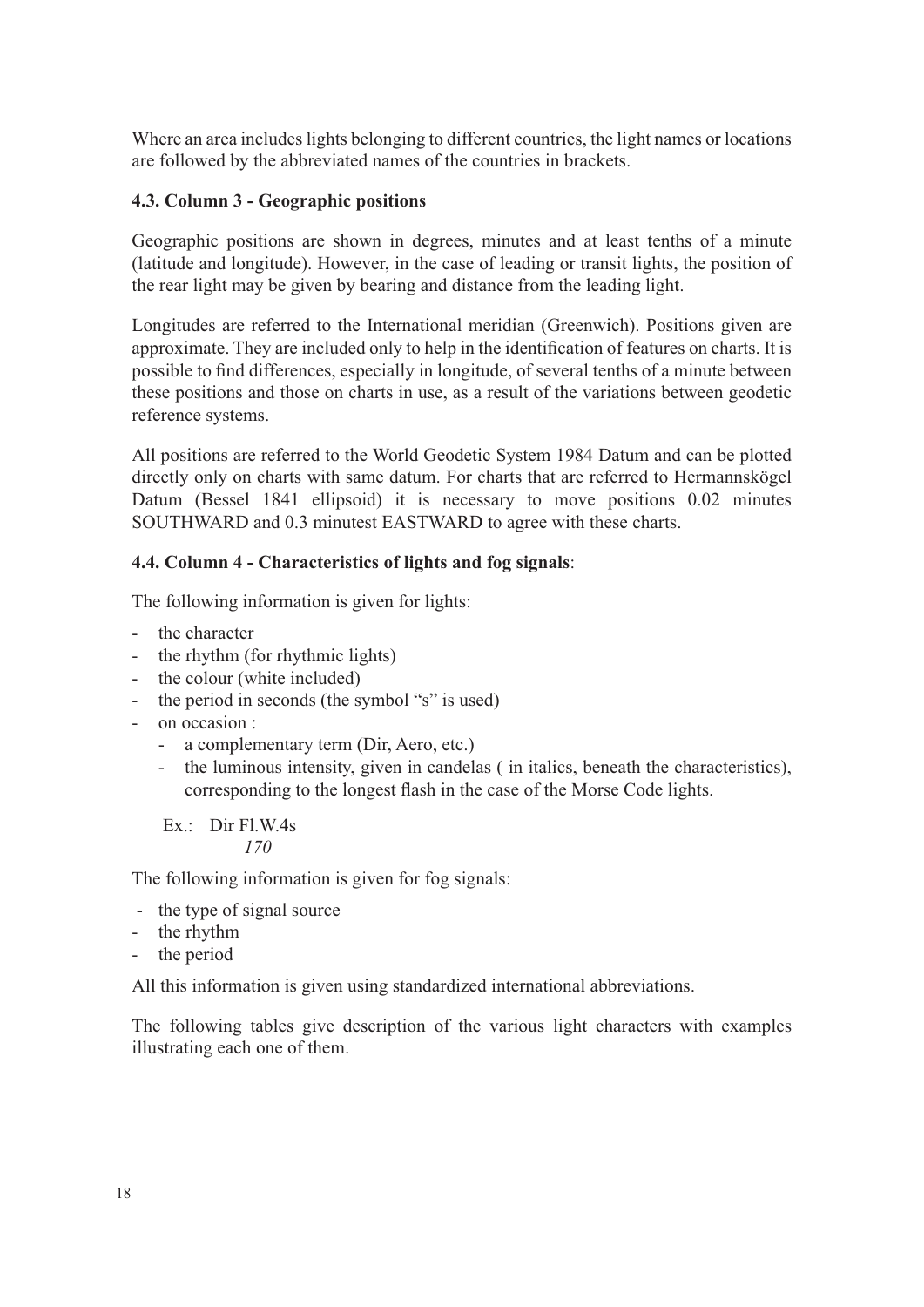## **LIGHT CHARACTERS**

| <b>Description</b>                                                                                                                                                          | Local<br>Abbrev.                                                          | <b>Example</b> | Int.<br>Abbrev. | <b>Remarks</b> |
|-----------------------------------------------------------------------------------------------------------------------------------------------------------------------------|---------------------------------------------------------------------------|----------------|-----------------|----------------|
| 1.<br><b>FIXED</b><br>A light which appears<br>continually and steady and<br>of constant colour to an<br>observer whose position<br>remains unchanged in<br>relation to it. | ther is no<br>abbreviation<br>for fixed<br>lights, just<br>color of light | В<br><b>FW</b> | F               |                |

#### **2. OCCULTING**

A light in which the total duration of light in each period is clearly longer than the total duration of darkness, and the intervals of darknes (eclipses) are usually of equal duration.

| 2.1.<br>Occulting<br>An occulting light in<br>which an eclipse is<br>regularly repeated.                                                                                                                                                                                                   | Pk        | $\overline{2}$<br>10<br>12s<br>B Pk12s<br>Oc W12s<br>$[2]$                               | Oc        |  |
|--------------------------------------------------------------------------------------------------------------------------------------------------------------------------------------------------------------------------------------------------------------------------------------------|-----------|------------------------------------------------------------------------------------------|-----------|--|
| 2.2.<br><b>Group Occulting</b><br>A light in which a<br>number of eclipses are<br>regularly repeted. The<br>total duration of light in<br>each period may be equal<br>to the total duration of<br>darkness.                                                                                | $Pk$ $()$ | ПГ<br>10<br>111<br>13s<br>$B$ Pk $(2)$ 13s<br>Oc(2)W13s<br>[1;1;1;10]                    | Oc $()$   |  |
| 2.3.<br><b>Composite Group</b><br>Occulting<br>A light similar to a group<br>occulting light except<br>that successive groups in<br>a period have different<br>numbers of eclipses. The<br>total duration of light in<br>each period may be equal<br>to the total duration of<br>darkness. | $Pk$ (+)  | $4 \quad 1 \quad 4$<br>111<br>12s<br>B Pk $(2+1)12s$<br>$Oc(2+1)$ W 12s<br>[1;1;1;4;1;4] | $Oc(.+.)$ |  |
| $\overline{3}$ .<br><b>ISOPHASE</b><br>A light in which all the<br>durations of light and<br>darkness are clearly equal.                                                                                                                                                                   | Izo       | 5<br>5<br>10 <sub>s</sub><br>B Izo 10s<br>Iso W 10s                                      | Iso       |  |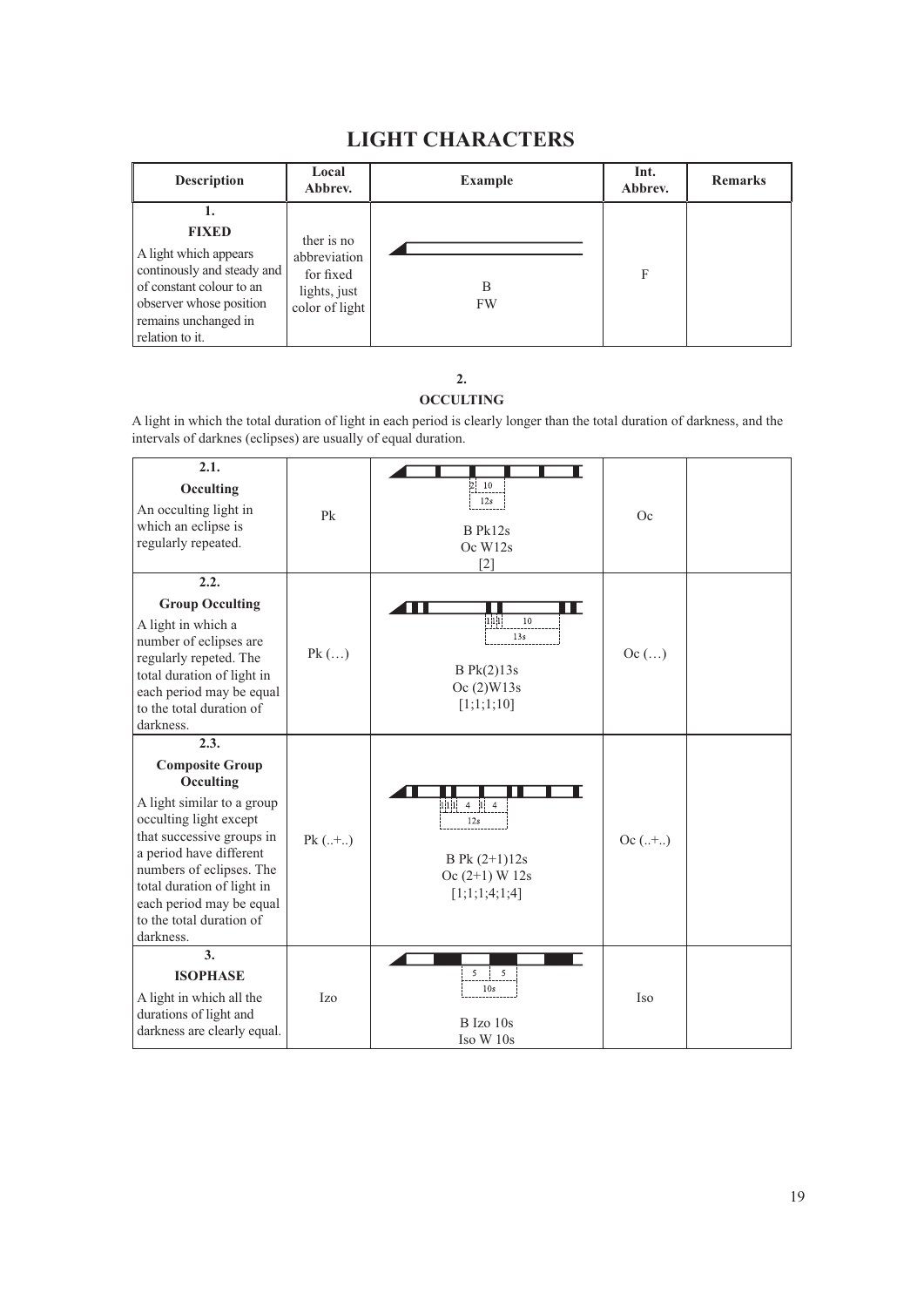#### **4. FLASHING**

A light in which the total duration of light in a period is shorter than the total duration of darkness and the appearances of light (flashes) are usually of equal duration.

| <b>Description</b>                                                                                                                                                               | Local<br>Abbrev. | <b>Example</b>                                                                                                 | Int.<br>Abbrev. | <b>Remarks</b>                                                                                                                                                                                                      |
|----------------------------------------------------------------------------------------------------------------------------------------------------------------------------------|------------------|----------------------------------------------------------------------------------------------------------------|-----------------|---------------------------------------------------------------------------------------------------------------------------------------------------------------------------------------------------------------------|
| 4.1.<br><b>Flashing</b><br>A flashing light in which<br>a flash is regularly<br>repeated at a rate of<br>less than 50 flashes per<br>minute.                                     | B1               | 1.5 <sup>2</sup><br>8.5<br>10s<br><b>B</b> Bl 10s<br>F1 W 10s<br>$[1.5]$                                       | F1              | 1. The convention is<br>to show the length<br>of to 0.1s.<br>2. When the length of<br>a flash is too brief<br>to be expresed, it<br>is shown as Fl and<br>the duration of the<br>eclipse is equal to<br>the period. |
| 4.2.<br><b>Long flashing</b><br>A flashing light in which<br>an appearance of light of<br>not less than 2 s duration<br>(long flash) is regularly<br>repeated.                   | $D$ $B1$         | 3<br>7<br>10s<br>B DB1 10s<br>LF1 W 10s<br>$[3]$                                                               | L F1            |                                                                                                                                                                                                                     |
| 4.3.<br><b>Group Flashing</b><br>A flashing light in which<br>a group of flashes,<br>specified in number, is<br>regularly repeated.                                              | B1(.)            | 11111<br>10<br>15s<br>B Bl(3) 15s<br>Fl(3) W 15s<br>[1;1;1;1;1;1;10]                                           | $Fl$ $($ )      |                                                                                                                                                                                                                     |
| 4.4.<br><b>Composite Group</b><br>Flashing<br>A light similar to a group<br>flashing light except that<br>successive groups in a<br>period have different<br>numbers of flashes. | $B1$ (+)         | $1 \quad 2 \quad 1$<br>6<br>6<br>$\overline{1}$<br>17s<br>$B Bl(2+1) 17s$<br>$Fl(2+1) W 17s$<br>[1;2;1;6;1;6;] | $Fl(+.)$        |                                                                                                                                                                                                                     |

**5. QUICK**

A light in which flashes are repeated at a rate not less than 50 flashes per minute but less than 80 flashes per minute.

| 5.1.<br>Ouick<br>A quick light in which<br>a flash is regularly<br>repeated.                                                        | K    | <b>AAAAAAAAAAA</b><br>B K<br>Q W                                                                        | Q    |                                                                                     |
|-------------------------------------------------------------------------------------------------------------------------------------|------|---------------------------------------------------------------------------------------------------------|------|-------------------------------------------------------------------------------------|
| 5.2.<br>Group quick<br>A quick light in which<br>a specified group of<br>flashes, specified in<br>number, is regularly<br>repeated. | K(.) | 10 <sub>s</sub><br>BK(3) 10s<br>Q(3)W10s<br><b>AAA</b><br>15s<br>$K(6)$ +B DBI 15s<br>$O(6)$ +L FIW 15s | Q(.) | An exceptional light<br>character reserved<br>to indicate a South<br>cardinal mark. |

20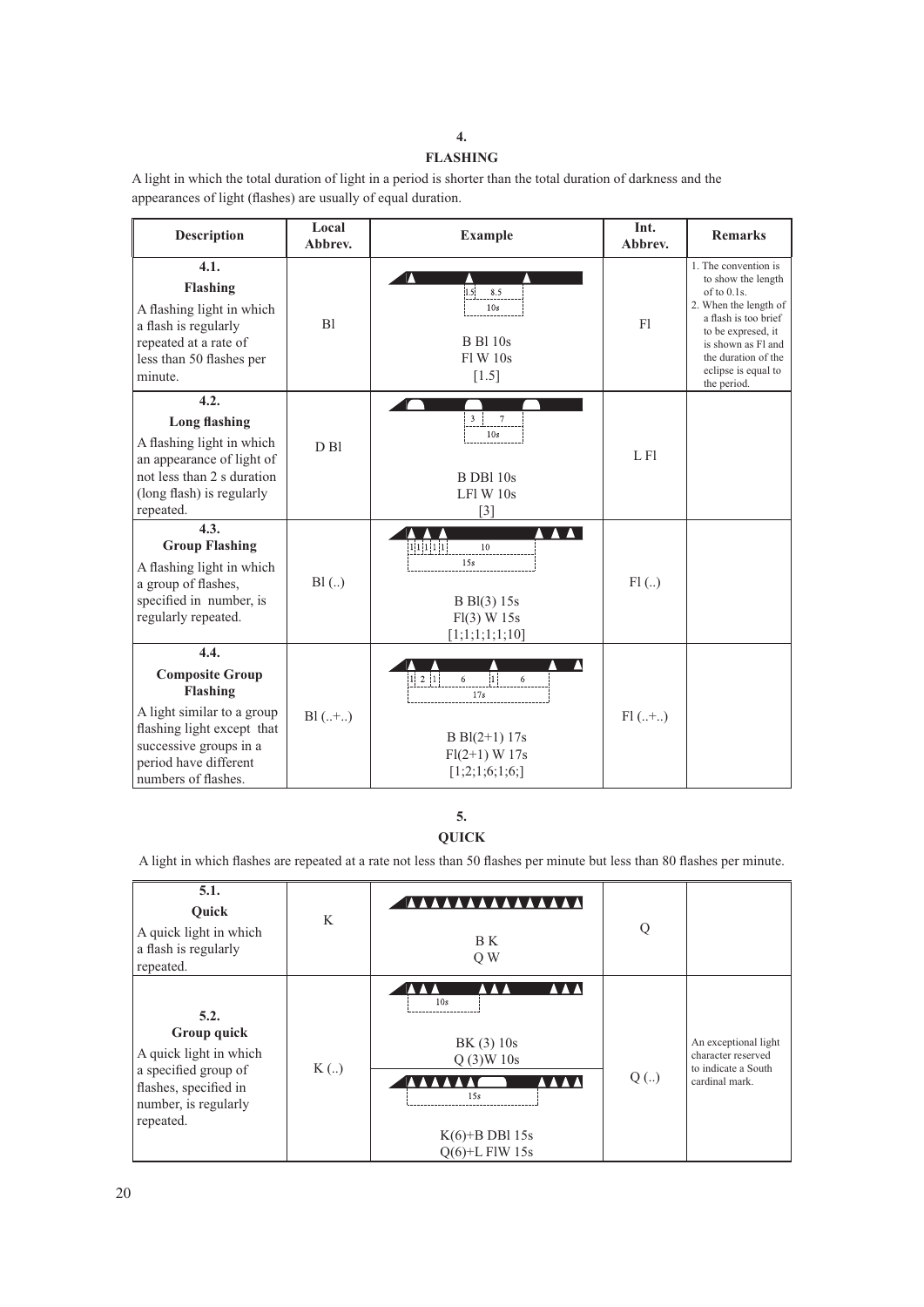| <b>Description</b>        | Local<br>Abbrev. | <b>Example</b>               | Int.<br>Abbrev. | <b>Remarks</b> |
|---------------------------|------------------|------------------------------|-----------------|----------------|
| 5.3.                      |                  |                              |                 |                |
| <b>Interrupted Quick</b>  |                  | <b>AAAA</b><br><b>TAA AA</b> |                 |                |
| A quick light in which    |                  | 15s                          |                 |                |
| the sequence of flashes   | K Pk             |                              | I Q             |                |
| is interrupted by regular |                  | <b>BK Pk 15s</b>             |                 |                |
| repeated eclipses of long |                  | IO W $15s$                   |                 |                |
| and constant duration.    |                  |                              |                 |                |

**6.**

#### **VERY QUICK**

A light in which flashes are repeated at a rate of not less than 80 flashes per minute but less than 160 flashes per minute.

| 6.1.<br><b>Very Quick</b><br>A very quick light in<br>which a flash is regularly<br>repeated.                                                                                            | <b>VK</b> | .<br>B VK<br>VQ W                                                                                     | VQ         |                                                                                     |
|------------------------------------------------------------------------------------------------------------------------------------------------------------------------------------------|-----------|-------------------------------------------------------------------------------------------------------|------------|-------------------------------------------------------------------------------------|
| 6.2.<br><b>Group Very Quick</b><br>A very quick light in<br>which a specified group<br>of flashes, specified in<br>number, is regularly<br>repeated.                                     | VK(.)     | AAA<br><b>AAA</b><br>5s<br>BVK(3) 5s<br>$VQ(3)$ W 5s<br>10s<br>$VK(6)+B DB1 10s$<br>$VQ(6)+L$ FlW 10s | $VQ$ ()    | An exceptional light<br>character reserved<br>to indicate a South<br>Cardinal mark. |
| 6.3.<br><b>Interrupted Very Quick</b><br>A very quick light in<br>which the sequence of<br>flashes is interrupted<br>by regularly repeated<br>eclipses of constant and<br>long duration. | VK Pk     | AAAAAA<br>AAAAA<br>10 <sub>s</sub><br>B VK Pk 10s<br>IVQ W 10s                                        | <b>IVQ</b> |                                                                                     |

#### **7. ULTRA QUICK**

A light in which flashes are repeated at a rate of not less than 160 flashes per minute.

| 7.1.<br><b>Ultra Quick</b><br>An ultra quick light in<br>which a flash is regularly<br>repeated.                                                                | <b>UK</b> | ************************************<br>B UK<br>UQ W                      | UQ.        |  |
|-----------------------------------------------------------------------------------------------------------------------------------------------------------------|-----------|---------------------------------------------------------------------------|------------|--|
| 7.2.<br><b>Interrupted Ultra</b><br><b>Ouick</b><br>An ultra quick light in<br>which the sequence of<br>flashes is interrupted by<br>eclipses of long duration. | UK Pk     | <b>AAAAAA</b><br><b>IYYYYYYYYYYYY</b><br>12s<br>B UK Pk 12s<br>I UQ W 12s | <b>IUQ</b> |  |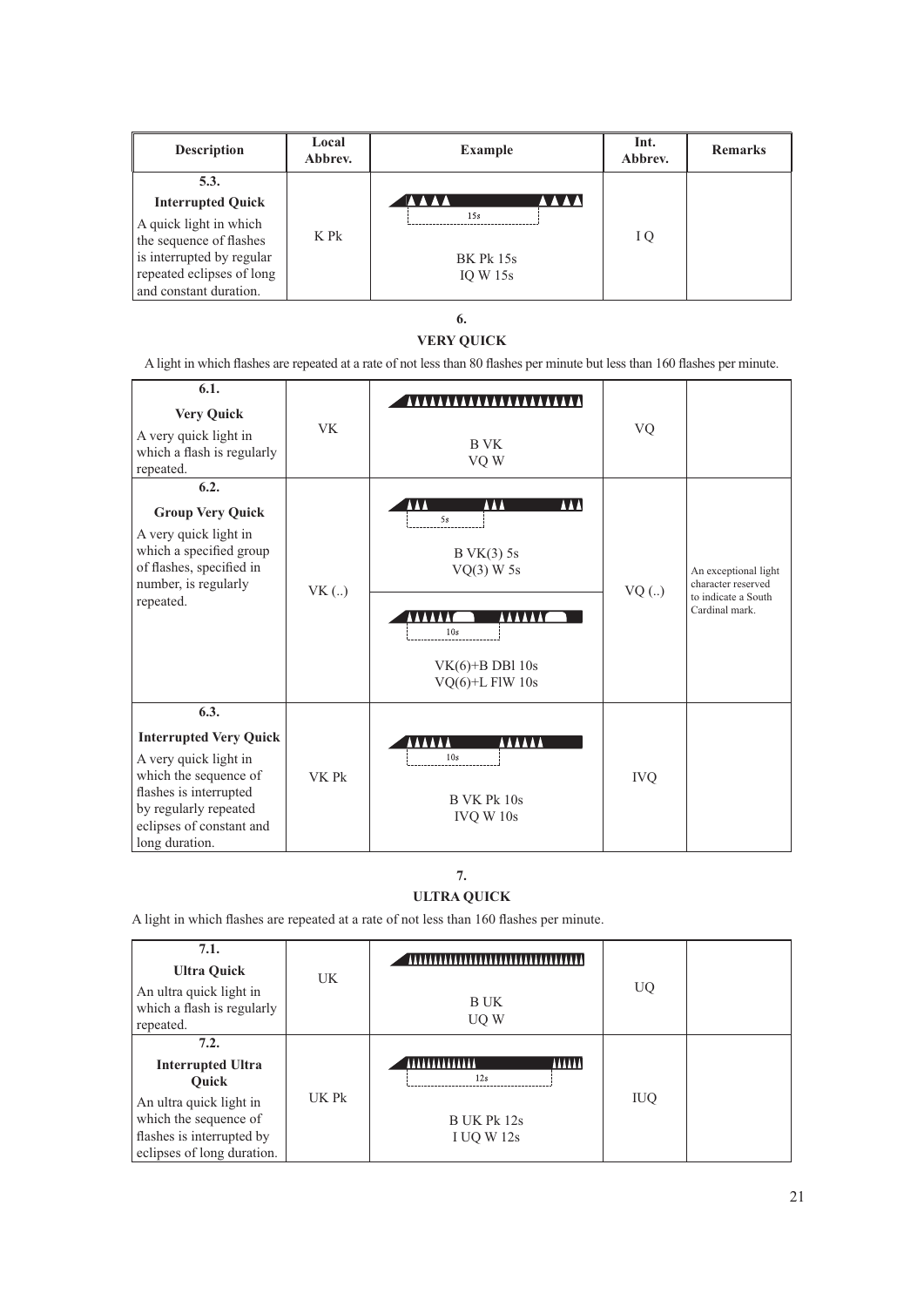| 8.<br><b>MORSE CODE</b><br>A light in which<br>appearances of light of<br>two clearly different<br>durations are grouped to<br>represent a character or<br>characters in the Morse<br>Code. | Mo(.) | $0.50.40.5$ 1.3<br>1.3<br>6<br>10 <sub>s</sub><br>B Mo(K) 10s<br>$Mo(K)$ W 10s<br>[1.3; 0.5; 0.4; 0.5; 1.3; 6]                     | Mo(.)          |                                                                                           |
|---------------------------------------------------------------------------------------------------------------------------------------------------------------------------------------------|-------|------------------------------------------------------------------------------------------------------------------------------------|----------------|-------------------------------------------------------------------------------------------|
| 9.<br><b>FIXED AND</b><br><b>FLASHING</b><br>A fixed light varied, at<br>regular intervals, by a<br>flash of higher luminous<br>intensity.                                                  | Si    | 5s<br>B Sj 5s<br><b>FFIW5s</b>                                                                                                     | F F1           | The flashing light<br>may have any of the<br>characters in (4).                           |
| 10.<br><b>ALTERNATING</b><br>A light showing different<br>colours alternately.                                                                                                              | Pm    | W<br>W<br>W<br>R<br>10s<br>BC Pm 10s<br>Al WR 10s<br>1111<br>$\mathcal{L}$<br>8s<br>$CB PmBl(2)$ 8s<br>Al Fl(2) RW 8s<br>[1;1;1;5] | A <sup>1</sup> | An alternating light<br>may be occulting,<br>isophase, flashing or<br>fixed and flashing. |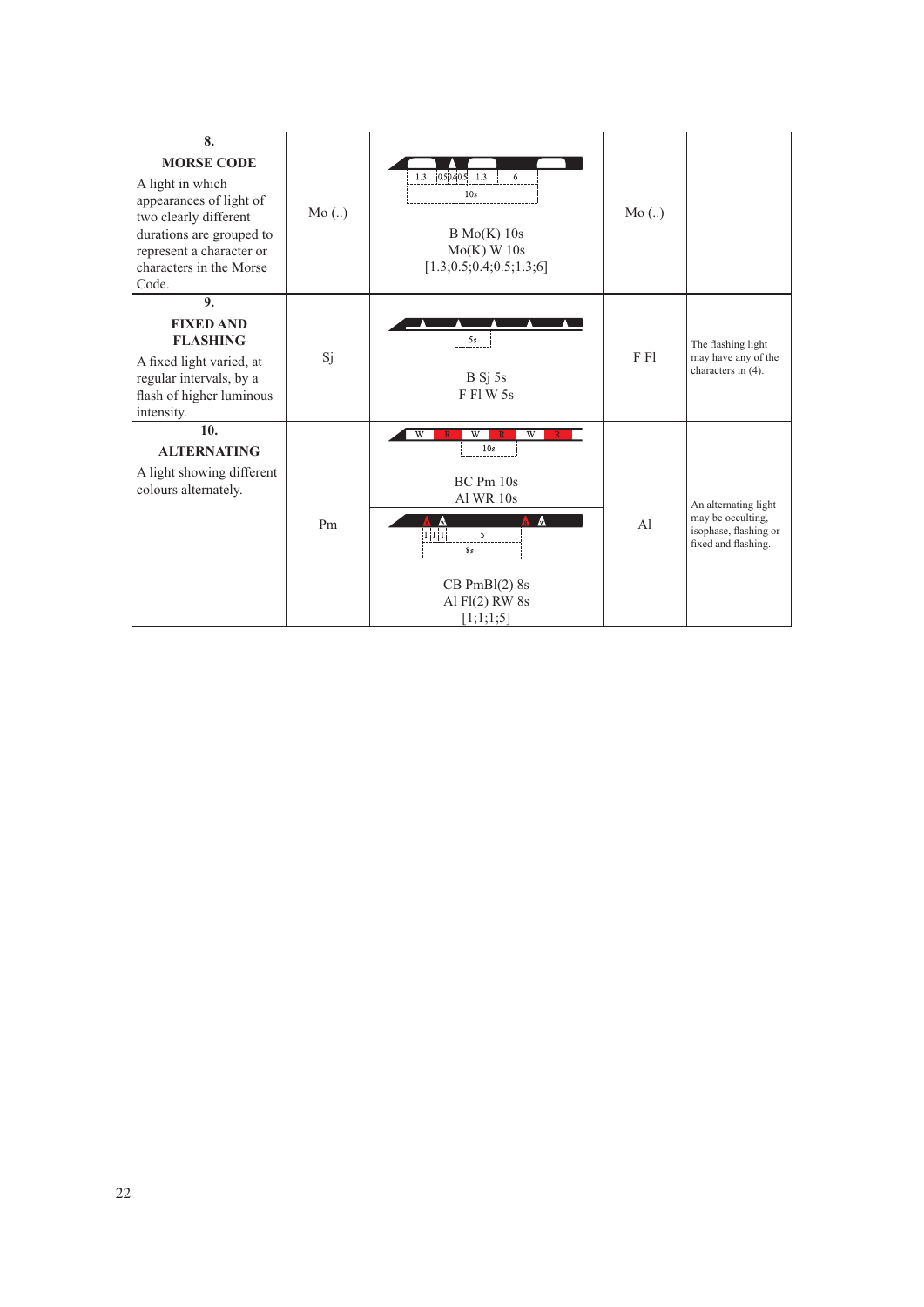## **[IALA buoyage region A] 1. LATERAL MARKS**

#### **a) Fairway marks**



#### **b) Bifurcation marks**

A modifi cated lateral mark may be used on the point of bifurcation signing the **main channel** as more suitable route).



*Main channel is starboard-hand Main channel is port-hand* Red with green horizontal band **Colour** Green with red horizontal band Cylindrical with pillar or spar **Shape of buoy** Conical with pillar or spar Red cylinder **Topmark (if exists)** Green cone



Red **Light, if exists** Green



Group Flashing (2+1) **Rhythm** Group flashing (2+1)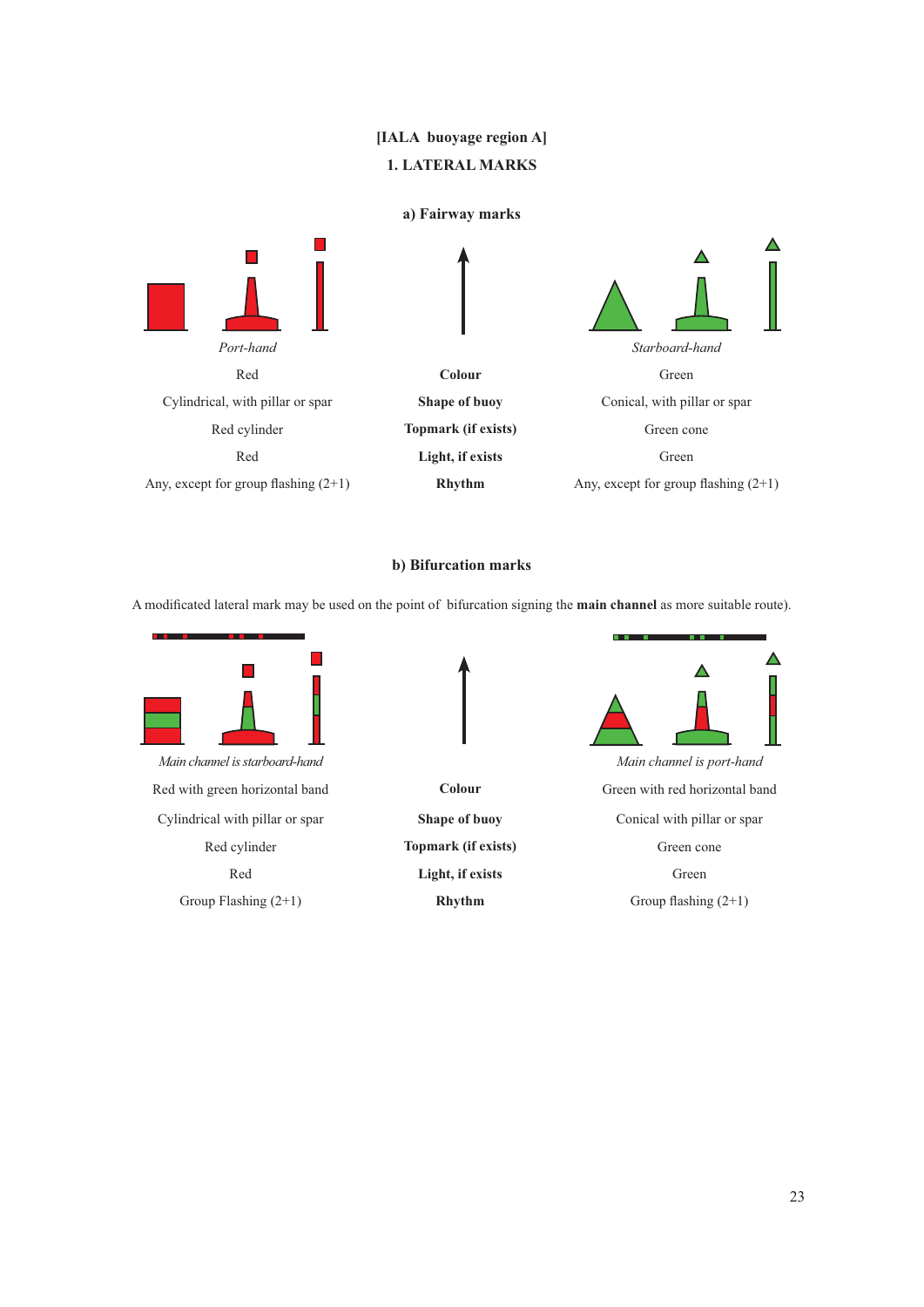

#### **2. CARDINAL MARKS**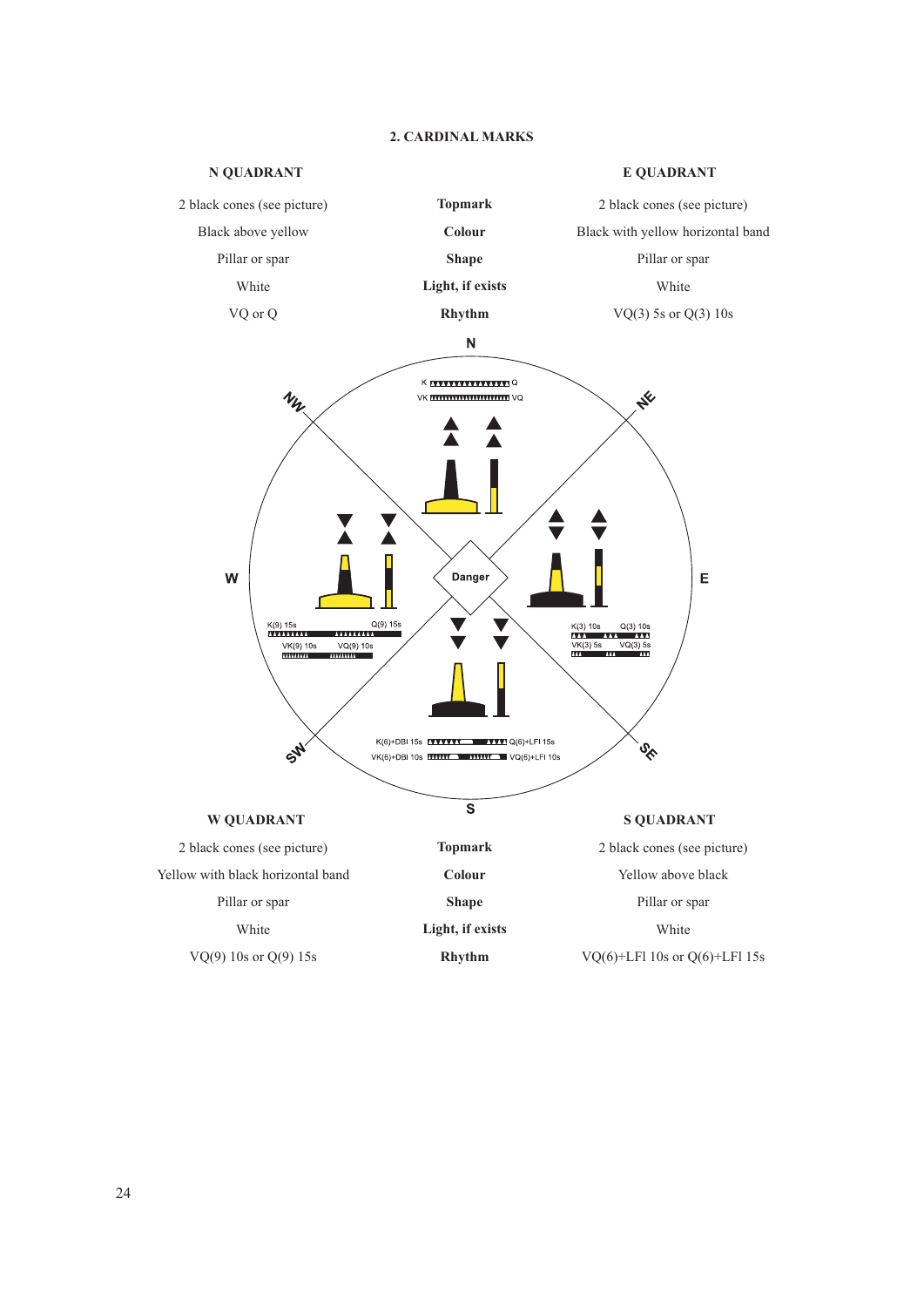#### **3. ISOLATED DANGER MARKS**

It may be fixed on the navigational obstacle or anchored above that danger surrounded with navigable waters.



#### **4. SAFE WATER MARKS**

They show that their surrounding waters are navigable and without danger for navigation. This mark is laid down to sign mid-channel or approach way to the coast.



| Colour           | Red and white vertical stripes |
|------------------|--------------------------------|
| <b>Shape</b>     | Spherical with pillar or spar  |
| <b>Topmark</b>   | Red sphere                     |
| Light, if exists | White                          |
| <b>Rhythm</b>    | Iso, Oc+LFI 10s or Morse A     |

#### **5. SPECIAL MARKS**

Their primary intention is not to serve as navigational marks, therefore they are being used to sign special areas or facilities on charts and other nautical publications.



| Colour           | Yellow                                                                        |
|------------------|-------------------------------------------------------------------------------|
| Shape            | Any, but different from the other navig. marks                                |
| Topmark          | Yellow mark "X"                                                               |
| Light, if exists | Yellow                                                                        |
| Rhythm           | Any, except for cardinal marks, isolated<br>danger marks or safe water marks. |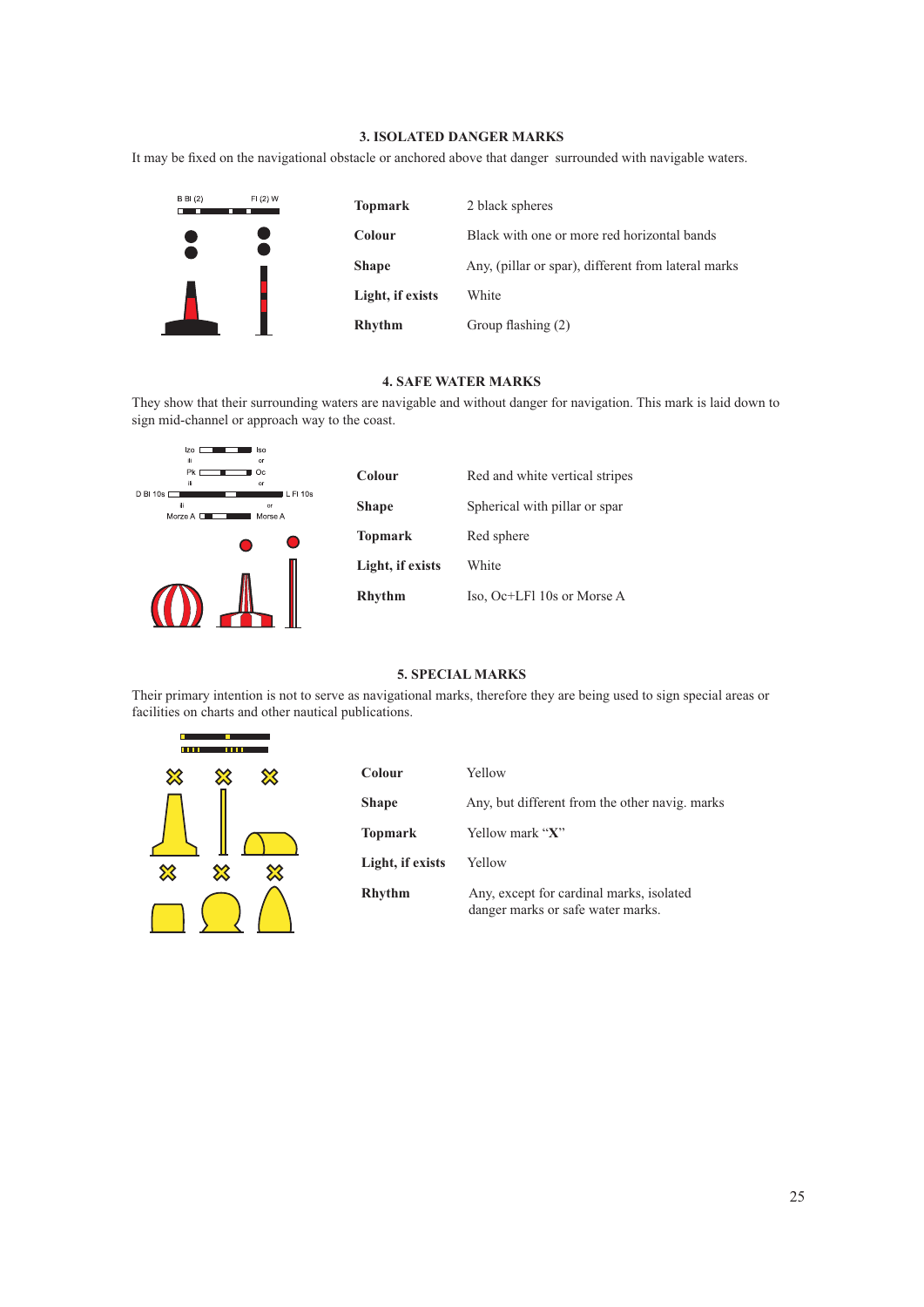## **4.5. Column 5 - Elevation of light**

The elevation of the light is its altitude above sea level. It is given in metres. The reference datum in most cases is mean sea level. When it is otherwise, the adopted reference datum is given under *Regional Information*.

## **4.6. Column 6 - Range**

Ranges of lights are given in nautical miles (M) : in **bold type** if equal to or greater than 15 M, in normal type if less. When a light has different ranges, depending on its sector colours, these are given against the corresponding colours.

Ranges are usually nominal. However, some countries quote different ranges (geographical, luminous or mean) without always clarifying which is in use. This is mentioned in *Regional Information*.

### *- Defi nitions*

To be seen at a given distance, the light must :

- a) be above the apparent horizon of the observer,
- b) have a sufficient luminous intensity,
- c) not be obscured by meteorological conditions between it and the observer (meteorological visibility).

One can define various types of range when considering the largest distance at which a light would be visible if one took account of only one or other of the conditions given above.

### Geographic range

The geographic range depends on the elevation of the light, the height of the observer's eye and the atmospheric refraction. The table of Geographic Ranges at the end of this Introduction gives the geographic range in nautical miles as a function of the height of the observer's eye and of the elevation of the light in metres. In some cases, the elevation of the light must be adjusted for tide. The formula used to determine the geographic range is mentioned below the table.

### Luminous range

The luminous range of a light depends primarily upon its luminous intensity and the clarity of the air, and to a lesser degree upon the character, the length of flashes and the intervals between them.

The luminous intensity in candelas may be included in italics beneath the characteristics in column 4.

Meteorological stations broadcast information relating to horizontal visibility at the surface in kilometres on a ten point scale from 0 to 9 (code VV) for a given time in a given area.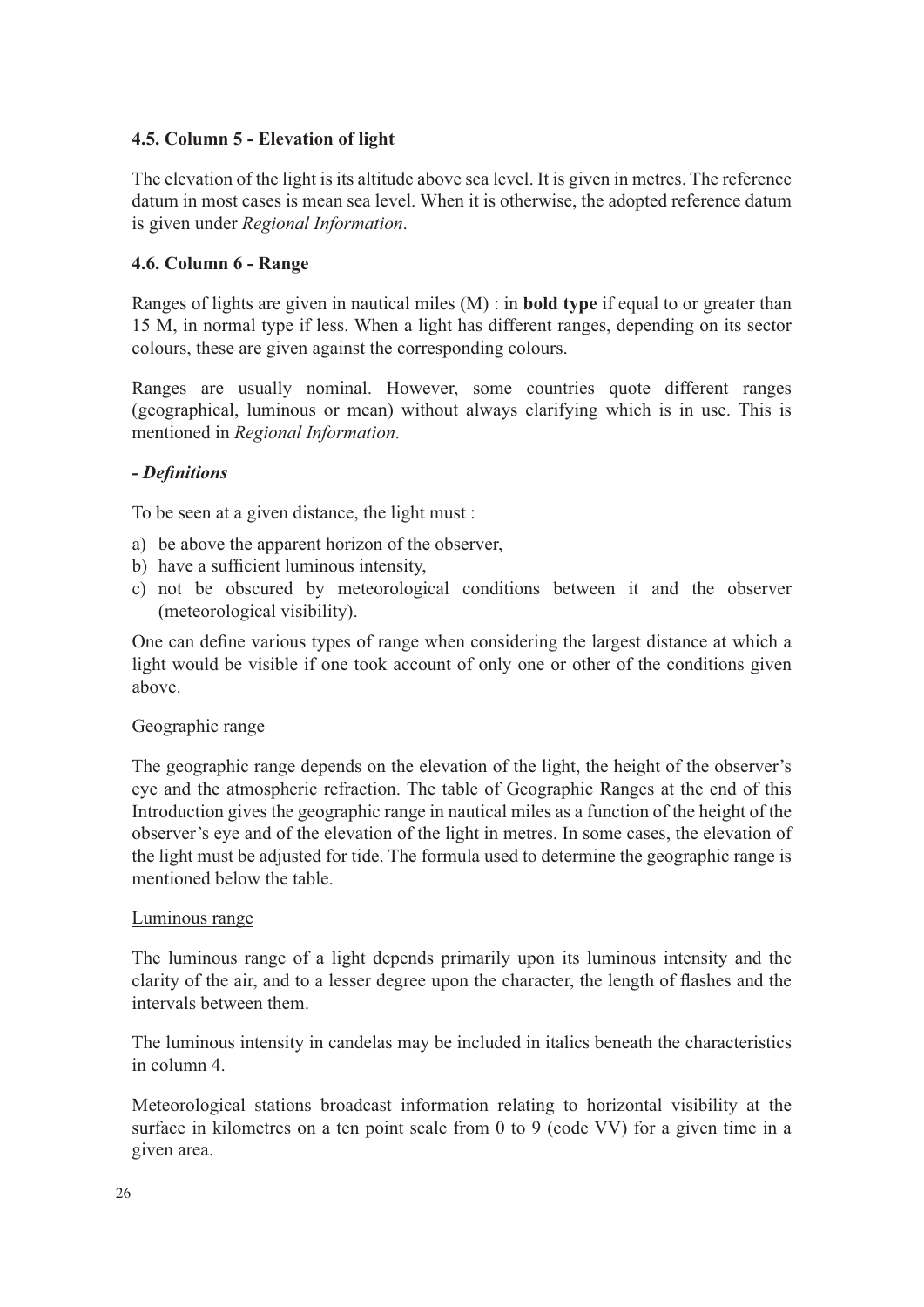The *luminous range diagram* at the end of this Introduction allows the luminous range of a light in nautical miles to be determined as a function of its luminous intensity (in candelas) and its horizontal visibility (in nautical miles). To enter the diagram, the luminous intensity may be replaced by the nominal range (see below), shown in column 6.

For example, for a nominal range of 10 M (or an intensity of 1300 candelas) and a meteorological visibility of 7 (lying between 10 and 20 km), the luminous range will lie between 6.5 and 10 M.

It should be noted that determination of the luminous range, using this diagram is imprecise as the transparency of the atmosphere is not necessarily constant between the observer and the light.

#### Nominal range

The International Association of Lighthouses Authorities ( IALA - AISM ) has recommended the adoption of a nominal range in nautical miles (M), defined as the luminous range in a homogeneous atmosphere with a standard meteorological visibility of 10 M.

#### **4.7. Column 7 - Description of structures - topmarks - heights**

The structure carrying a light or fog signal is described in the national language : nature (and function for buoys) - form and material used in construction - colours. The topmark, if one exists, is shown by its symbol, accompanied by its colour, using international abbreviation. However, colours of cardinal marks are not included (neither are colours of cardinal structures), as these are strictly controlled. The height is the vertical distance, above ground level, to the top of the structure, including any signal, but excluding aerials, antennas and arrays, given in metres.

Note : To avoid ambiguity, only INT abbreviations are used. Terms in national languages are always written out in full.

### **4.8. Column 8 - Complementary information**

In this column is found :

- a) with respect to light character (column 4):
- the limits of intense sectors and corresponding width.

Example : Intens 136,5 - 146,5 (10).

- the full descriptions of the phases for rhythmic lights (except those for cardinal marks) by enumeration of all lights and eclipses durations in conformity with the bracketed group of characteristic numbers in column 4 (examples are given in the table of section 4.4.).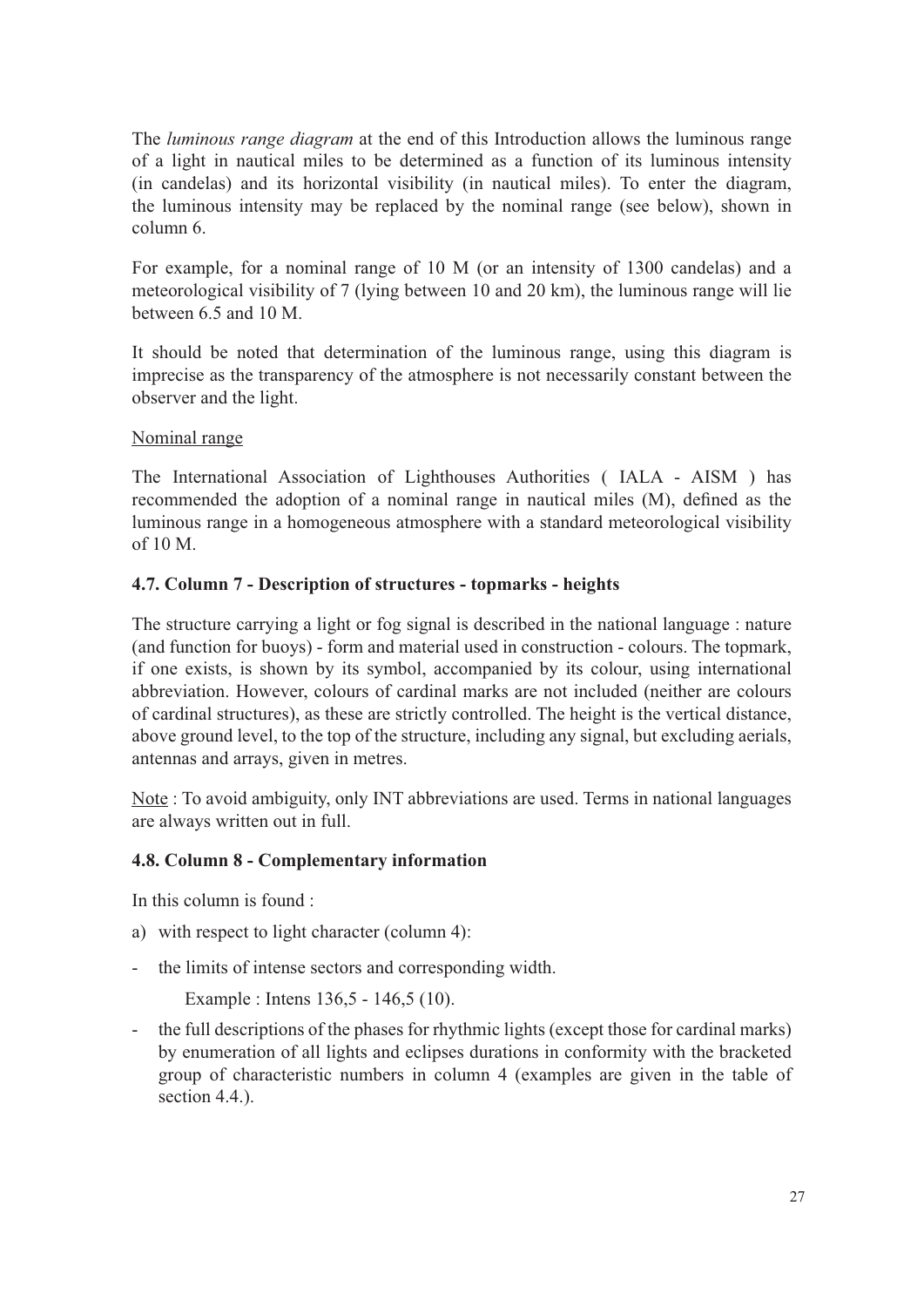the colour sectors of a sector light. The sectors are described clockwise, either from the North if the light is seen all round, or following the most important obscured sector if one exists.

Example : 015-**W**-078-**R**-154-**Obscd**-282-**Unintens W**-336-**G**-015.

- the visible sectors when an obstacle partly masks the light.

Example : **Vis** 050 - 280 (230).

Bearings are given from seaward in degrees and, if required, in tenths of a degree. The abbreviations for colours and description, such as **Vis, Obscd, Intens**, are in **bold type.**

With the exception of the very narrow sectors of directional lights, sector limits and sector widths are not precise and should not be used for positioning.

- b) with respect to fog signal characters (column 4), the description of the phases of the sound signals, in the same way as the phases of a light.
- c) other information.

Such information may relate to the light or fog signals :

- circumstances of activation (control, times, seasonal alterations, provisional characteristics, temporary interruption, "destroyed", "private" light, etc..).
- reference to a mention of the light under another number.

Mention may also be made of additional features of the station which relate to navigation (radar reflector, radar beacons, radio beacons, radio buoys or D/F stations, various signals), and which are carried by the same structure or near to it. Detailed description of these features appear in the List of Radio Aids and in Sailing Directions.

Associated secondary lights with summary description, and nearby air obstruction lights may also be included in this column.

Lastly, one also finds provisional or temporary information thought to be of use to the navigator.

Note : All information in this column is in the national language. However, the only abbreviations used are the international ones, also used on charts.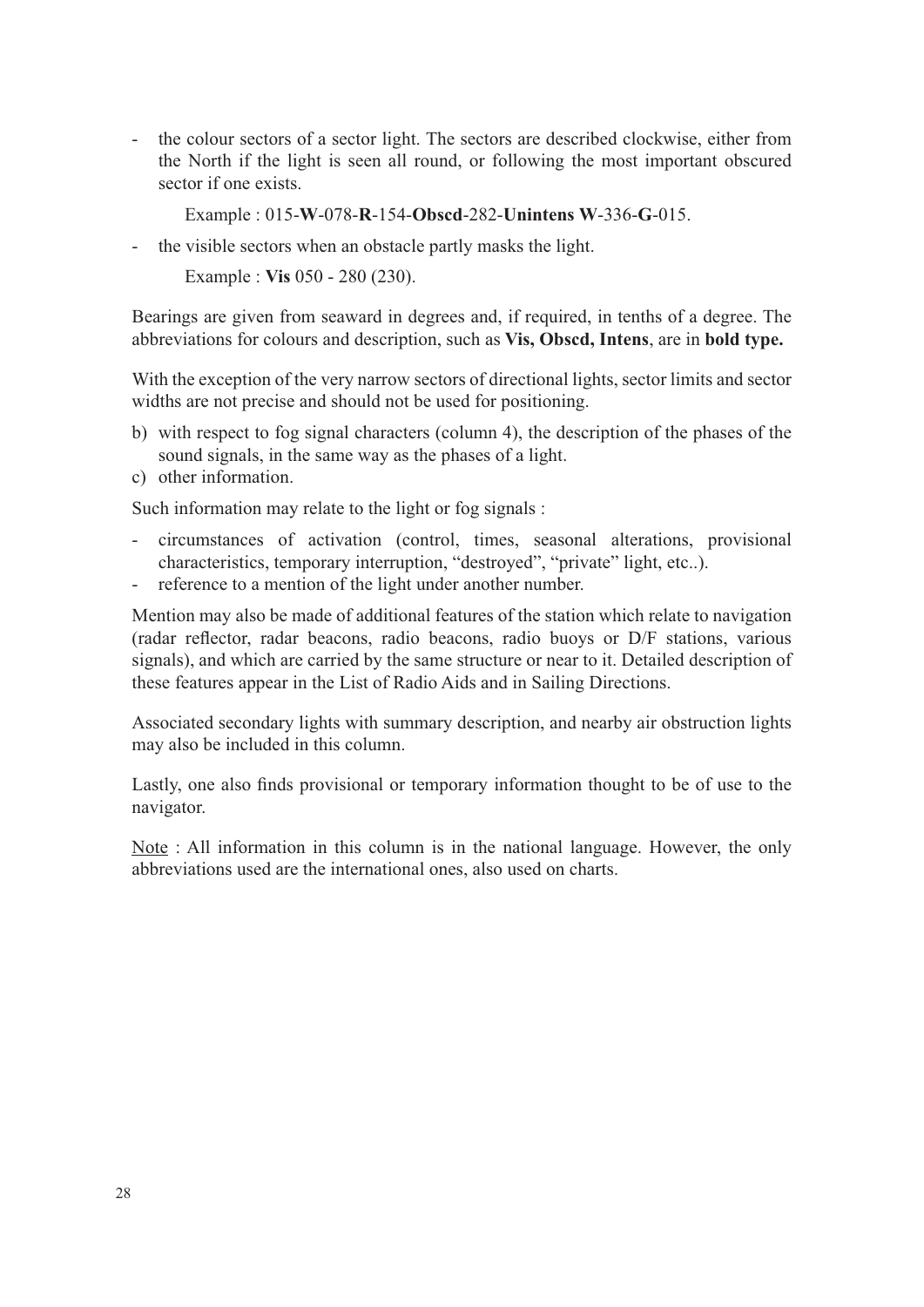## **5. INFORMATION RELATING TO LIGHTS**

#### **5.1. General - detection - type and position**

- lights at high elevations are more frequently obscured by clouds than are those at or near sea level.
- light floats may be removed without warning for repair and not be replaced.
- the positions and status of lit buoys are to be treated with caution.
- aeronautical lights are often very powerful and as a result of their high elevation, may be visible at much larger distances than ordinary navigational lights. However, they are positioned only approximately on charts, and they may at times be switched off without warning. In addition, these lights being administrated by Organizations other than those dealing with marine lights, may have their colours or character altered before it is possible to notify navigators through Notice to Mariners.
- as with aeronautical lights, air obstruction lights are not meant for marine navigation and the same reservations apply equally to them.

#### **5.2. Visibility - range**

- the distance between a light and an observer cannot be estimated using the apparent brightness of the light.
- fog, mist, dust, smoke and rain are amongst factors which considerably reduce the range at which a light is visible.
- a brightly-lit area behind a light can have a big influence on a light's visibility.
- in cold weather, and especially when there are sudden temperature changes, ice, rime or condensation may form on light glasses considerably reducing visibility and turning certain colours to white.

## **5.3. Colours**

- colour differences should be treated with caution. Atmospheric light propagation conditions and eye strain can contribute to a considerable reduction in the ability to distinguish colours. At night, it is particularly difficult to distinguish a white light from a yellow or a blue one seen in isolation except when close up. In certain atmospheric conditions, a white light can take on a reddish hue. By day, colours are unclear when looking toward the sun, and a bright red has a tendency to appear orange. In particular, the alternating character of a light may be altered.

### **5.4. Characters**

- the apparent characters of lights having phases of varying luminous intensities can vary, depending upon the distance from which they are viewed, because certain phases may not be distinguishable.
- lights with very short flashes may not be visible at expected distances.
- the length of a short flash seems to be reduced when it is observed at a distance close to its maximum range and in poor atmospheric conditions.
- the apparent characters of floating lights should be treated with care, as they can be totally different from the actual characters, due to variations of the height and orientation of the optical device.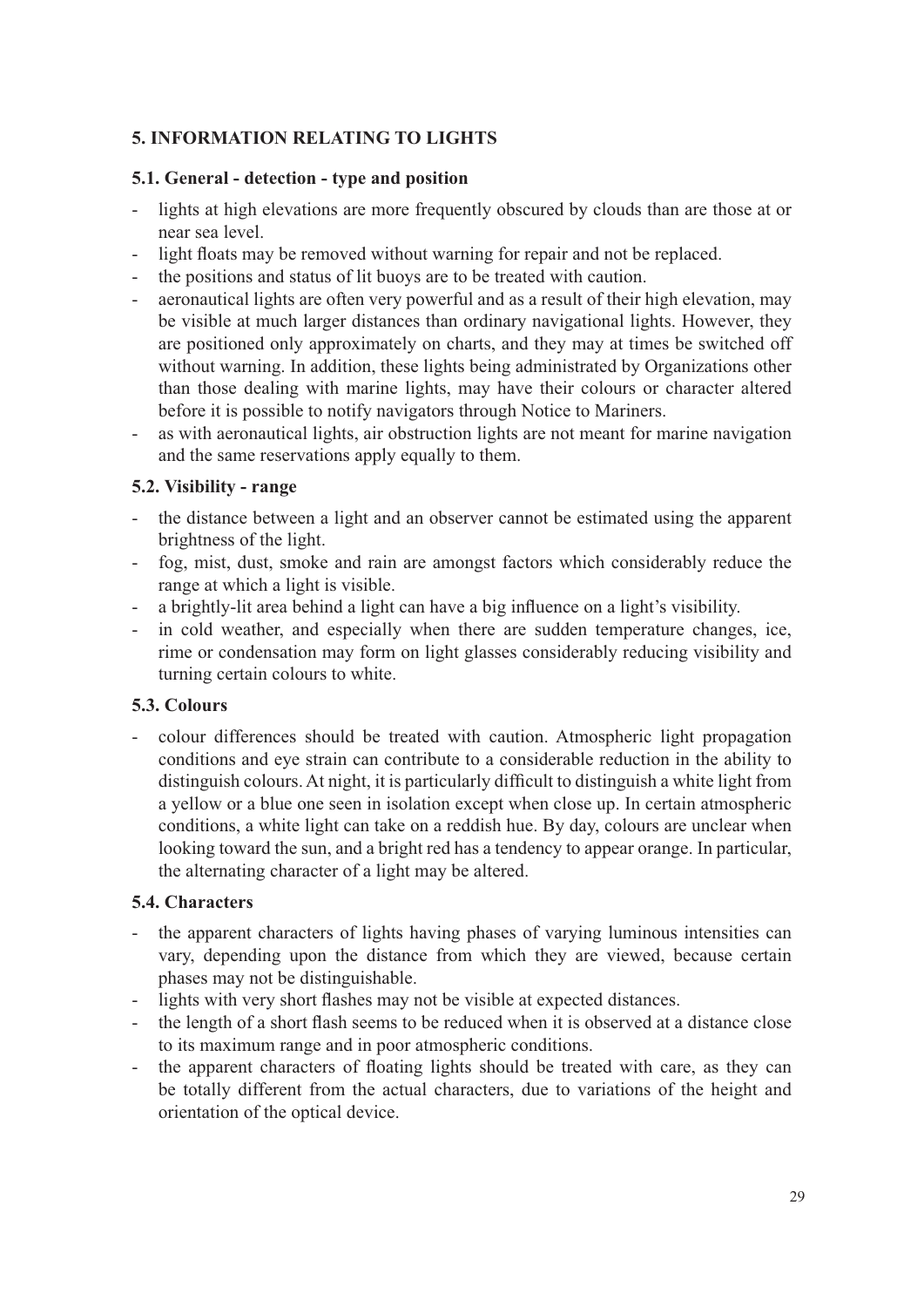## **GEOGRAPHICAL RANGE TABLE**

| $\sim$<br>۰,<br>۰, |  |
|--------------------|--|
|--------------------|--|

Values given from this table are calculated according to the following formula:

$$
range = 2.08 \cdot \sqrt{h_{obj}}
$$

If the height of the observer's eye is taken into account, the above formula will be modified to read:

$$
range = 2.04 \cdot \left(\sqrt{h_{obj}} + \sqrt{h_{eye}}\right)
$$

 *range* : geographical range (in nautical miles)

 $h_{obj}$  : elevation of the object (in meters)

 $h_{eve}$ : height of the observer's eye (in meters)

Values given according to the second formula are shown in the Table of geographical range, on the page 14.

| Elevation<br>[meters]    | Range<br>[nautical<br>miles] |
|--------------------------|------------------------------|
| $\overline{c}$           | 2.9                          |
| $\overline{3}$           | 3.6                          |
| $\overline{\mathcal{L}}$ | 4.1                          |
| 5                        | 4.6                          |
| 6                        | 5.0                          |
| 7                        | 5.5                          |
| 8                        | 5.8                          |
| 9                        | 6.2                          |
| 10                       | 6.5                          |
| 12                       | 7.2                          |
| 14                       | 7.7                          |
| 16                       | 8.3                          |
| 18                       | 8.8                          |
| 20                       | 9.3                          |
| 25                       | 10.4                         |
| 30                       | 11.3                         |
| 35                       | 12.3                         |
| 40                       | 13.1                         |
| 45                       | 13.9                         |
| 50                       | 14.7                         |
| 55                       | 15.4                         |
| 60                       | 16.1                         |
| 70                       | 17.4                         |
| 80                       | 18.6                         |
| 90                       | 19.7                         |
| 100                      | 20.8                         |
| 120                      | 22.7                         |
| 140                      | 24.6                         |
| 160                      | 26.3                         |
| 180                      | 27.9                         |
| 200                      | 29.4                         |
| 250                      | 32.8                         |
| 300                      | 36.0                         |
| 350                      | 38.9                         |
| 400                      | 41.6                         |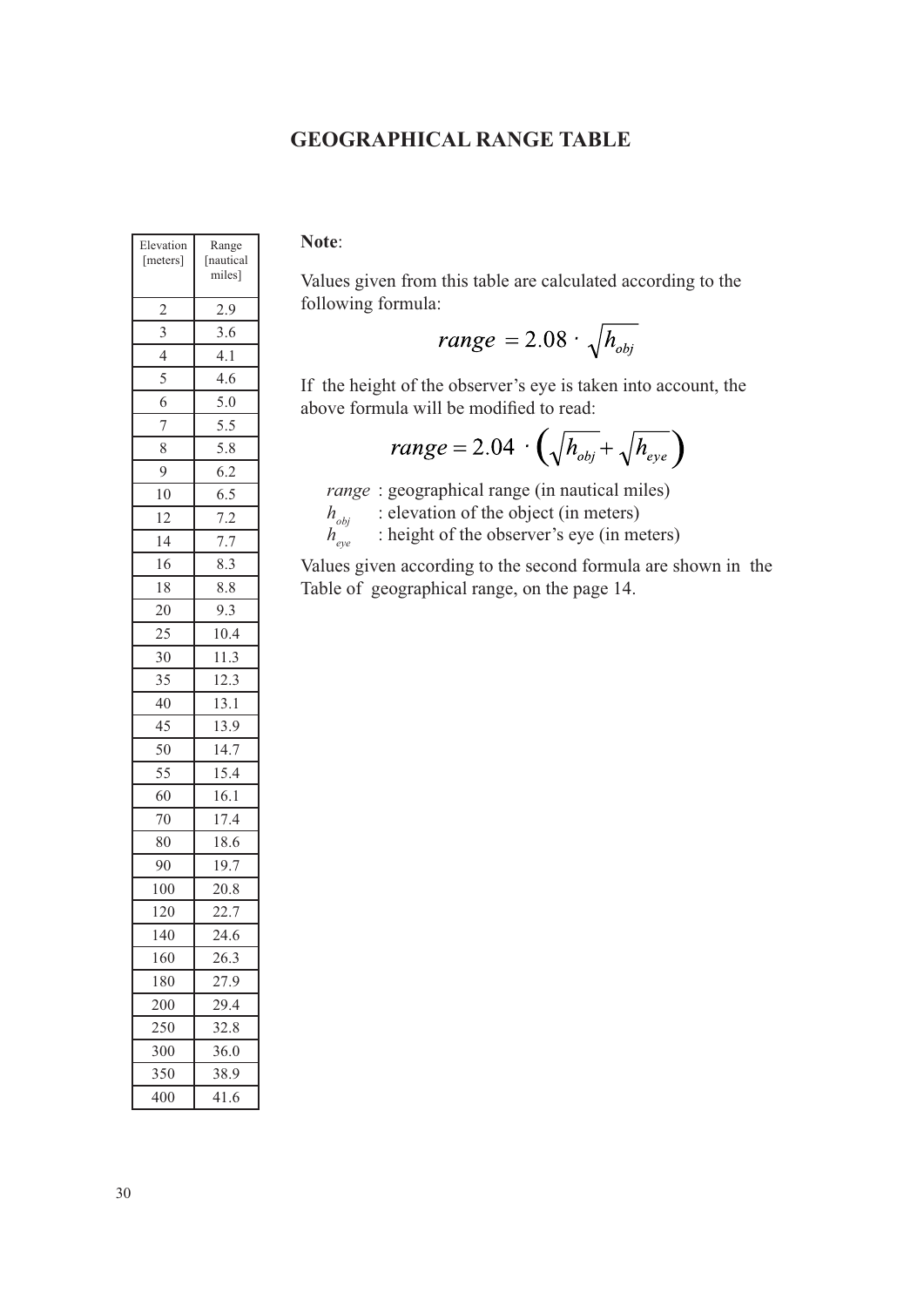## **LUMINOUS RANGE DIAGRAM**

**Note**: Luminous Range Diagram in relation to ten point scale from 0 to 9 (meteorological visibility code "VV") which are broadcasted by certain meterological stations (similar with the diagram on the page 15).



 $(7)$ 

: code "vv" of meteorological visibility

- : curve along which the luminous range equals the nominal range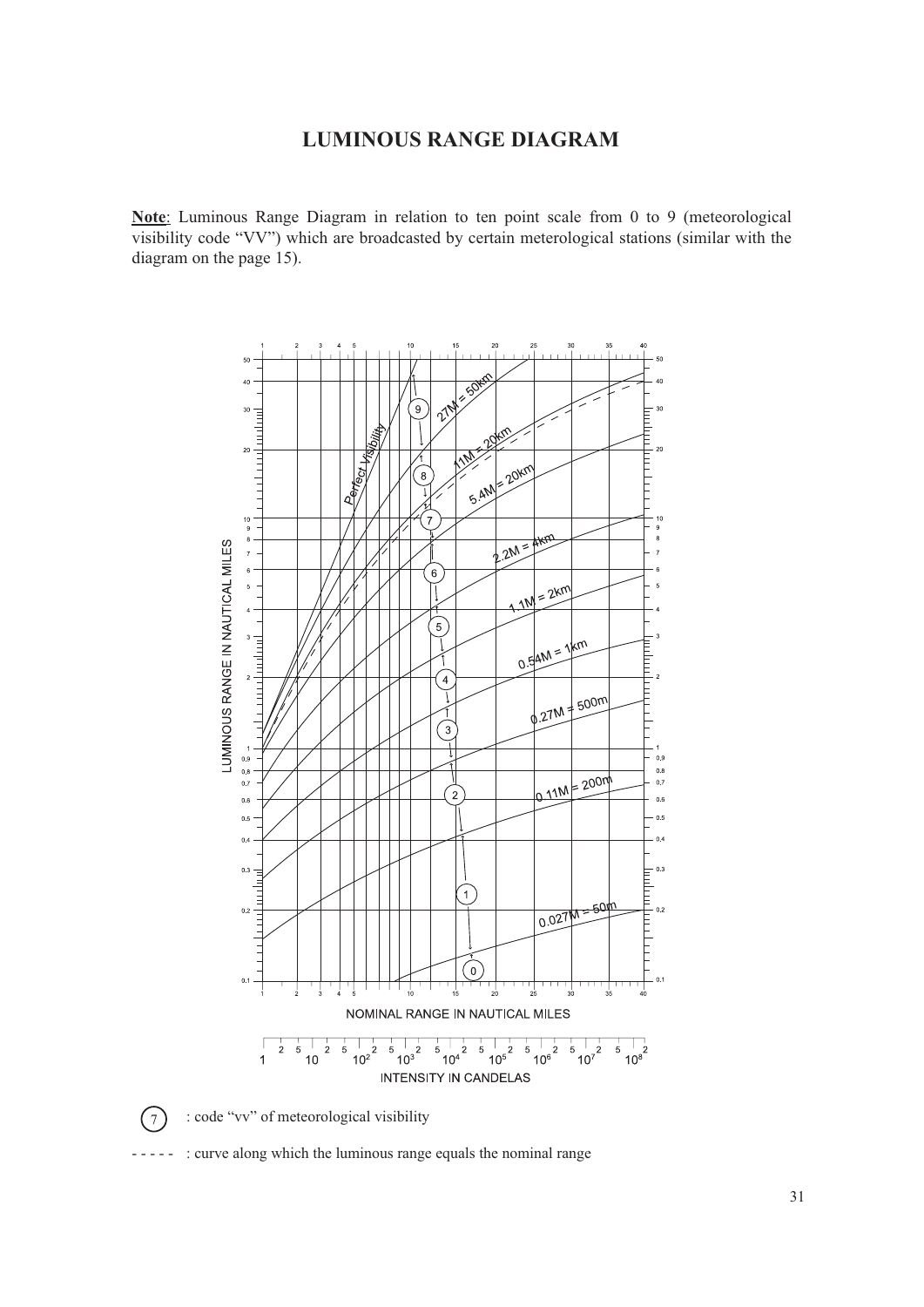### **5.5. Sectors**

- in most cases, sector limits should be treated with care. They are in general ill-defined, with lit and unlit sectors merging gradually into each others. Colour changes between sectors are also gradual, sometimes occurring over several degrees ( the angle of uncertainty ).
- when a light is masked by sloping ground, the bearing on which it disappears or appears varies with all distance and height of the observer's eye.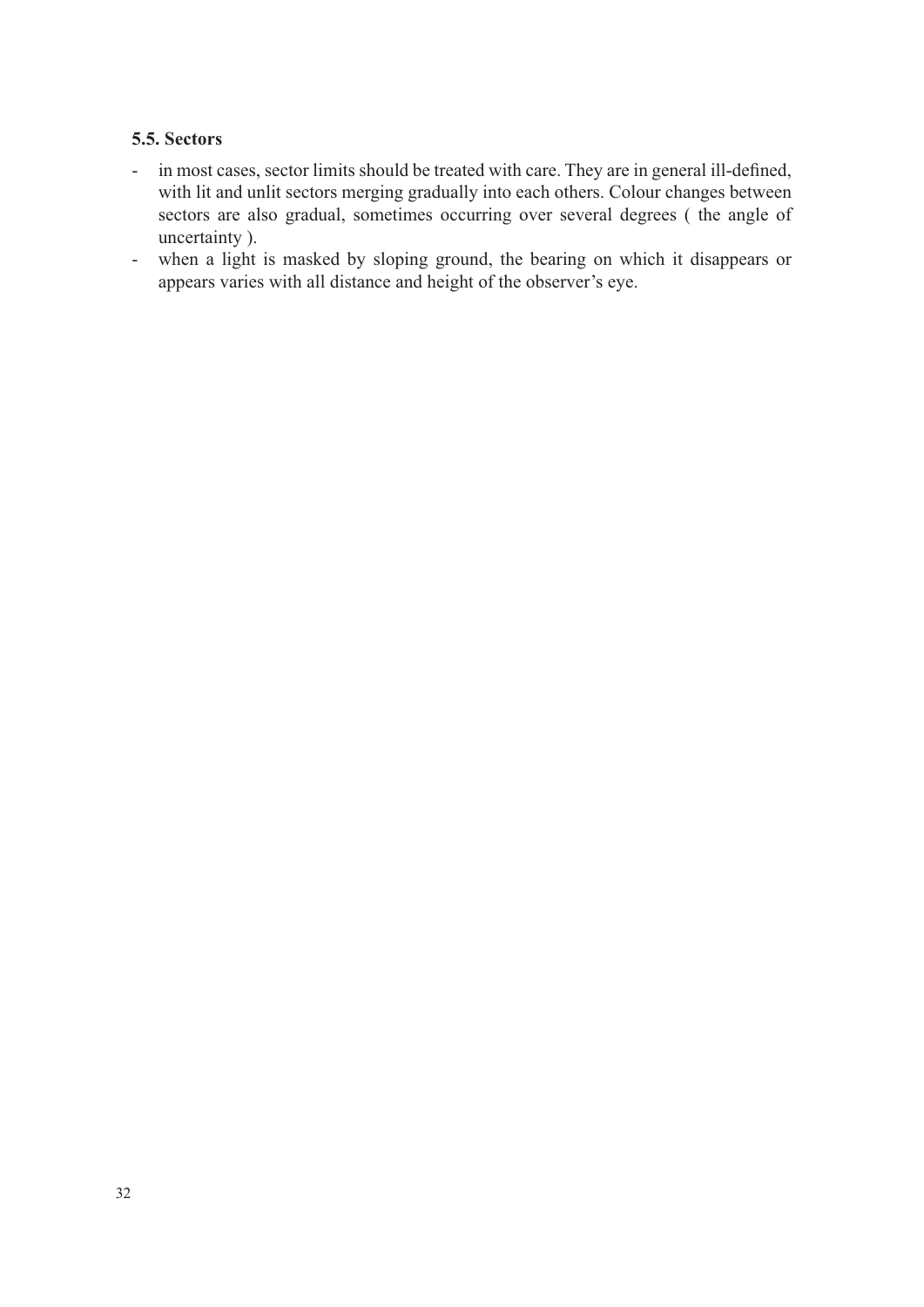## **REGIONAL INFORMATION**

Range of lights on the Serbia and Montenegro Coast of the Adriatic Sea is represented in the List of Lights as a nominal and luminous range respectively when the standard meteorological visibility is 10 nautical miles.

The height and elevation of the light respectively are calculated in relation to mean sea level.

Maintenance of aids to navigation on the Montenegro part of the Adriatic Sea is within complete competence of Maritime Safety Department of Montenegro - Bar.

#### **RADIO METEOROLOGICAL REPORT**

The coastal radio-station Bar issues meteorological reports by radio-telephone (area code BARRADIO) at 0850, 1420 and 2050 UT on frequency of 1720.4 KHz and VHF channels 24 and 16.

Radio meteorological reports contain an eventual warning about heavy weather, situation in general, daily forecast for the Adriatic Sea and Straits of Otranto as well as weather description in certain areas of the Adriatic Sea.

Radio broadcasts are being promulgated in the Serbian and English language.

### **PROMULGATION OF RADIO NAVIGATIONAL WARNINGS**

The coastal radio-station Bar broadcasts radio navigational warnings immediately upon the issue of meteorological reports on the same frequencies and channels.

The issues are being promulgated in the Serbian and English language by radio-telephone, and in the English language by radio-telegraph.

Radio navigational warnings contain information on changes endangering safety of navigation, relating to the east part of the Adriatic Sea. Radio navigational warnings are being repeated by regular issues up to their cancellation or promulgation in Notice to Mariners. If there is an immediate danger on the safety of navigation, radio navigational warnings will be promulgated immediately upon they are received on 500 and 2182 KHz and VHF channel 16, and they will be repeated after the forthcoming period of radiotelephone pause.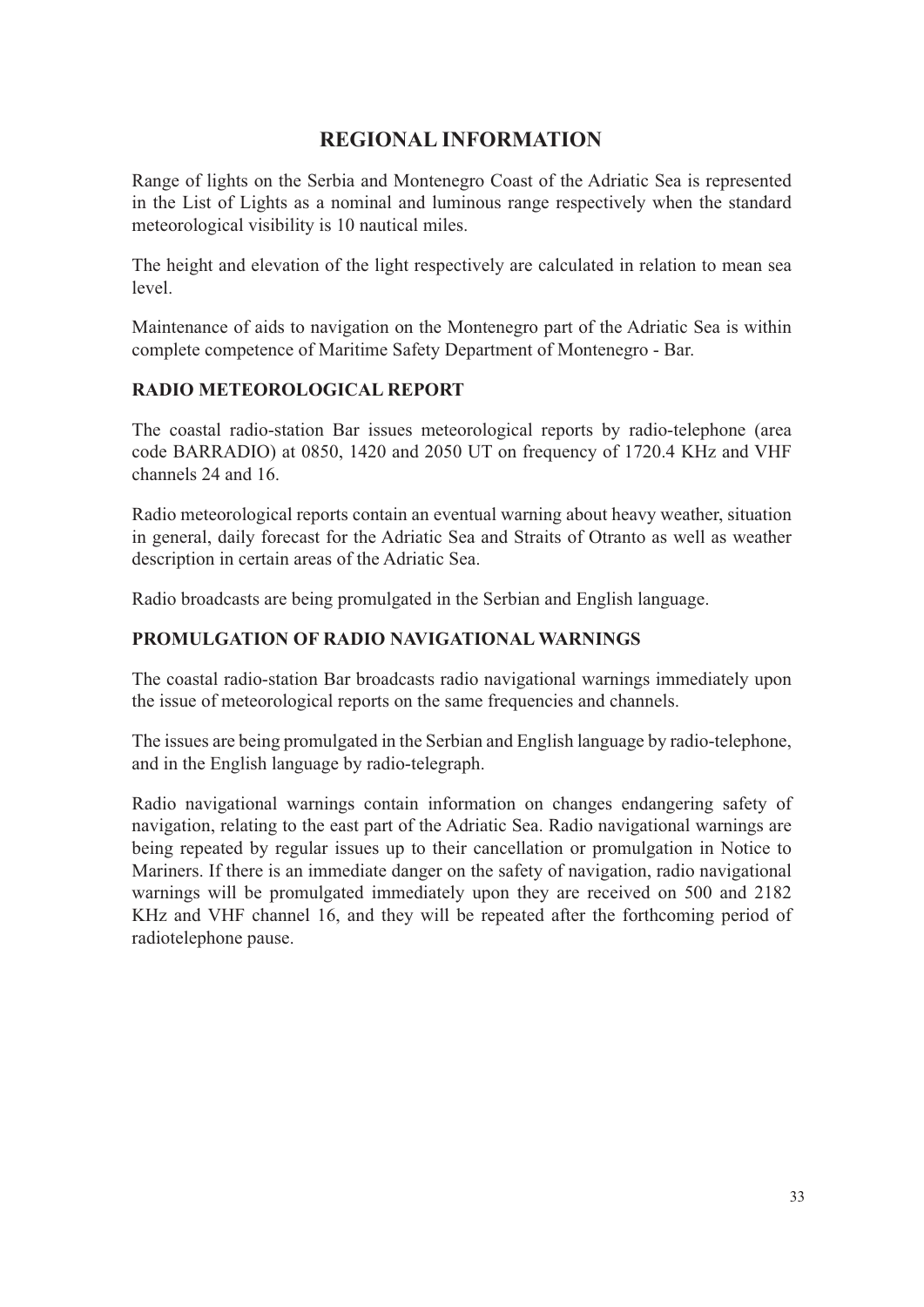## **PREGLED SIMBOLA I SKRAĆENICA SUMMARY OF SYMBOLS AND ABBREVIATIONS**

|                 | <b>Srpski</b>          | <b>English</b> |                         |  |  |
|-----------------|------------------------|----------------|-------------------------|--|--|
| B, C, Z         | fiksno, stalno         | F              | Fixed                   |  |  |
| P <sub>k</sub>  | na prekide             | Oc             | Occulting               |  |  |
| <b>Izo</b>      | izofazno               | <b>Iso</b>     | Isophase                |  |  |
| B <sub>1</sub>  | bljesak                | F1             | Flashing                |  |  |
| D <sub>B1</sub> | dugi bljesak           | <b>LF1</b>     | Long Flashing           |  |  |
| K               | kratki                 | Q              | Quick                   |  |  |
| <b>KPk</b>      | kratki na prekide      | IQ             | Interrupted quick       |  |  |
| <b>VK</b>       | vrlo kratki            | VQ             | Very quick              |  |  |
| <b>VKPk</b>     | vrlo kratki na prekide | <b>IVQ</b>     | Interrupted very quick  |  |  |
| <b>UK</b>       | ultrakratki            | <b>UQ</b>      | Ultra quick             |  |  |
| <b>UKPk</b>     | ultrakratki na prekide | <b>IUQ</b>     | Interrupted ultra quick |  |  |
| Mo              | Morse                  | Mo             | Morse                   |  |  |
| Si              | stalno sa sjajem       | FF1            | Fixed and flashing      |  |  |
| Pm              | promjenjivo            | Al             | Alternating             |  |  |
| B1(.)           | bljeskovi u grupi      | $Fl$ $($ )     | Group flashing          |  |  |

## **SVJETLA – Skraćenice LIGHTS – Abbrevations**

## **Ostale skraćenice Other abbreviations**

|           | <b>Srpski</b>            | <b>English</b> |                          |  |  |
|-----------|--------------------------|----------------|--------------------------|--|--|
| Aero      | aeronautičko svjetlo     | Aero           | Aeronautical light       |  |  |
| Aero RC   | aeronautički radio far   | Aero RC        | Aeronautical radiobeacon |  |  |
| Dia       | diafon                   | Dia            | Diaphone                 |  |  |
| Dir       | direkciono svjetlo       | Dir            | Direction light          |  |  |
| Gong      | gong za maglu            | Gong           | Fog gong                 |  |  |
| (hor)     | horizontalno             | (hor)          | Horizontal               |  |  |
| m         | metar                    | m              | metre                    |  |  |
| M         | nautička milja           | M              | Sea miles                |  |  |
| Nauto     | nautofon                 | Nautophone     |                          |  |  |
| Pištaljka | pištaljka za maglu       | Whis           | Fog whistle              |  |  |
| Pog       | pogašeno                 | Extinguished   |                          |  |  |
| Pok smer  | svjetla pokrivenog smera | Ldg Lts        | Leading lights           |  |  |
| Pot       | potamnjeno               | Obscd          | Obscured                 |  |  |
| Privat    | privatno                 | Priv           | private                  |  |  |
| Priv pog  | privremeno pogašeno      | TE             | Temporarily extinguished |  |  |
| Prov      | provizorno               | P              | Provisional, preliminary |  |  |
| Ra        | radio stanica            | Ra             | Radio station            |  |  |
|           |                          |                |                          |  |  |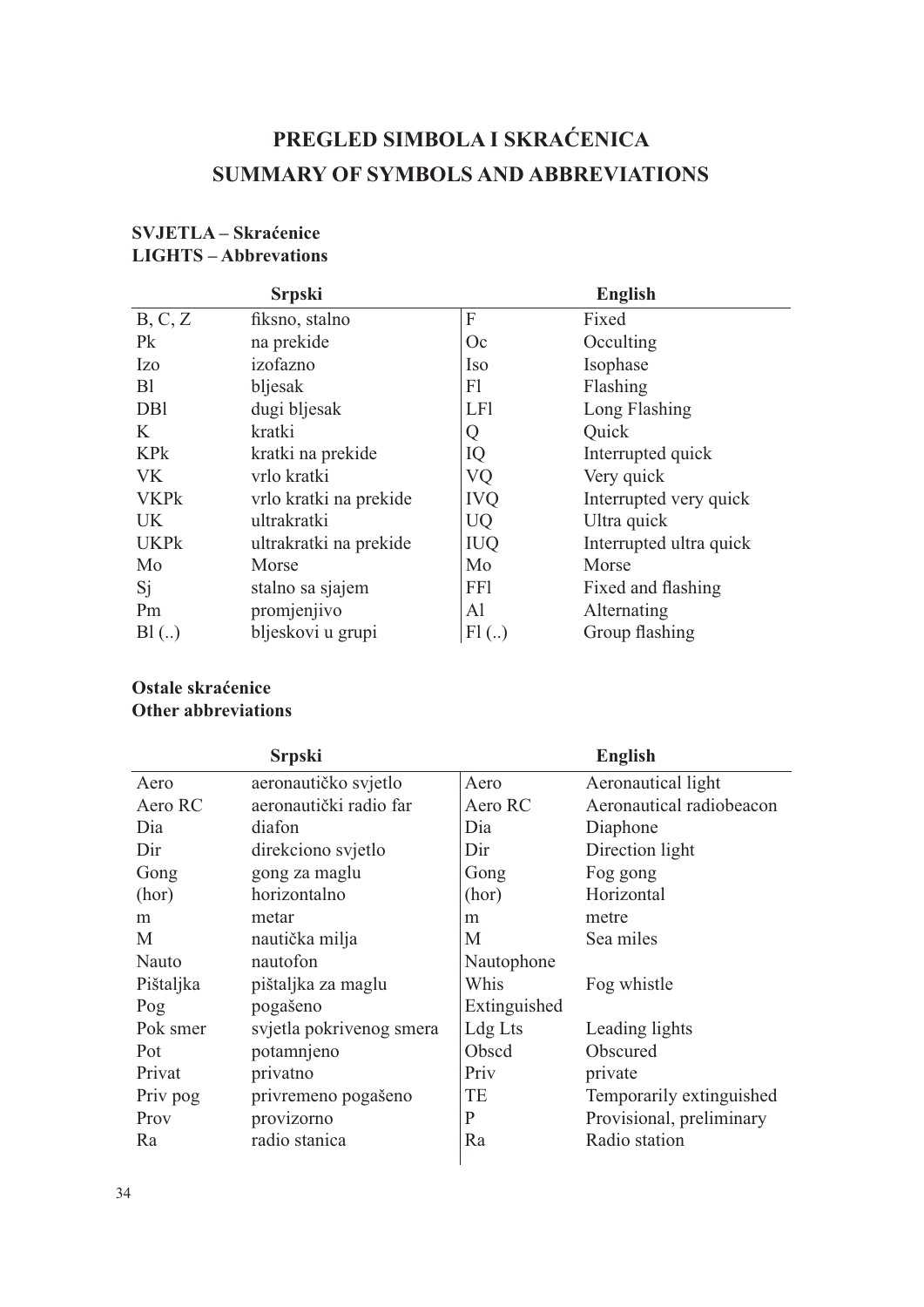|         | <b>Srpski</b>           | <b>English</b> |                        |  |
|---------|-------------------------|----------------|------------------------|--|
| Racon   | radar stanica odgovarač | Racon          | Radar responder beacon |  |
| RC      | kružni radiofar         | RC             | Circular radiobeacon   |  |
| Ra refl | radar reflektor         | Ra refl        | Radar reflector        |  |
| Rez sv  | rezervno svjetlo        | Reserve light  |                        |  |
| Rog     | rog za maglu            | Horn           | Fog horn               |  |
| RT.     | radio telefon           | <b>RT</b>      | Radio telephone        |  |
| S       | sekunda                 | S              | second                 |  |
| sekt    | sektor                  | Sector         |                        |  |
| Sig mag | signal za maglu         | Fog signal     |                        |  |
| Sig st  | signalna stanica        | Sig Stn        | Signal station         |  |
| Sirena  | sirena za maglu         | Siren          | Fog siren              |  |
| Sv      | svjetlo                 | Lt             | Light                  |  |
| (T)     | privremeno              | (T)            | Temporary              |  |
| ta      | tama                    | ec             | Eclipse                |  |
| (vert)  | vertikalno              | (vert)         | Vertical               |  |
| Vid     | vidljivo                | Vis            | Visible                |  |
| zvono   | zvono za maglu          | <b>Bell</b>    | Fog bell               |  |

## **BOJE COLOURS**

|                | <b>Srpski</b> | <b>English</b> |              |  |  |
|----------------|---------------|----------------|--------------|--|--|
| B              | bijelo        | W              | White        |  |  |
| $\mathcal{C}$  | crveno        | $\mathbb R$    | Red          |  |  |
| Z              | zeleno        | G              | Green        |  |  |
| Cr             | crno          | B              | <b>Black</b> |  |  |
| Ž              | žuto          | Y              | Yellow       |  |  |
| P <sub>1</sub> | plavo         | Bu             | Blue         |  |  |
| Nar            | narandžasto   | Orange         |              |  |  |
| Smede          |               | <b>Brown</b>   |              |  |  |
| Sivo           |               | Grey           |              |  |  |
| LJ             | ljubičasto    | Vi             | Violet       |  |  |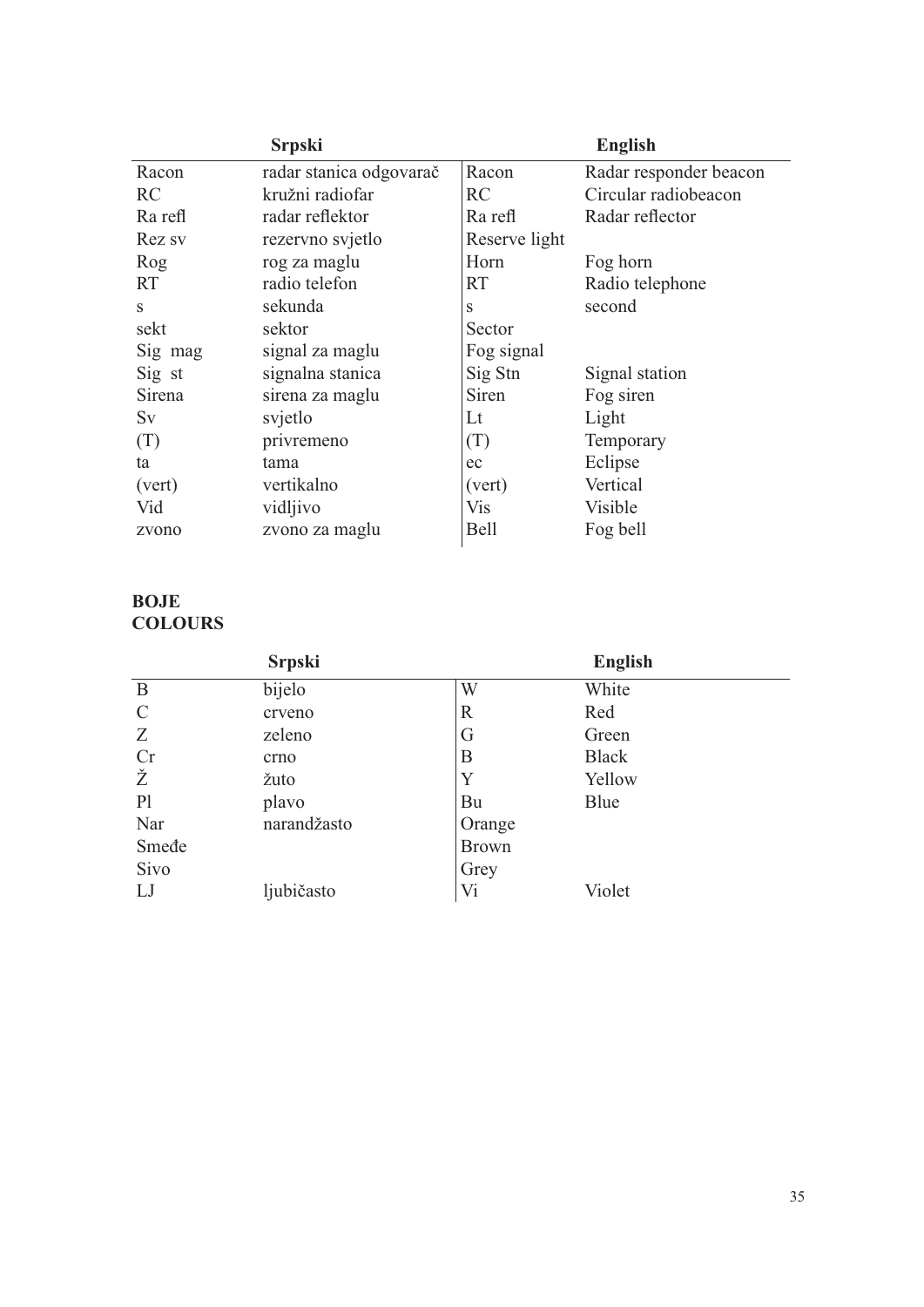#### **SVJETLA – Konstrukcija LIGHTS – Construction**

| <b>Srpski</b>           | <b>English</b>         |
|-------------------------|------------------------|
| Svjetlo                 | Light                  |
| Svjetionik              | Lighthouse             |
| Oznaka                  | Beacon                 |
| Stub                    | Column, Post, Pilaster |
| Kuća                    | Dwelling               |
| Toranj, rešetkasta kuća | Framework tower        |
| Kuća                    | House                  |
| Kulica                  | Hut                    |
| Jarbol, Stub            | Mast                   |
| Postolje                | Pedestal               |
| Nosač, Stub             | Support, Post          |
| Kula                    | Tower                  |
| Beton, Cement           | Concrete               |
| Kameni, Zidan           | Stone, Masonry         |
| Drveni                  | Wooden                 |
| Pojas                   | Band                   |
| Pruga                   | Stripe                 |
| Znak na vrhu            | Topmark                |
| Okrugli                 | Round                  |
| Čunjast                 | Conical                |
| Kvadratast, Četvrtast   | Square                 |
| Trougao                 | Triangle               |
| Dolfin, Stub za vez     | Dolphine               |
| Lukobran                | <b>Breakwater</b>      |
| Pristan                 | Quay                   |
| Gat                     | Wharf                  |
| Molo                    | Mole                   |
| Plutača                 | Buoy                   |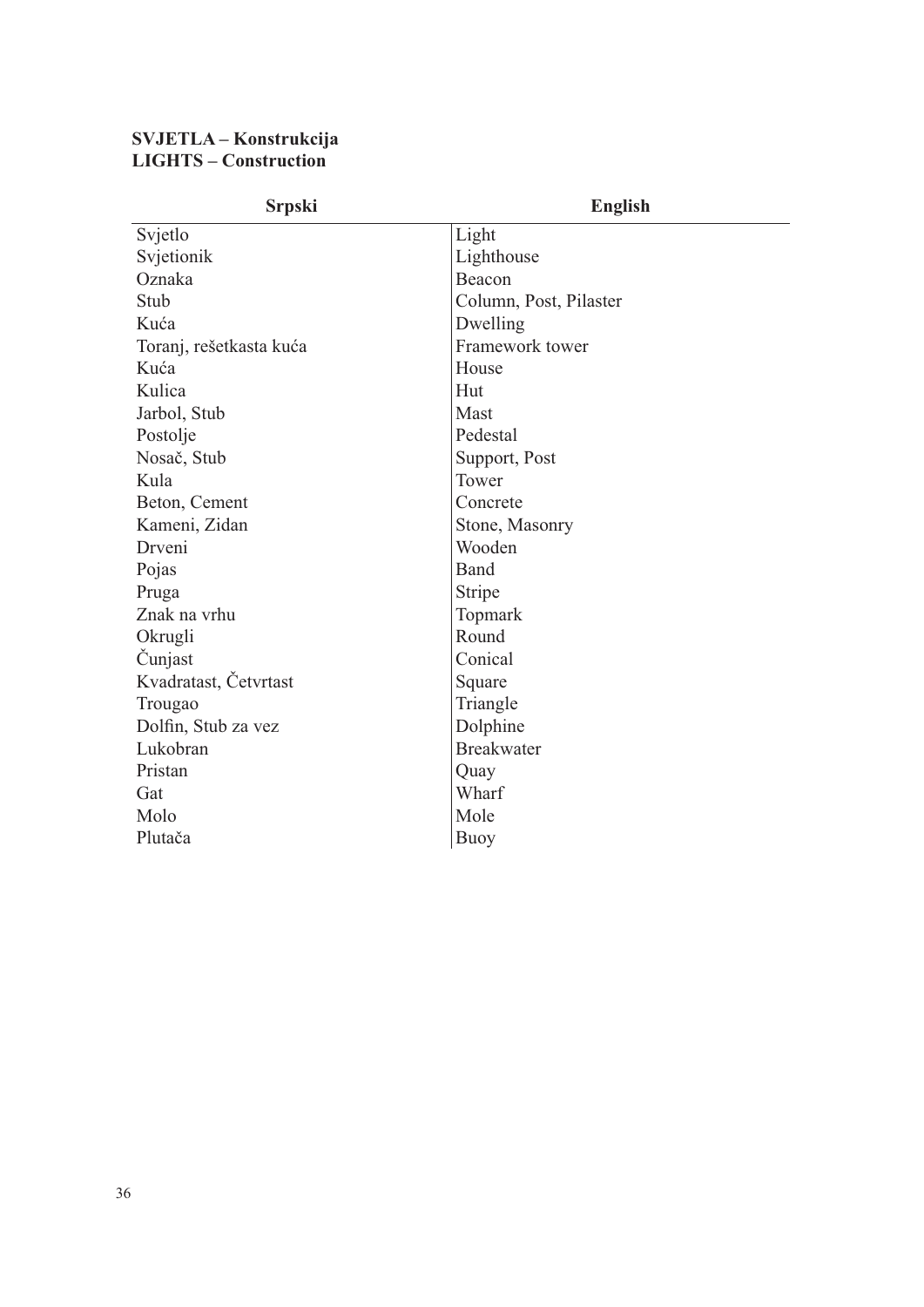## **TABLE OF LIGHTS**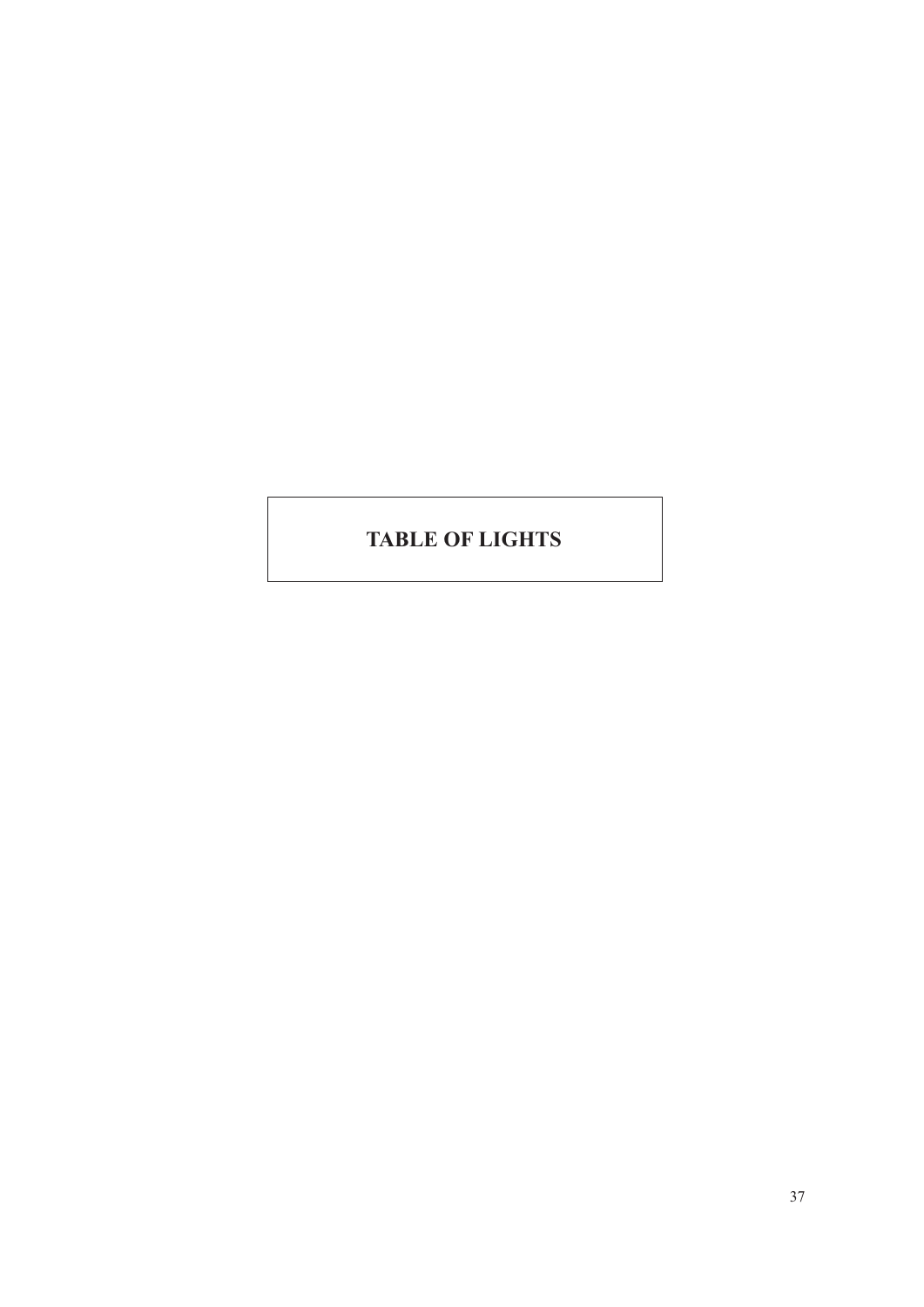All positions are referred to the World Geodetic System 1984 Datum and can be plotted directly only on charts with same datum. For charts that are referred to Hermannskögel Datum (Bessel 1841 ellipsoid) it is necessary to move positions 0.02 minutes SOUTHWARD and 0.3 minutest EASTWARD to agree with these charts.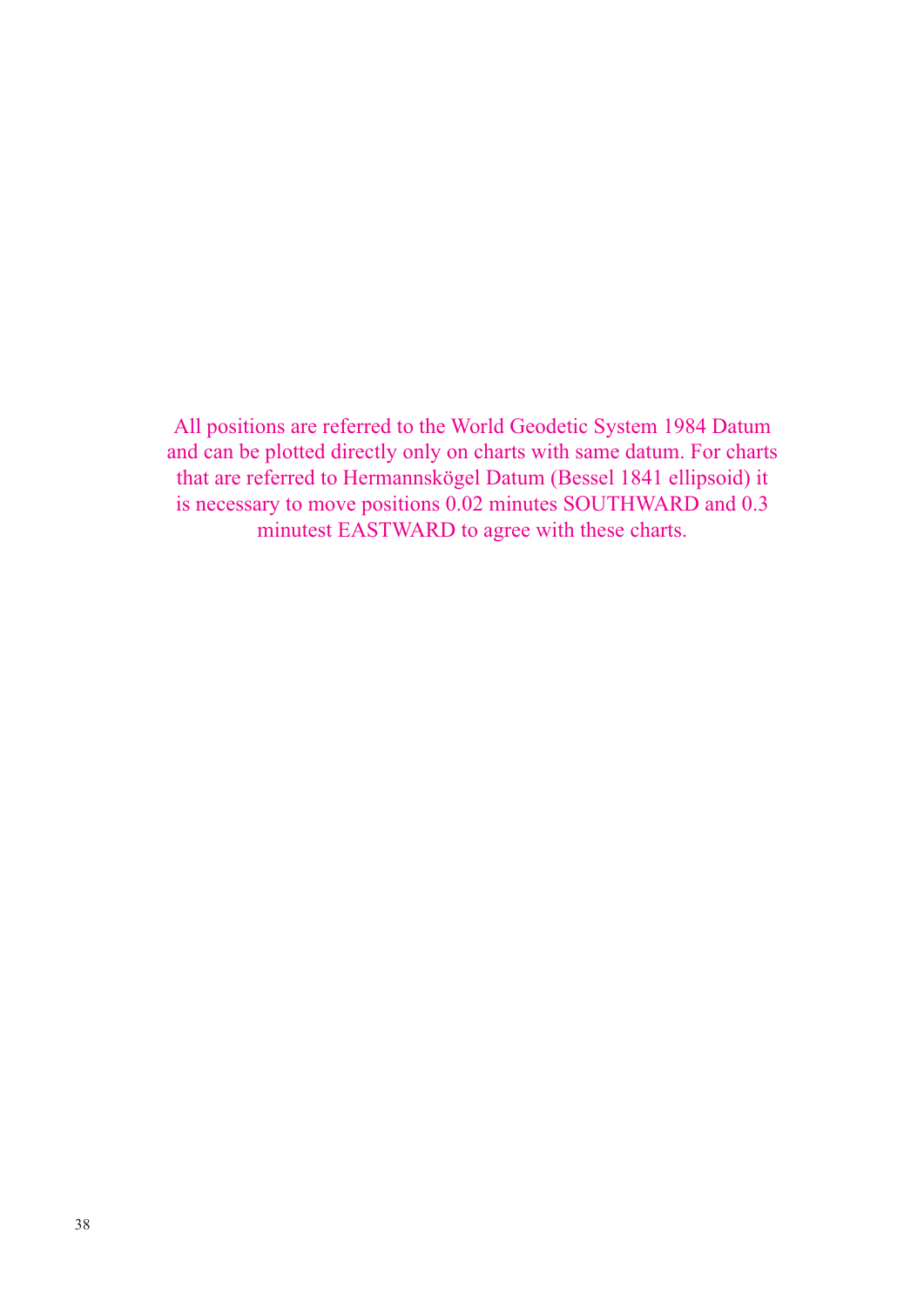| National No.<br>International No. | Location - Name                        | WGS84<br>$\varphi$ i $\lambda$<br>(N/E) | Characteristics   | Elevation<br>(m) | Range<br>(M) | Structure and height of<br>construction<br>(m)                  | Remarks                                     |
|-----------------------------------|----------------------------------------|-----------------------------------------|-------------------|------------------|--------------|-----------------------------------------------------------------|---------------------------------------------|
|                                   | <b>BOKA KOTORSKA</b>                   |                                         |                   |                  |              |                                                                 |                                             |
| E 3620                            | 742 - Rt Oštra. Cape                   | 42 23.574<br>18 31.874                  | LF1 (2) W 10s     | 73m              |              | 18M Red tower above house,<br>2m                                | [2;2;2;4]<br>Sig. Stn,<br>Reserve light 11M |
| E 3622                            | 743 - Ostrvce Mamula. Islet.           | 42 23.726<br>18 33.472                  | F1W3s             | 34m              |              | 6M Red column with gallery<br>beside brick tower, 8m            | $[0.3]$                                     |
| E 3622.5                          | 743.5 - Dobreč                         | 42 25 314<br>18 32.799                  | FlG5s             | 6m               | 6M           | White round tower<br>with black spiral and<br>platform, 5m      | $[0.5]$                                     |
|                                   | HERCEGNOVSKI ZALIV                     |                                         |                   |                  |              |                                                                 |                                             |
| E 3623                            | 744 - Rose. Pier. W side               | 42 25.691<br>18 33.379                  | F G               | 5m               | 2M           | Green column, 4m                                                |                                             |
| E 3624                            | 745 - HERCEG-NOVI.<br>Breakwater, Head | 42 26.977<br>18 31.943                  | Fl(2) G 5s        | 9m               |              | 5M Square stone obelisk, 7m                                     | [0.5; 0.5; 0.5; 3.5]                        |
| E 3628                            | 746 - Zelenika. Quay. NW<br>corner     | 42 26.981<br>18 34.279                  | Fl R 3s           |                  |              | 9m 4M White tower with column<br>and gallery on pedestal, 5m    | [1]<br>Vis $315-135(180)$                   |
|                                   | KUMBORSKI TJESNAC                      |                                         |                   |                  |              |                                                                 |                                             |
| E 3632                            | 747 - Đenovići. Metal bridge.<br>Head  | 42 25.951<br>18 36.217                  | Fl R 3s           | 14m              | 6M           | Red tripod on house<br>corner, 2m                               | $[0.3]$                                     |
| E 3632.5                          | 747.5 - Baošići, Mole, Head            | 42 26.427<br>18 37.759                  | Fl R 5s           | 7 <sub>m</sub>   | 5M           | Red cylindrical metal<br>tower with column and<br>gallery, 5.5m | $[1.5]$                                     |
| E 3630                            | 748 - Pristan. Mole. Head              | 42:25.541<br>18:36.108                  | FlG <sub>3s</sub> | 7m               | 5M           | White round tower<br>with black stripes and<br>platform, 6m     | $[0.3]$                                     |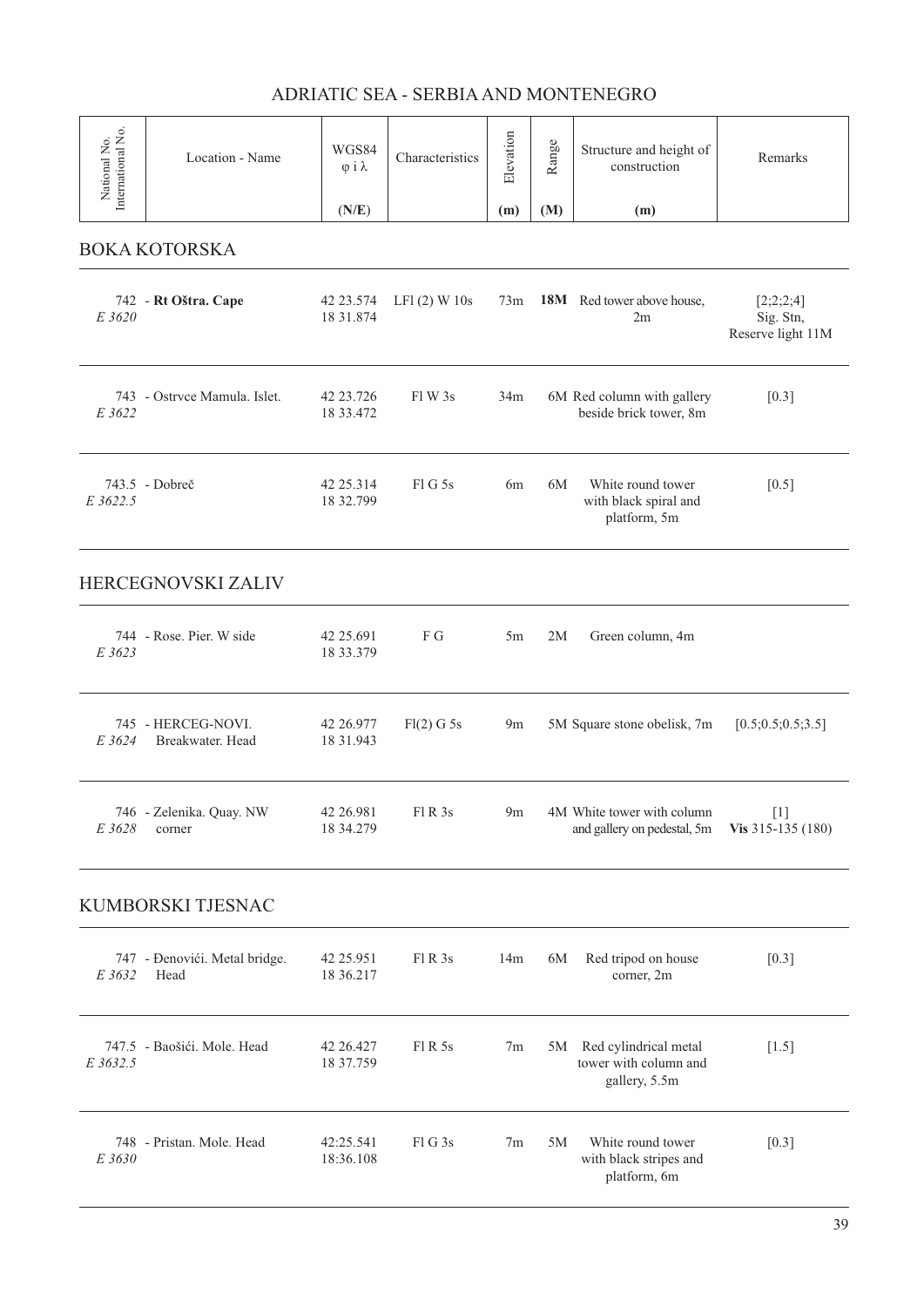## TIVATSKI ZALIV

| E 3648 | 749 - Krašići. Pier. Head                           | 42 24.556<br>18 39.161    | F G         | 5m             | 2M               | White column, 4m                                                           |                                                                          |
|--------|-----------------------------------------------------|---------------------------|-------------|----------------|------------------|----------------------------------------------------------------------------|--------------------------------------------------------------------------|
| E 3647 | 750 - Bjelila (Oko). Pier. NW<br>corner             | 42 24.370<br>18 39.966    | F G         | 6m             | 4M               | Green column, 5m                                                           | <b>Obsed</b> 216-245 (29)<br>over Tunja shallow                          |
| E 3646 | 751 - Žukovac, Pier.                                | 42 24 24 24 2<br>1841.169 | F1G3s       | 7 <sub>m</sub> | 2M               | Green tower with<br>column, 5m                                             | [0.3]<br>Obscd135-168 (33)                                               |
| E 3645 | 752 - Plićina Tunja. Shallow.                       | 42 24.971<br>18 40.655    | Fl(2) WR 5s |                | R <sub>4</sub> M | 8m W6M Pyramidal stone tower,<br>block in the sea, 7m                      | [0.5;1;0.5;3]<br>274-R-14 (100)<br>over islands Oi Otok and<br>Stradioti |
| E 3644 | 753 - Kalimanj                                      | 42 25.604<br>18 41.975    | FR.         | 6m             | 4M               | Red column, 5m                                                             |                                                                          |
|        | 753.5 - Plićina Kalimanj. Shallow.                  | 42 25.521<br>18 42.018    | $FI$ R 4s   | 6 <sub>m</sub> |                  | 3M White round tower with<br>red stripes and platform,<br>4.6 <sub>m</sub> | $[0.5]$                                                                  |
| E 3639 | 754 - TIVAT. S Mole. Head                           | 42 25.890<br>18 41.432    | Fl WR 3s    |                | 8m W6M           | Black-white square<br>R3M tower with column and<br>gallery, 7m             | [0.3]<br>$140 - R - 167(27)$<br>over Seljanovo cape                      |
| E 3643 | 755 -- Pristan Staničić, Mole.<br>NW corner         | 42 25.815<br>18 41.706    | Fl(2) R 6s  | 5.6m           |                  | 3M White round tower with<br>red spiral, 4.6m                              | [0.5; 0.5; 0.5; 4.5]                                                     |
| E 3638 | 756 - Rt Seljanovo. Cape.                           | 42 26.341<br>18 41.054    | FI R 3s     | 7 <sub>m</sub> |                  | 5M White round tower with<br>red bands and platform,<br>6m                 | $[0.3]$                                                                  |
| E 3637 | 757 - Donja Lastva. Quay. In<br>front of the church | 42 26.851<br>1841.173     | FR.         | 7 <sub>m</sub> | 4M               | Red column, 6m                                                             |                                                                          |

## TJESNAC VERIGE

| 758 - Rt Sv. Neđelja. Cape<br>E 3652 | 42 27.598<br>18 40.575 | F1R2s     | 7 <sub>m</sub> |    | 5M White round tower with<br>gallery, 7m       | [0.3] |
|--------------------------------------|------------------------|-----------|----------------|----|------------------------------------------------|-------|
| 759 - Rt Opatovo. Cape<br>E 3654     | 42 27.565<br>18 40.889 | $FI$ G 2s | 9m             |    | 4M Square stone tower, block<br>in the sea, 8m | [0.3] |
| 760 - Lepetane. Wharf<br>E 3655      | 42 28,086<br>18 41.115 | F G       | 6 <sub>m</sub> | 3M | Green column, 5m                               |       |
| 761 - Kamenari, Wharf<br>E 3656      | 42 27.986<br>18 40.495 | F R       | 6m             | 4M | Red column, 4m                                 |       |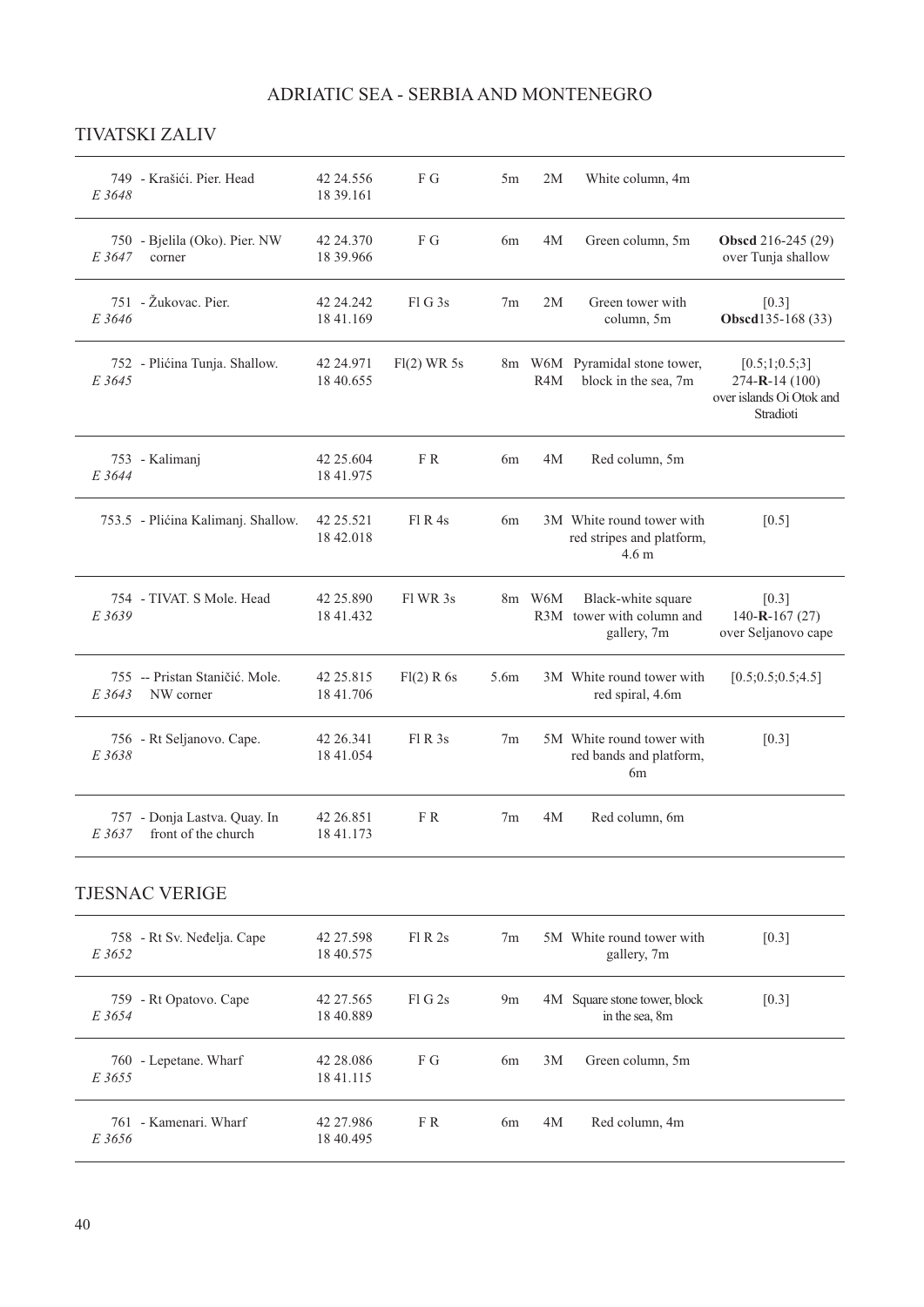| E 3658   | 762 - Turski rt. Cape                        | 42 28.709<br>18 41.203 | $Fl(2)$ W 5s | 9m              | 6M | White conical tower<br>with gallery, 8m                                      | [0.5;1;0.5;3]                    |
|----------|----------------------------------------------|------------------------|--------------|-----------------|----|------------------------------------------------------------------------------|----------------------------------|
| E 3660   | 763 - Rt Verige (Gospa). Cape                | 42 28.647<br>18 41.408 | $FI$ G 3s    | 10 <sub>m</sub> |    | 4M Round tower with black<br>stripes on the house<br>beside small chapel, 6m | $[0.5]$                          |
|          | <b>MORINJSKI ZALIV</b>                       |                        |              |                 |    |                                                                              |                                  |
| E 3661   | 764 - Kostanjica. Mole. Middle               | 42 29.196<br>18 39.955 | FR           | 4m              | 3M | White pyramidal metal<br>framework tower, 4m                                 |                                  |
| E 3662   | 765 - Morinj. Quay. NE corner                | 42 29.419<br>18 39.019 | F G          | 4m              | 4M | Green column, 3m                                                             |                                  |
| E 3662.4 | 766 - Lipci. On concrete block<br>in the sea | 42 29.807<br>18 39.497 | FIG3s        | 7 <sub>m</sub>  | 3M | Green tower with<br>column and gallery, 5m                                   | $[0.3]$                          |
|          | <b>RISANSKI ZALIV</b>                        |                        |              |                 |    |                                                                              |                                  |
| E 3663   | 767 - Risan. Mole. Head                      | 42 30.806<br>18 41.659 | Fl(3) G 6s   | 5m              |    | 2M White round tower with<br>column and gallery, 5m                          | [0.5;1;0.5;1;0.5;2.5]            |
| E 3663.6 | 767.5 - Gospa. Islet                         | 42 29.181<br>18 41.344 | Fl(2) R 6s   | 5m              |    | 6M Round stone tower, 4m                                                     | [0.5; 0.5; 0.5; 4.5]             |
| E 3664   | 768 - PERAST. Wharf. Middle                  | 42 29.145<br>18 41.906 | Fl(3) R 7s   | 5.6m            |    | 3M White round tower with<br>red spiral, 4.6m                                | [0.5; 0.5; 0.5; 0.5;<br>0.5;4.5] |
|          | KOTORSKI ZALIV                               |                        |              |                 |    |                                                                              |                                  |
| E 3666   | 769 - Stoliv. Mole. Head                     | 42 28.352<br>18 42.717 | F G          | 5m              | 2M | White column, 4m                                                             |                                  |
| E 3670   | 770 - Dobrota. Sv. Stasije                   | 42 28.020<br>18 45.769 | Fl R 5s      | 6m              |    | 6M White metal framework<br>tower with gallery, 5m                           | $[0.5]$<br><b>TE 2001</b>        |
| E 3671   | 770.5 - Prčanj. Markov rt. Cape              | 42 27.938<br>18 44.035 | Fl(2) G 6s   | 7 <sub>m</sub>  |    | 6M White round tower with<br>black bands, 4.6m                               | [0.5; 0.5; 0.5; 4.5]             |
| E 3674   | 771 -- Marina. N Breakwater                  | 42 27.221<br>18 44.937 | Fl(3) G 7s   | 5.6m            |    | 3M White round tower with<br>black bands, 4.6m                               | [0.5; 0.5; 0.5; 0.5;<br>0.5;4.5] |
| E 3676   | 772 - Rdakovo. Cape. N                       | 42 26.941<br>18 45.249 | FlG5s        | 8 <sub>m</sub>  |    | 6M White square tower with<br>column and gallery, 7m                         | $[0.5]$                          |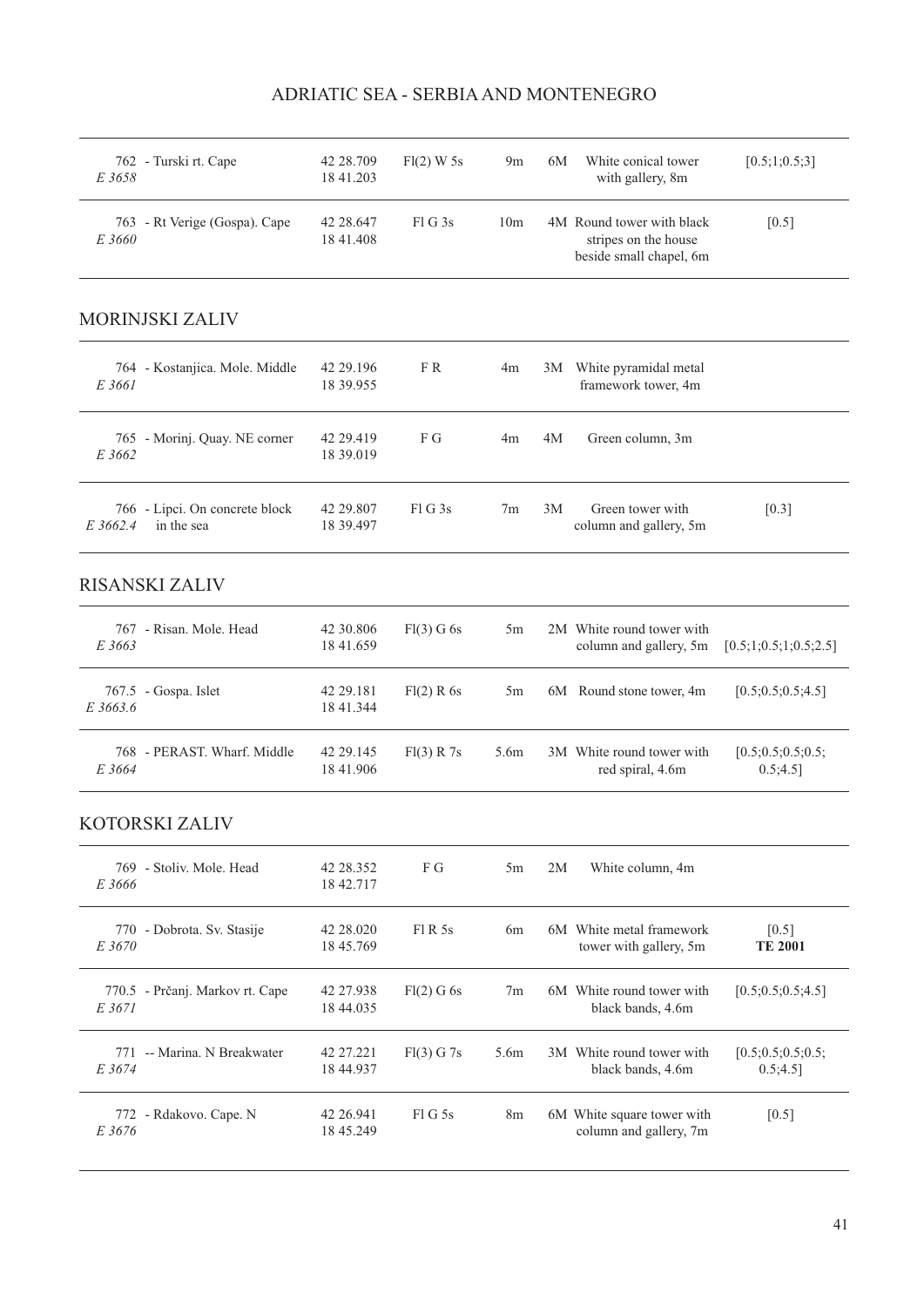|              | 773 - Rt Plagente. Cape                    | 42 26.165<br>18 45.822 | Fl(2) R 5s  | 8m             |           | 6M white round tower with<br>red spiral, 5m       | [0.5;1;0.5;3]                                                    |
|--------------|--------------------------------------------|------------------------|-------------|----------------|-----------|---------------------------------------------------|------------------------------------------------------------------|
| E 3678       | 774 - Muo. Quay. Head                      | 42 26.096<br>18 45.438 | Fl(2) G 5s  | 5m             |           | 5M round white tower with<br>platform             |                                                                  |
| E 3682       | 775 - KOTOR. Coast. NW                     | 42 25.567<br>18 46.003 | FI R 3s     | 8 <sub>m</sub> | 5M        | stone obelisk with<br>gallery, 7m                 | $[0.3]$                                                          |
|              | ZALIV TRAŠTE                               |                        |             |                |           |                                                   |                                                                  |
| E 3684       | 776 - Rt Trašte. Cape                      | 42 21.462<br>18 41.271 | Fl W 3s     | 9 <sub>m</sub> | 5M        | White round tower with<br>gallery on pedestal, 6m | $[0.3]$<br>Vis 010-278 (268)                                     |
| E 3684.5     | 777 - Bigovo. Pier                         | 42 21.358<br>18 42.258 | F1R3s       | 7 <sub>m</sub> |           | 2M Red round metal tower,<br>5m                   | $[0.3]$                                                          |
| E 3685       | 778 - Rt Platamuni. Cape                   | 42 16.046<br>18 46.737 | Fl W 6s     | 32m            |           | 9M Stone tower with column<br>and gallery, 10m    | $[1]$<br><b>TE 2004</b>                                          |
| <b>BUDVA</b> |                                            |                        |             |                |           |                                                   |                                                                  |
|              | 779 - Buoy I                               | 42 16.404<br>18 50.649 | FIG2s       |                | 2M        | Green pillar buoy                                 | $[0.3]$                                                          |
| $779.5 - H$  |                                            | 42 16.393<br>18 50.563 | F1R2s       |                | 2M        | Red pillar buoy                                   | $[0.3]$                                                          |
|              | $780 - HI$                                 | 42 16.734<br>18 50.765 | FIG3s       |                | 2M        | Green pillar buoy                                 | $[0.3]$                                                          |
| $780.5 - IV$ |                                            | 42 16.789<br>18 50.545 | Fl(2) R 5s  |                | 2M        | Red conical buoy                                  | [0.5; 0.5; 0.5; 3.5]                                             |
| E 3688       | 781 - Breakwater, Head, N corner 42 16.760 | 18 50.364              | Fl R 3s     | 6 <sub>m</sub> |           | 3M Red tower with column<br>and gallery, 5m       | $[0.5]$<br>Obscd 270-090 (180)                                   |
| E 3686       | 783 - Ostrvce Sv. Nikola. Islet            | 42 15.539<br>18 51.482 | Fl(3) W 10s | 23m            | <b>8M</b> | White tower beside<br>house, 3m                   | $[0.5;1;0.5;1;0.5;6.5]$ .<br>Vis 248-113 (225)<br><b>TE 2004</b> |
| E 3688.5     | 783.2 - Katići                             | 42 11.731<br>18 56.156 | F1R4s       | 25m            | 6M        | White round tower on<br>concrete block, 5m        | $[0.5]$                                                          |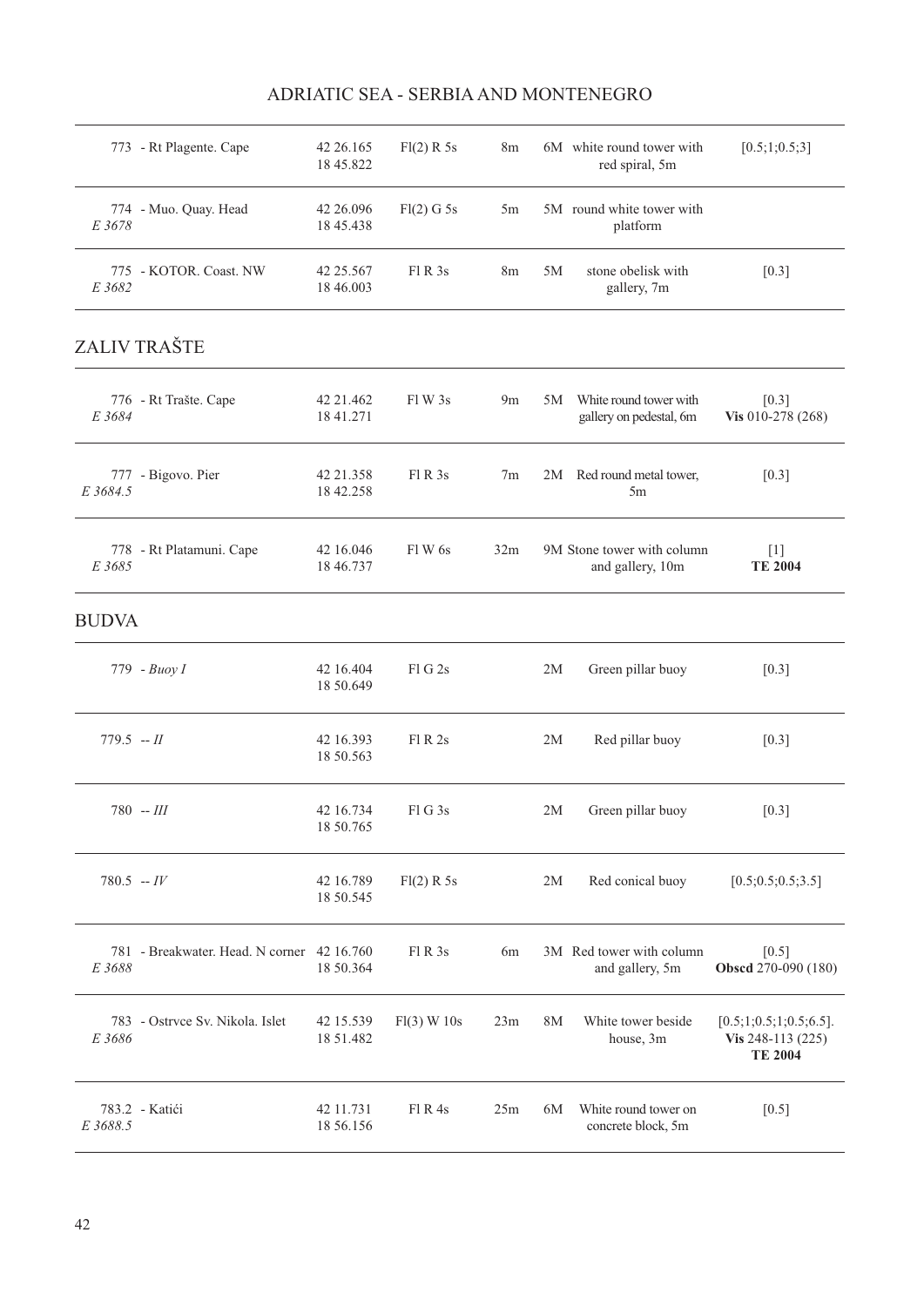## BARSKO SIDRIŠTE

| E 3689        | 783.5 - Crni rt. Cape           | 42 08.175<br>19 00:640 | Fl W 6s       | 142m             |            | <b>25M</b> White round tower on<br>concrete block, 4m                               | $[1]$                             |
|---------------|---------------------------------|------------------------|---------------|------------------|------------|-------------------------------------------------------------------------------------|-----------------------------------|
| E 3690        | 784 - Rt Volujica. Cape         | 42 05:304<br>19 04.223 | $Fl(2)$ W 10s | 30 <sub>m</sub>  | 20/<br>16M | Six-sided tower with<br>white and black<br>stripes, 6m                              |                                   |
|               | 784.5 - Pilot buoy "P"          | 42 06.489<br>19 03.680 | F1R5s         | 3.8 <sub>m</sub> | 2M         | Orange conical buoy<br>with written letter "P"<br>on it                             | $[0.5]$<br>Radar target enhancer  |
| <b>BAR</b>    |                                 |                        |               |                  |            |                                                                                     |                                   |
| E 3691        | 785 - W Breakwater, Head        | 42 05.949<br>19 04.734 | FIG4s         | 19m              |            | 6M White round tower with<br>gallery, 13m                                           | $[1]$                             |
| E 3693        | 786 - N Breakwater. Head        | 42 05.815<br>19 04.913 | Fl(2) R 5s    | 6.5m             | 3M         | White tower with red<br>rings and platform, 5.5m                                    | [0.5;1;0.5;3]                     |
| E 3694        | 786.5 - Marina. N Mole          | 42 05.987<br>19 05.206 | Fl(3) G 5s    | 7 <sub>m</sub>   | 3M         | White round concrete<br>tower with green<br>platform, 5m                            | [0.5; 0.5; 0.5; 0.5; 0.5; 2.5]    |
| E 3694.1      | 786.6 - Marina. S Mole          | 42 05.954<br>19 05.247 | Fl(3) R 5s    | 6m               |            | 3M White round concrete [0.5;0.5;0.5;0.5;0.5;2.5]<br>tower with red<br>platform, 6m |                                   |
| <b>ULCINJ</b> |                                 |                        |               |                  |            |                                                                                     |                                   |
| E 3696        | 788 - Rt Mendra. Cape           | 41 57.157<br>19 08.978 | LFl W 10s     |                  | 35m 11M    | White tower beside<br>house, 8m                                                     | $[2]$                             |
| E 3698        | 789 - Vrh tvrđave. Castle, Peak | 41 55.344<br>19 12.082 | Fl W 3s       | 27m              |            | 8M White square tower, 4m                                                           | $[0.3]$                           |
|               | 791 - Sv. Đorđe                 | 41 51.8<br>19 21.0     | Fl(3) R 4s    | 7m               |            | 1M Red round metal tower [0.5;0.5;0.5;0.5;0.5;1.5]<br>with lamp on the top, 6m      | Obscd. toward<br>Albanian border. |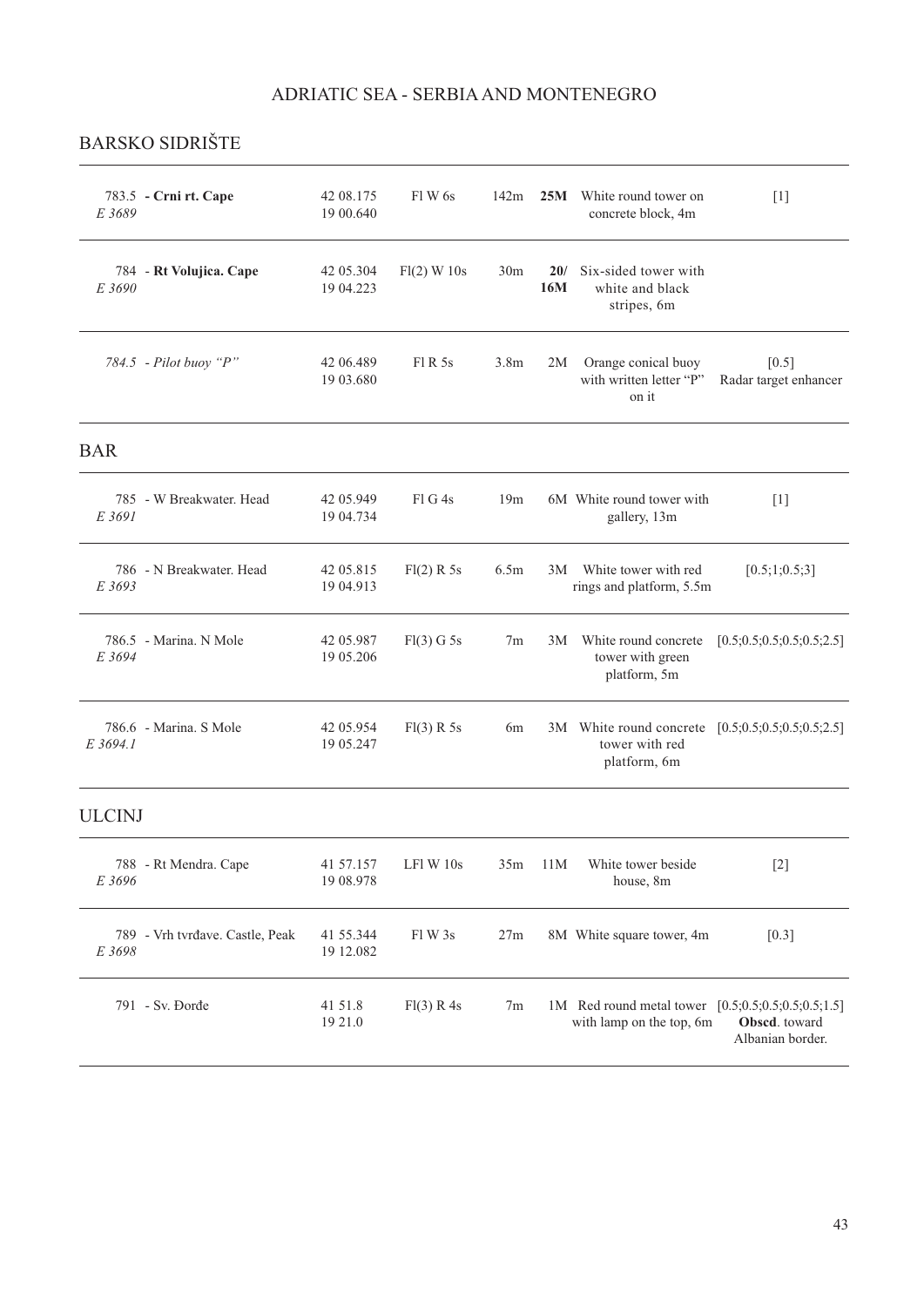## LAKE OF SKADAR - SERBIA AND MONTENEGRO

### SKADARSKO JEZERO

| 792 - VIRPAZAR, Channel.<br>Entrance. Buoy.         | 42 15 016<br>19 06.695 | FIG3s | 4M | Green conical buoy | [0.3] |
|-----------------------------------------------------|------------------------|-------|----|--------------------|-------|
| $793 - Buov$                                        | 42 15.579<br>19 06.290 | F1R3s | 3M | Red conical buoy   | [0.3] |
| 794 - Plićina Pjeske, Shallow,<br>Buov.             | 42 15.0<br>19 11.7     | F1W3s | 5M | Green conical buoy | [0.3] |
| 795 - Rijeka Crnojevića, Channel<br>Entrance, Buoy. | 42 18.410<br>19 05.249 | F1R3s | 4M | Red conical buoy   | [0.3] |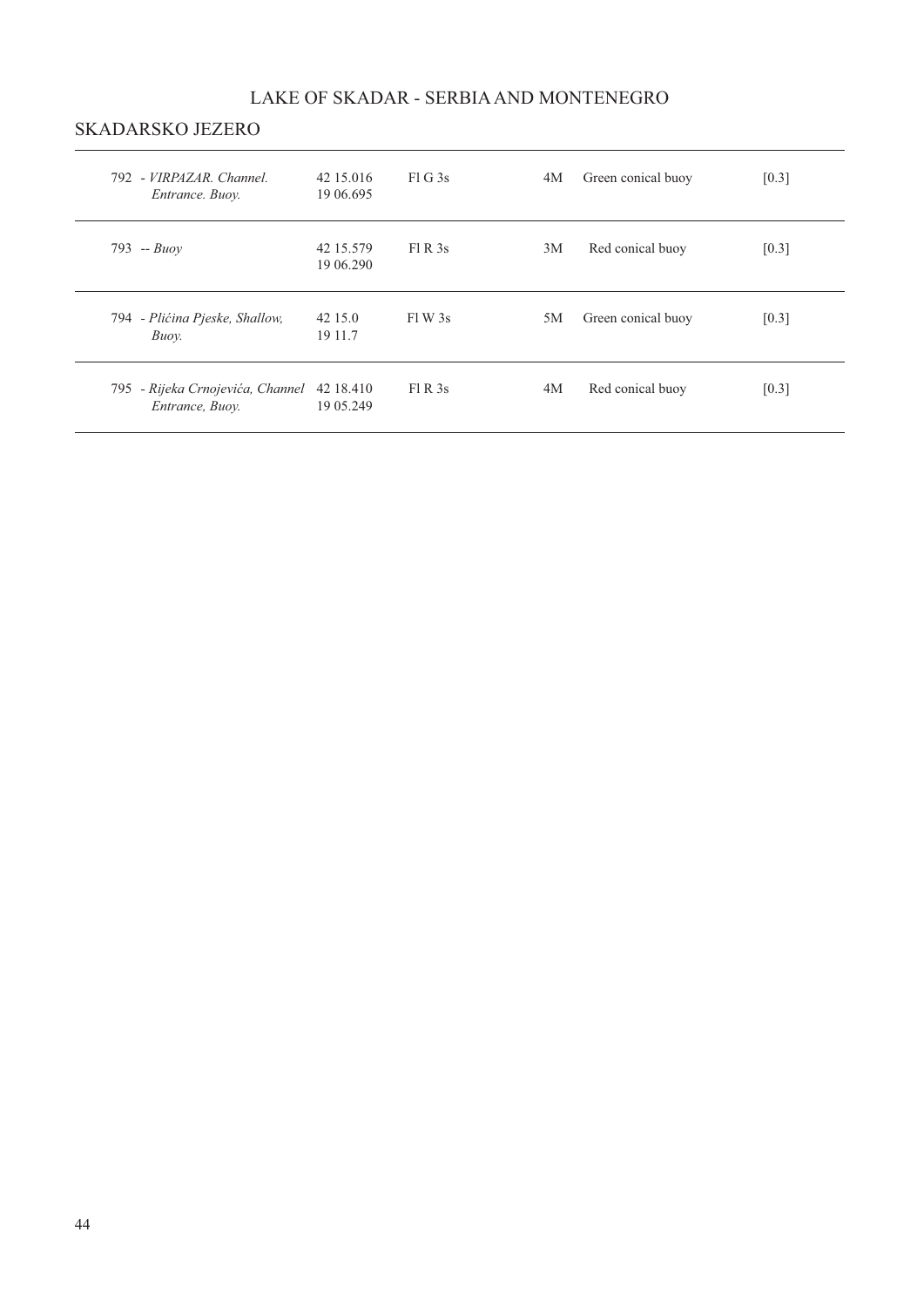## **TABLICA EKVIVALENTNIH BROJEVA SVJETALA TABLE OF EQUIVALENT LIGHT NUMBERS**

| E 3620   |                          | 742   |
|----------|--------------------------|-------|
| E 3622   |                          | 743   |
| E 3622.5 |                          | 743.5 |
| E 3623   | $\overline{\phantom{0}}$ | 744   |
| E 3624   | $\overline{\phantom{0}}$ | 745   |
| E 3628   |                          | 746   |
| E 3632   |                          | 747   |
| E 3632.5 | $\overline{\phantom{0}}$ | 747.5 |
| E 3630   |                          | 748   |
| E 3648   |                          | 749   |
| E 3647   | $\overline{\phantom{0}}$ | 750   |
| E 3646   | $\overline{\phantom{0}}$ | 751   |
| E 3645   |                          | 752   |
| E 3644   |                          | 753   |
|          | $\overline{\phantom{0}}$ | 753.5 |
| E 3639   | $\overline{\phantom{a}}$ | 754   |
| E 3643   |                          | 755   |
| E 3638   | $\overline{a}$           | 756   |
| E 3637   | $\overline{ }$           | 757   |
| E 3652   | $\overline{a}$           | 758   |
| E 3654   |                          | 759   |
| E 3655   |                          | 760   |
| E 3656   | $\overline{\phantom{0}}$ | 761   |
| E 3658   |                          | 762   |
| E 3660   |                          | 763   |
| E 3661   | $\overline{\phantom{0}}$ | 764   |
| E 3662   | $\overline{\phantom{0}}$ | 765   |
| E 3662.4 | $\overline{\phantom{0}}$ | 766   |
| E 3663   | $\overline{\phantom{0}}$ | 767   |
| E 3663.6 |                          | 767.5 |

| E 3664   |                          | 768   |
|----------|--------------------------|-------|
| E 3666   |                          | 769   |
| E 3670   |                          | 770   |
| E 3671   |                          | 770.5 |
| E 3674   | $\overline{\phantom{0}}$ | 771   |
| E 3676   |                          | 772   |
|          |                          | 773   |
| E 3678   | $\overline{\phantom{0}}$ | 774   |
| E 3682   | $\overline{a}$           | 775   |
| E 3684   | $\overline{a}$           | 776   |
| E 3684.5 | $\overline{\phantom{0}}$ | 777   |
| E 3685   | $\overline{\phantom{0}}$ | 778   |
|          | $\overline{\phantom{0}}$ | 779   |
|          |                          | 779.5 |
|          | $\overline{a}$           | 780   |
|          | $\overline{\phantom{0}}$ | 780.5 |
| E 3688   | $\overline{a}$           | 781   |
| E 3686   |                          | 783   |
| E 3688.5 | $\overline{a}$           | 783.2 |
| E 3689   |                          | 783.5 |
| E 3690   |                          | 784   |
|          |                          | 784.5 |
| E 3691   | $\overline{\phantom{0}}$ | 785   |
| E 3693   | $\overline{a}$           | 786   |
| E 3694   | $\overline{a}$           | 786.5 |
| E 3694.1 | $\overline{a}$           | 786.6 |
| E 3696   | $\overline{\phantom{0}}$ | 788   |
| E 3698   | $\overline{\phantom{0}}$ | 789   |
| E 3700   |                          | 791   |
|          |                          | 792   |
|          | $\overline{a}$           | 793   |
|          | $\overline{\phantom{0}}$ | 794   |
|          |                          | 795   |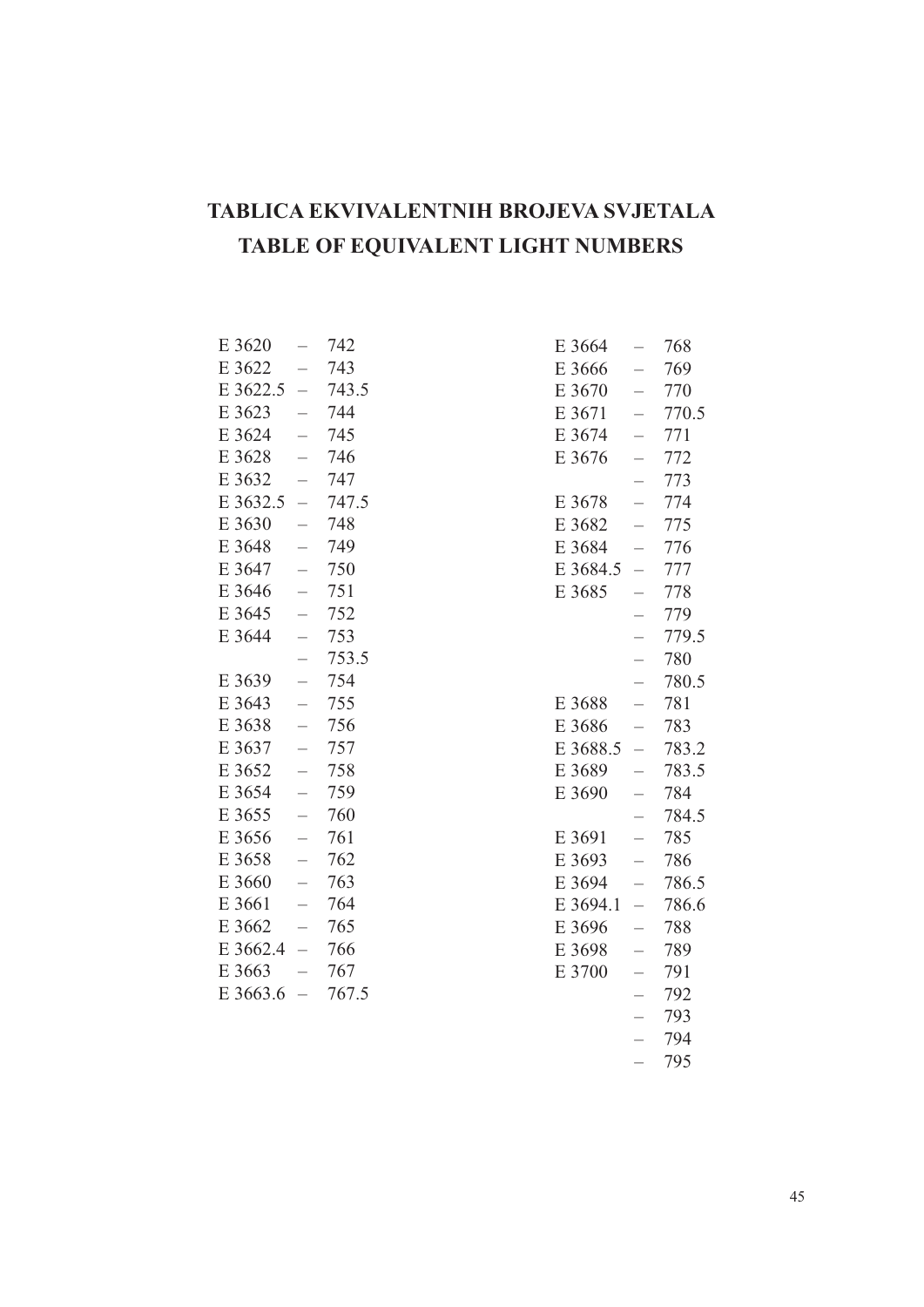## **ALPHABETICAL INDEX**

## **B**

| BAOŠIĆI, Mole, Head747.5            |  |
|-------------------------------------|--|
| BAR, Marina, N mole786.5            |  |
| BAR, Marina, S mole786.6            |  |
| BAR, N Breakwater, Head786          |  |
| BAR, W Breakwater, Head785          |  |
| BARSKO SIDRIŠTE, Pilot buoy 784.5   |  |
|                                     |  |
| BJELILA (OKO), Pier, NW corner750   |  |
| BUDVA, Breakwater, Head, N cor. 781 |  |
|                                     |  |
| BUDVA, Buoy II 779.5                |  |
|                                     |  |
|                                     |  |
|                                     |  |

## **C**

|--|--|--|--|

## **D**

| DONJA LASTVA, Quay757 |  |
|-----------------------|--|

## **Đ**

| <b>ĐENOVIĆI</b> , Metal bridge, Head 747 |  |
|------------------------------------------|--|
|                                          |  |

## **G**

GOSPA...............................................767.5

## **H**

HERCEG NOVI, Breakwater, Head.745

## **K**

| KALIMANJ, plićina, Shallow 753.5 |  |
|----------------------------------|--|
|                                  |  |
|                                  |  |
| KOSTANJICA, Mole, Middle 764     |  |
| KOTOR, Coast, NW775              |  |
|                                  |  |

## **L**

## **M**

| MORINJ, Quay, NE corner765 |  |
|----------------------------|--|
|                            |  |

## **N**

## **O**

## **P**

| PERAST, Wharf, Middle 768       |  |
|---------------------------------|--|
| PLAGENTE, rt, Cape 773          |  |
| PLATAMUNI, rt, Cape778          |  |
| PRČANJ, Markov rt, Cape 770.5   |  |
| PRČANJ, Marina, N Breakwater771 |  |
| PRISTAN, Mole, Head 748         |  |
|                                 |  |

## **R**

| RDAKOVO, Cape, N 772 |  |
|----------------------|--|
|                      |  |
|                      |  |

## **S**

| SELJANOVO, rt, Cape756        |  |
|-------------------------------|--|
| STANIČIĆ, Mole, NW corner 755 |  |
|                               |  |

# $\frac{5}{\text{T}}$

| TRAŠTE, rt, Cape776 |
|---------------------|
|                     |
|                     |
|                     |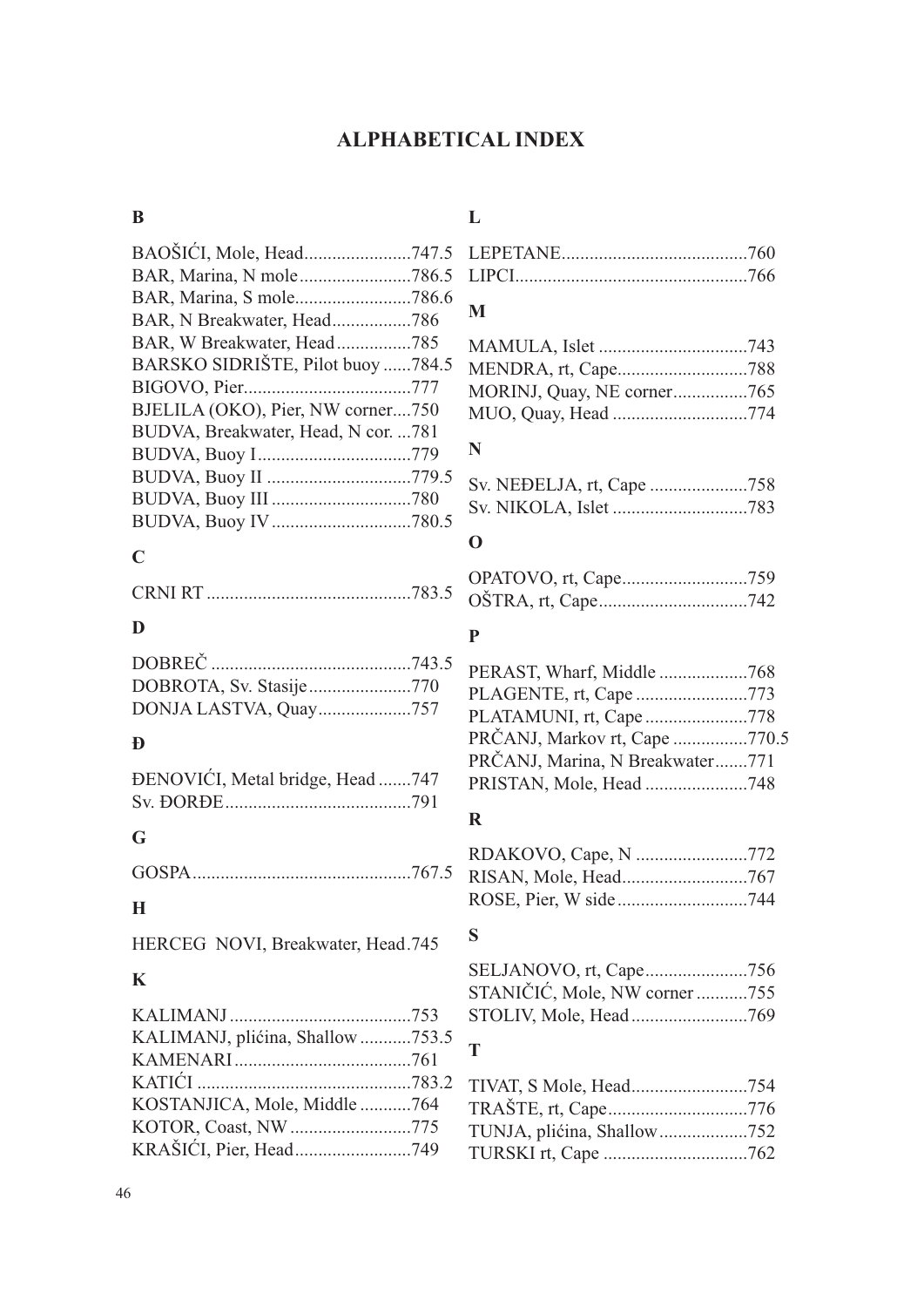## **U**

|--|--|--|--|--|

## **V**

| VIRPAZAR, Buoys792, 793 |  |
|-------------------------|--|
|                         |  |

## **Z**

| Ž |  |
|---|--|
|   |  |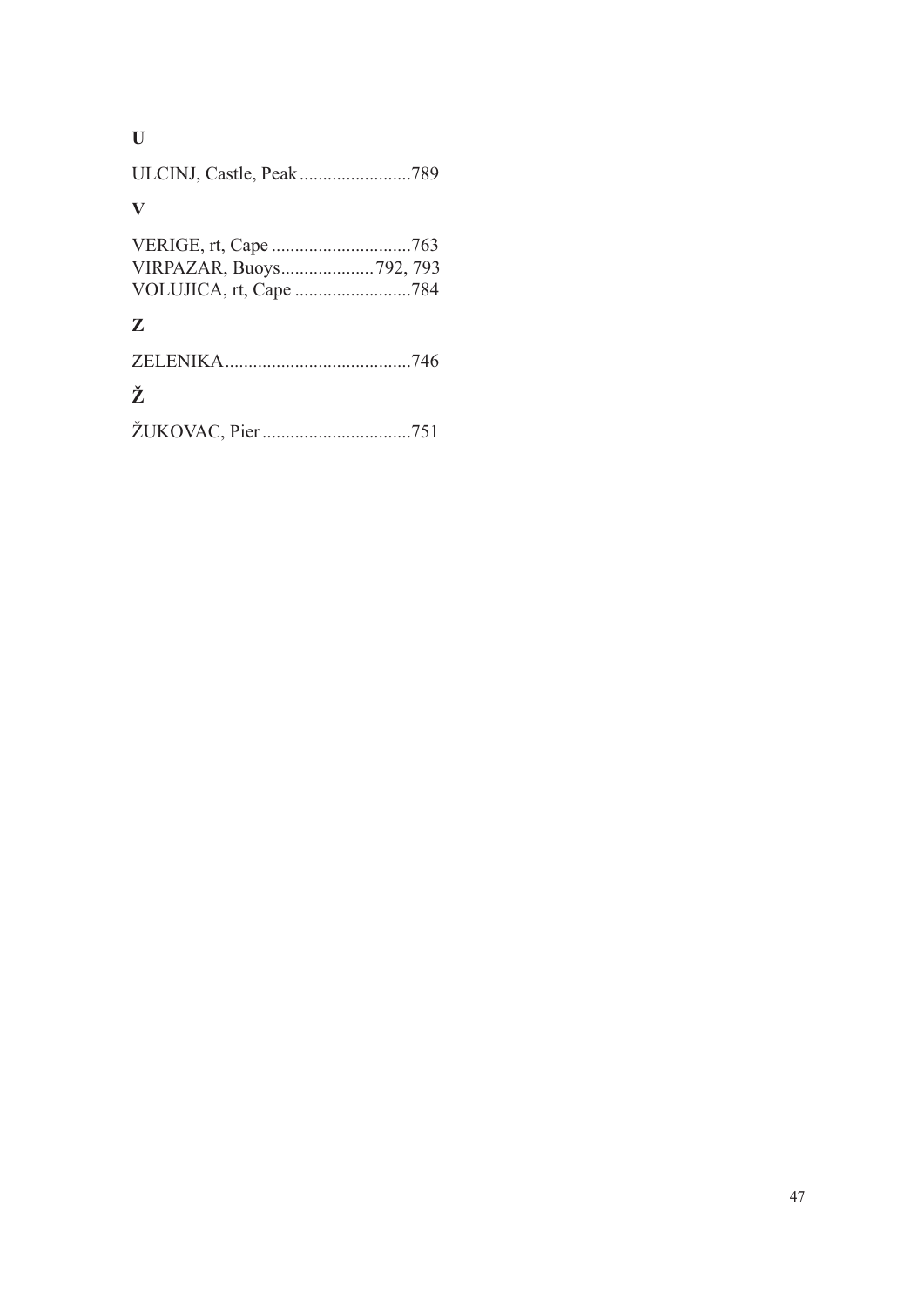## **PHOTOGRAPHS OF CERTAIN LIGHT CONSTRUCTIONS ON THE SERBIA AND MONTENEGRO COAST**



**783, BUDVA, O. Sv. Nikola**



**770.5, KOTORSKI ZALIV, Prčanj, Markov rt**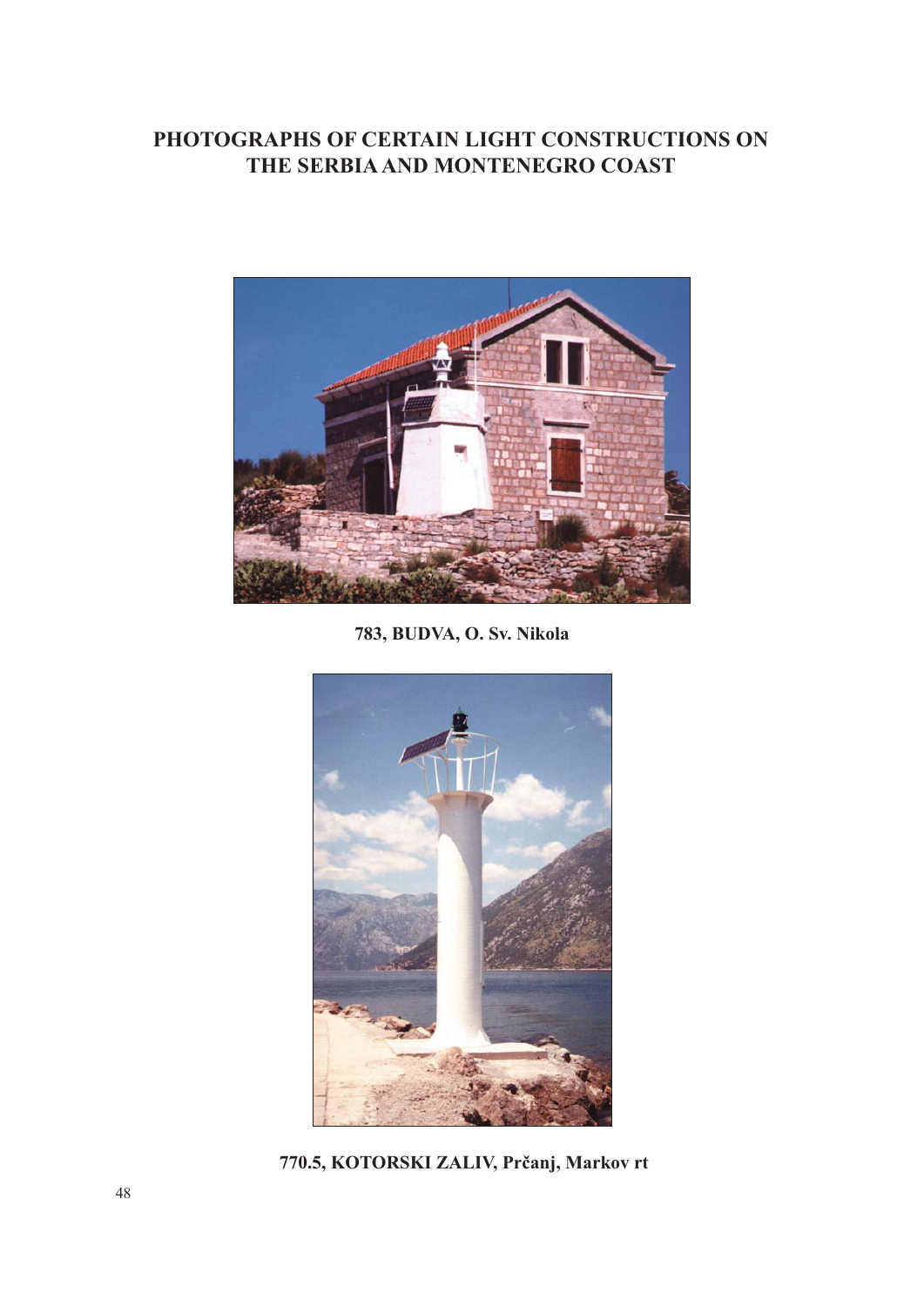



**779.5, BUDVA,** *Buoy II* **772, KOTORSKI ZALIV, Rdakovo**



**775, KOTORSKI ZALIV, KOTOR 743.5, BOKA KOTORSKA, Dobreč**